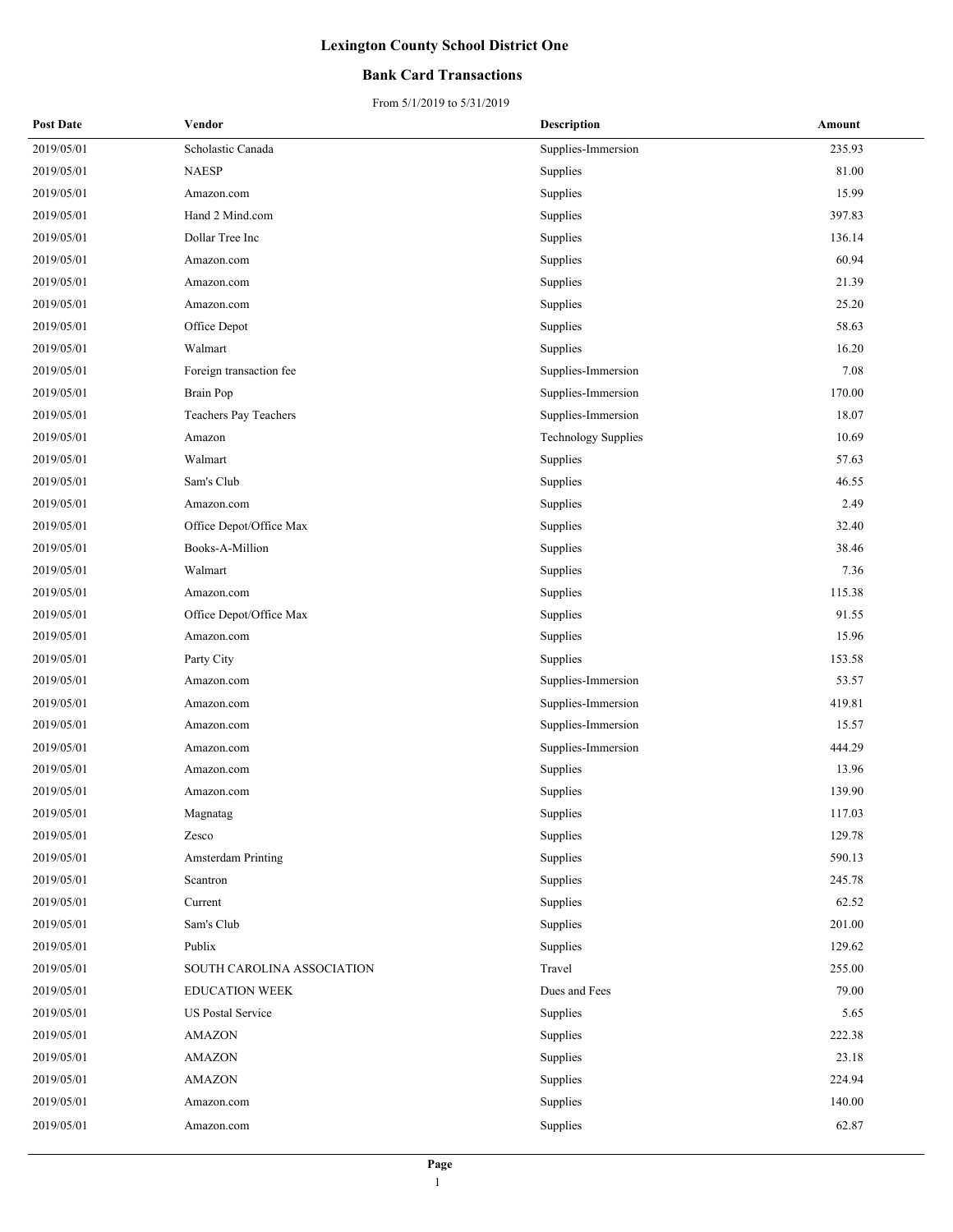#### **Bank Card Transactions**

| <b>Post Date</b> | Vendor                     | <b>Description</b>       | Amount    |
|------------------|----------------------------|--------------------------|-----------|
| 2019/05/01       | <b>USPS KIOSK</b>          | Supplies                 | 12.65     |
| 2019/05/01       | Walmart                    | Supplies                 | 20.16     |
| 2019/05/01       | Amazon.com                 | Supplies                 | 107.52    |
| 2019/05/01       | William V Macgill & Co     | Supplies                 | 54.23     |
| 2019/05/01       | <b>AMAZON</b>              | Supplies                 | 41.18     |
| 2019/05/01       | School Health              | Supplies                 | $-104.80$ |
| 2019/05/01       | BB&T                       | Other Objects            | 25.00     |
| 2019/05/01       | Hilton Hotels Myrtle Beach | Travel-Teacher Staff Dev | 756.00    |
| 2019/05/01       | Amazon                     | Supplies                 | 1,519.00  |
| 2019/05/01       | <b>SCASA</b>               | Travel-Teacher Staff Dev | 900.00    |
| 2019/05/01       | Amazon.com                 | Supplies                 | 38.21     |
| 2019/05/01       | <b>AMAZON</b>              | Supplies                 | 34.65     |
| 2019/05/01       | <b>EMPOWERING WRITERS</b>  | Supplies                 | 52.50     |
| 2019/05/01       | <b>HEINEMANN</b>           | Supplies                 | 416.51    |
| 2019/05/01       | <b>AMAZON</b>              | Supplies                 | 389.99    |
| 2019/05/01       | <b>AMAZON</b>              | Supplies                 | 52.42     |
| 2019/05/01       | <b>AMAZON</b>              | Supplies                 | 53.96     |
| 2019/05/01       | <b>AMAZON</b>              | Supplies                 | 135.71    |
| 2019/05/01       | <b>AMAZON</b>              | Supplies                 | 8.82      |
| 2019/05/01       | Amazon.com                 | Supplies                 | 48.89     |
| 2019/05/01       | <b>ASCD</b>                | Dues and Fees            | 69.00     |
| 2019/05/01       | Lowe's                     | Supplies-Maintenace      | 10.90     |
| 2019/05/01       | Francis Marion Hotel       | Travel                   | 435.24    |
| 2019/05/01       | Francis Marion Hotel       | Travel                   | 54.50     |
| 2019/05/01       | Home Depot                 | Supplies-Maintenace      | 96.40     |
| 2019/05/01       | Ferguson                   | Supplies-Maintenace      | 122.08    |
| 2019/05/01       | Enlows                     | Supplies-Maintenace      | 89.41     |
| 2019/05/01       | <b>Tractor Supply</b>      | Supplies-Maintenace      | 4.16      |
| 2019/05/01       | Enlows                     | Supplies-Maintenace      | 28.73     |
| 2019/05/01       | Lowe's                     | Supplies-Maintenace      | 116.44    |
| 2019/05/01       | $\rm{CES}$                 | Supplies-Maintenace      | 138.94    |
| 2019/05/01       | Sherwin Williams           | Supplies-Maintenace      | 70.34     |
| 2019/05/01       | Ed Smith Lumber            | Supplies-Maintenace      | 105.23    |
| 2019/05/01       | Ed Smith Lumber            | Supplies-Maintenace      | 23.98     |
| 2019/05/01       | Ed Smith Lumber            | Supplies-Maintenace      | 35.34     |
| 2019/05/01       | Home Depot                 | Supplies-Maintenace      | 34.74     |
| 2019/05/01       | Walker Hardware            | Supplies                 | 65.97     |
| 2019/05/01       | Pitt Stop                  | Supplies                 | 52.50     |
| 2019/05/01       | Fortiline                  | Supplies-Maintenace      | 48.15     |
| 2019/05/01       | Gateway                    | Supplies-Maintenace      | 89.23     |
| 2019/05/01       | Ferguson                   | Supplies-Maintenace      | 93.68     |
| 2019/05/01       | Home Depot                 | Supplies                 | 249.18    |
| 2019/05/01       | Lowes                      | Supplies                 | 86.51     |
| 2019/05/01       | Lowes                      | Supplies                 | 118.79    |
| 2019/05/01       | Lowes                      | Supplies                 | 140.26    |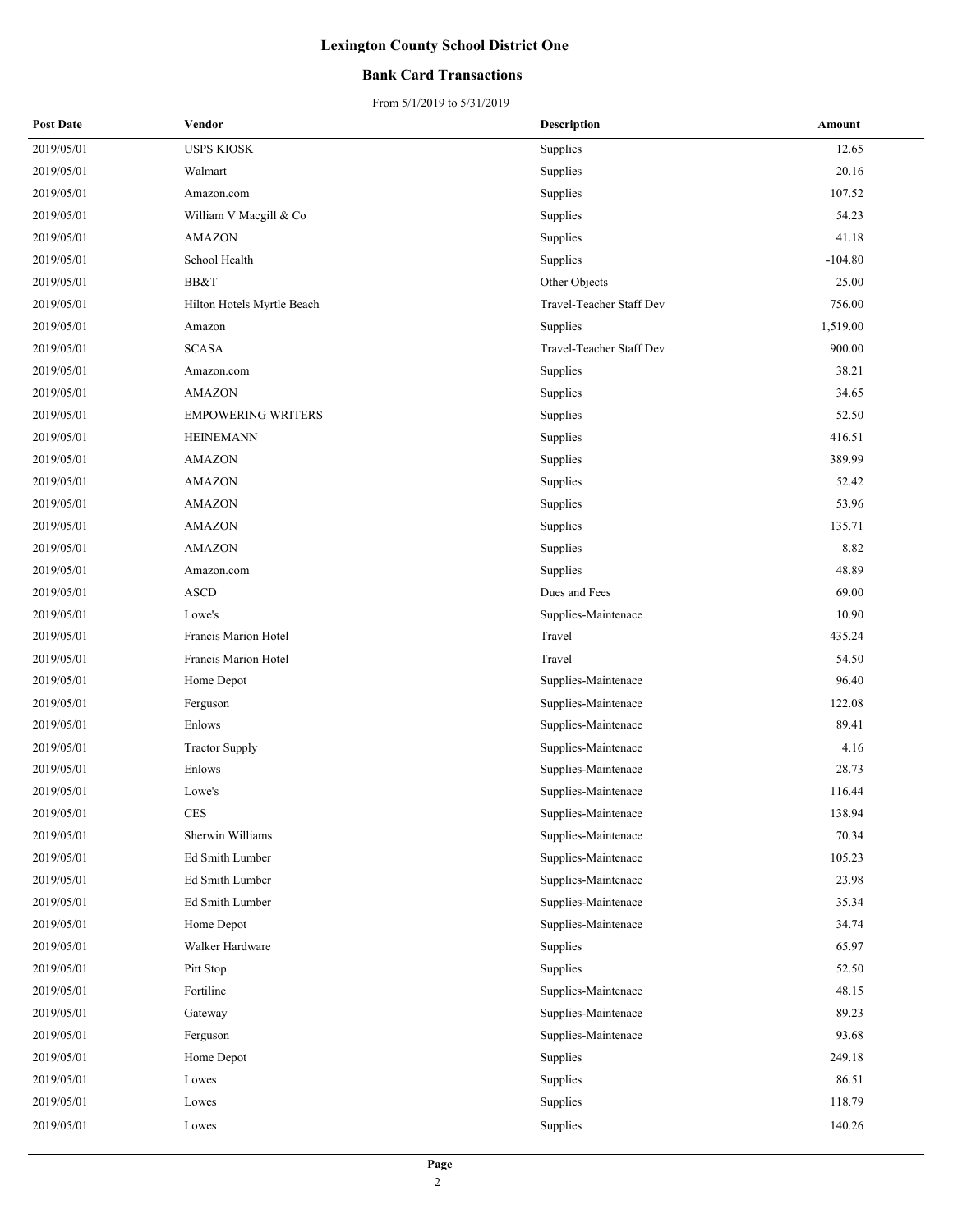#### **Bank Card Transactions**

| <b>Post Date</b> | Vendor                   | Description               | Amount   |
|------------------|--------------------------|---------------------------|----------|
| 2019/05/01       | Shell oil                | Supplies                  | 66.39    |
| 2019/05/01       | Lexington Paint & Supply | Supplies-Maintenace       | 52.72    |
| 2019/05/01       | LOWE'S                   | Supplies                  | 21.86    |
| 2019/05/01       | <b>MURPHY'S EXPRESS</b>  | Supplies                  | 60.50    |
| 2019/05/01       | LOWE'S                   | Supplies                  | 36.26    |
| 2019/05/01       | Sherwin Williams         | Supplies-Maintenace       | 148.30   |
| 2019/05/01       | WinSupply                | Supplies-Maintenace       | 190.78   |
| 2019/05/01       | Sherwin Williams         | Supplies-Maintenace       | 49.43    |
| 2019/05/01       | Ferguson                 | Supplies-Maintenace       | 55.08    |
| 2019/05/01       | Gateway                  | Supplies-Maintenace       | 129.63   |
| 2019/05/01       | Gateway                  | Supplies-Maintenace       | 193.45   |
| 2019/05/01       | Lowe's                   | Supplies                  | 13.39    |
| 2019/05/01       | Pitt Stop/Exxon Mobile   | Supplies                  | 72.40    |
| 2019/05/01       | Lowe's                   | Supplies                  | 62.57    |
| 2019/05/01       | Lowe's                   | Supplies                  | 13.51    |
| 2019/05/01       | Fortiline                | Supplies-Maintenace       | 25.68    |
| 2019/05/01       | Amazon.com               | Supplies                  | 34.96    |
| 2019/05/01       | Lowes                    | Supplies                  | 467.45   |
| 2019/05/01       | Lowes                    | Supplies                  | 429.66   |
| 2019/05/01       | Amazon.com               | Supplies                  | 8.46     |
| 2019/05/01       | Gateway                  | Supplies-Maintenace       | 137.67   |
| 2019/05/01       | Lowe's                   | Supplies                  | 17.40    |
| 2019/05/01       | Home Depot               | Supplies-Maintenace       | 62.18    |
| 2019/05/01       | Metals & Alloy           | Supplies-Maintenace       | 130.01   |
| 2019/05/01       | Ferguson                 | Supplies-Maintenace       | 105.93   |
| 2019/05/01       | Gateway                  | Supplies-Maintenace       | 19.85    |
| 2019/05/01       | <b>SLED</b>              | Other Prof & Tech Service | 32.00    |
| 2019/05/01       | Enlows                   | Supplies                  | 25.95    |
| 2019/05/01       | Interstate               | Supplies                  | 264.80   |
| 2019/05/01       | Enlows                   | Supplies                  | 179.24   |
| 2019/05/01       | Interstate               | Supplies                  | 78.78    |
| 2019/05/01       | Enlows                   | Supplies                  | 51.20    |
| 2019/05/01       | Enlows                   | Supplies                  | 239.10   |
| 2019/05/01       | Interstate               | Supplies                  | 193.30   |
| 2019/05/01       | Interstae                | Supplies                  | 157.57   |
| 2019/05/01       | Enlows                   | Supplies                  | 187.73   |
| 2019/05/01       | Office Depot             | Supplies                  | 394.36   |
| 2019/05/01       | Baudville                | Supplies                  | 853.35   |
| 2019/05/01       | Interstate               | Supplies                  | 22.65    |
| 2019/05/01       | Interstate               | Supplies                  | 6.89     |
| 2019/05/01       | <b>SCDMV</b>             | Supplies                  | 52.87    |
| 2019/05/01       | Interstate               | Supplies                  | $-22.65$ |
| 2019/05/01       | Interstate               | Supplies                  | 133.64   |
| 2019/05/01       | Enlows                   | Supplies                  | 67.30    |
| 2019/05/01       | Interstate               | Supplies                  | 29.21    |
|                  |                          |                           |          |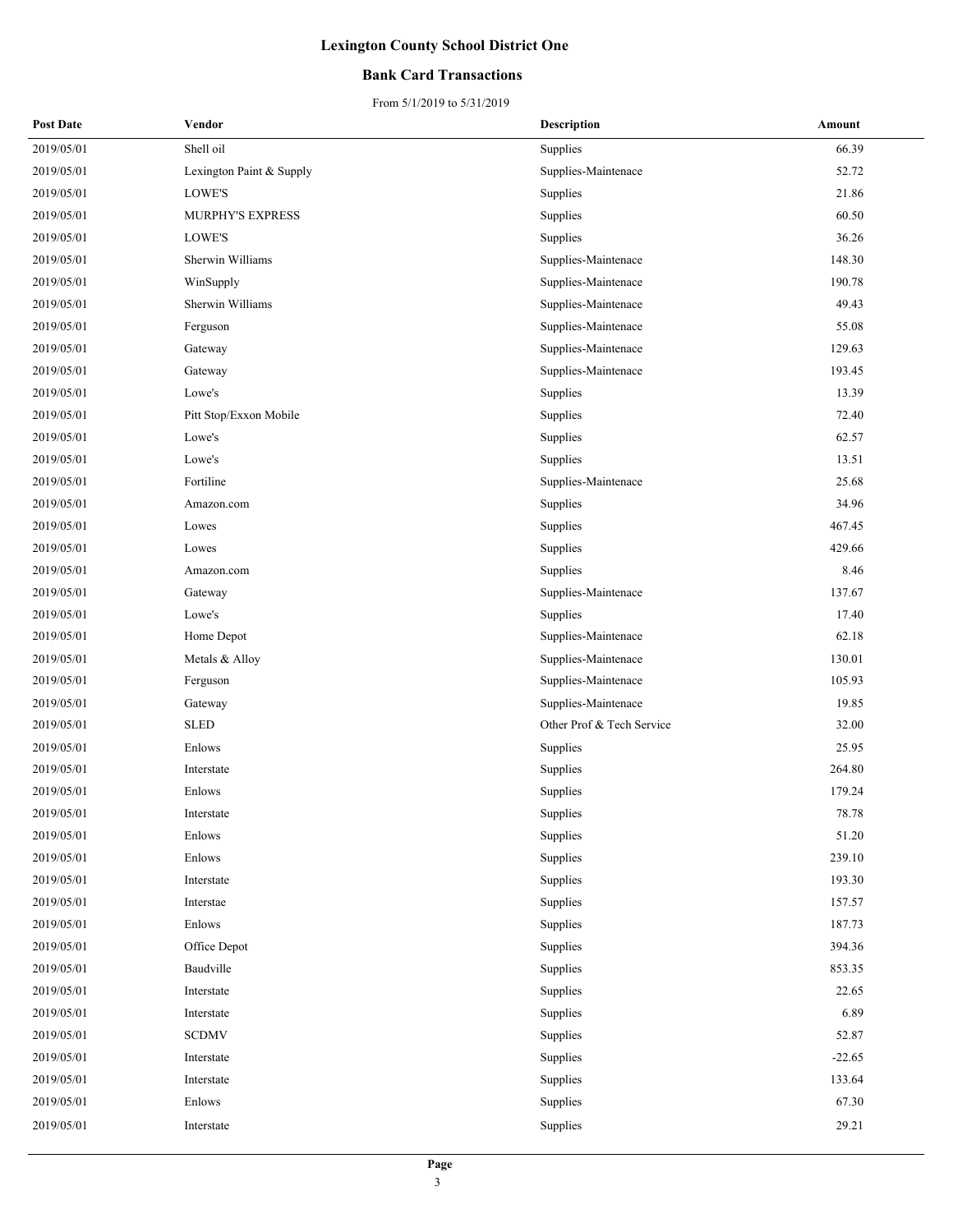#### **Bank Card Transactions**

| <b>Post Date</b> | Vendor                         | <b>Description</b>         | Amount   |
|------------------|--------------------------------|----------------------------|----------|
| 2019/05/01       | Enlows                         | Supplies                   | 50.14    |
| 2019/05/01       | Enlows                         | Supplies                   | 145.26   |
| 2019/05/01       | Walmart                        | Supplies                   | 83.22    |
| 2019/05/01       | Enlows                         | Supplies                   | 384.27   |
| 2019/05/01       | Walmart                        | Supplies                   | 14.94    |
| 2019/05/01       | Enlows                         | Supplies                   | 74.49    |
| 2019/05/01       | JJ Keller                      | Supplies                   | 203.03   |
| 2019/05/01       | <b>INterstate</b>              | Supplies                   | 260.96   |
| 2019/05/01       | <b>INterstate</b>              | Supplies                   | 11.58    |
| 2019/05/01       | FBI National Academy           | Travel                     | 200.00   |
| 2019/05/01       | Carolina Honda Columbia SC     | Travel                     | 79.10    |
| 2019/05/01       | Lowe's                         | Supplies                   | 6.85     |
| 2019/05/01       | Amazon                         | Supplies                   | 47.96    |
| 2019/05/01       | <b>Best Buy</b>                | Supplies                   | 181.89   |
| 2019/05/01       | <b>Washington Post</b>         | Periodicals                | 10.70    |
| 2019/05/01       | The State Paper                | Periodicals                | 8.95     |
| 2019/05/01       | Amazon                         | Other Objects              | 4.86     |
| 2019/05/01       | Amazon                         | Other Objects              | $-35.97$ |
| 2019/05/01       | Amazon                         | Other Objects              | 20.32    |
| 2019/05/01       | Walmart                        | Other Objects              | 9.51     |
| 2019/05/01       | Bed, Bath and Beyond           | Other Objects              | 16.04    |
| 2019/05/01       | UNO Pizzera and Grill          | Other Objects              | 50.00    |
| 2019/05/01       | Walmart                        | Other Objects              | 29.64    |
| 2019/05/01       | Lexington Florist              | Other Objects              | 53.50    |
| 2019/05/01       | Walmart                        | Other Objects              | 170.58   |
| 2019/05/01       | Office Depot                   | Other Objects              | 40.85    |
| 2019/05/01       | <b>Books A Million</b>         | Other Objects              | 50.00    |
| 2019/05/01       | Amazon                         | Other Objects              | 51.30    |
| 2019/05/01       | Amazon                         | Other Objects              | 78.90    |
| 2019/05/01       | <b>Creative Nails</b>          | Other Objects              | 50.00    |
| 2019/05/01       | ABM Parking Francis Marion Gar | Travel                     | 20.00    |
| 2019/05/01       | Francis Marion Hotel           | Travel                     | 435.24   |
| 2019/05/01       | Sunoco-Pitt Stop               | Travel                     | 42.34    |
| 2019/05/01       | Francis Marion Hotel, Charlest | Travel                     | 435.24   |
| 2019/05/01       | Grand Hyatt                    | Travel                     | 696.12   |
| 2019/05/01       | Columbia Metro Parking         | Travel                     | 48.00    |
| 2019/05/01       | Amazon                         | Supplies                   | 34.97    |
| 2019/05/01       | Amazon                         | Supplies                   | 25.97    |
| 2019/05/01       | Amazon                         | Supplies                   | $-19.98$ |
| 2019/05/01       | Apple Store                    | <b>Technology Supplies</b> | 195.11   |
| 2019/05/01       | Walmart                        | Other Objects              | 14.94    |
| 2019/05/01       | Amazon.com                     | Supplies                   | 176.25   |
| 2019/05/01       | Amazon.com                     | Supplies                   | 69.64    |
| 2019/05/01       | WALMART                        | Supplies                   | 74.58    |
| 2019/05/01       | US Postal Service              | Supplies                   | 330.00   |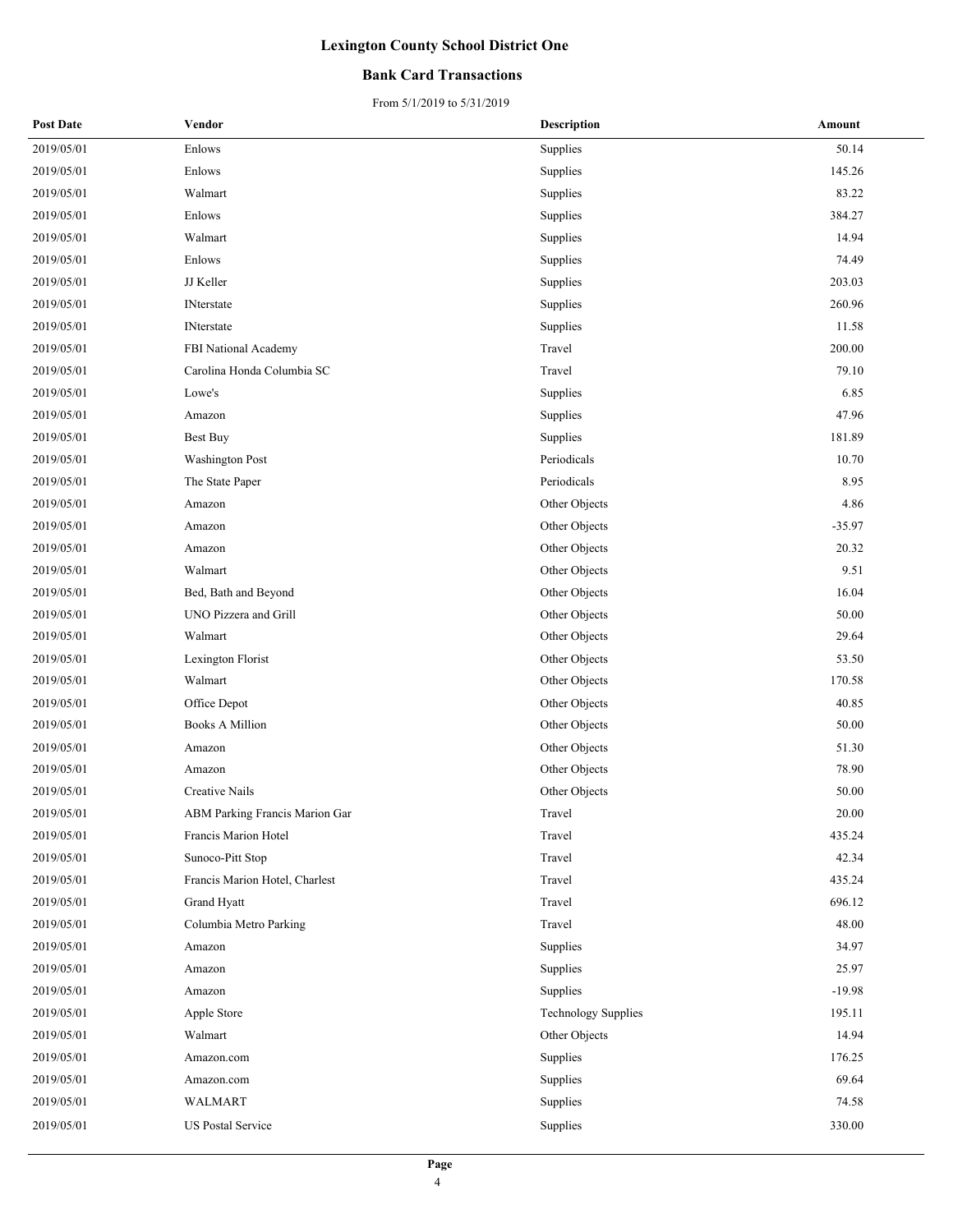#### **Bank Card Transactions**

| <b>Post Date</b> | Vendor                       | <b>Description</b>    | Amount    |
|------------------|------------------------------|-----------------------|-----------|
| 2019/05/01       | Walmart                      | Supplies              | 30.55     |
| 2019/05/01       | <b>IGA</b>                   | Supplies              | 6.57      |
| 2019/05/01       | Walmart                      | Supplies              | 69.81     |
| 2019/05/01       | Walmart                      | Supplies              | 7.35      |
| 2019/05/01       | Walmart                      | Supplies              | 46.68     |
| 2019/05/01       | Shumperts IGA                | Supplies              | 70.08     |
| 2019/05/01       | Shumperts IGA                | Supplies              | 34.50     |
| 2019/05/01       | $\operatorname{Walmart}$     | Supplies              | 32.59     |
| 2019/05/01       | Dollar General               | Supplies              | 20.00     |
| 2019/05/01       | Amazon.com                   | Supplies              | 187.33    |
| 2019/05/01       | Amazon                       | Supplies              | 42.94     |
| 2019/05/01       | Texas School of the Blind    | Supplies              | 103.50    |
| 2019/05/01       | Phonak Hearing               | Supplies              | 1,631.99  |
| 2019/05/01       | Amazon                       | Supplies              | 137.48    |
| 2019/05/01       | Amazon                       | Supplies              | 16.97     |
| 2019/05/01       | Amazon                       | Supplies              | 71.88     |
| 2019/05/01       | Amazon                       | Supplies              | 53.62     |
| 2019/05/01       | <b>CPI</b>                   | Dues and Fees         | 150.00    |
| 2019/05/01       | Amazon                       | Supplies              | 167.28    |
| 2019/05/01       | The Weighted Blanket Company | Supplies              | 210.00    |
| 2019/05/01       | Amazon                       | Supplies              | $-137.48$ |
| 2019/05/01       | Amazon                       | Supplies              | 59.99     |
| 2019/05/01       | Amazon                       | Supplies              | 5.34      |
| 2019/05/01       | <b>CPI</b>                   | Inst Prog Improvement | 150.00    |
| 2019/05/01       | <b>CASE</b> Conference       | Other Objects         | 690.00    |
| 2019/05/01       | Walmart                      | Supplies              | 11.64     |
| 2019/05/01       | Hobby Lobby                  | Supplies              | 18.16     |
| 2019/05/01       | The Home Depot               | Supplies              | 82.37     |
| 2019/05/01       | Sunoco                       | Pupil Transportation  | 42.50     |
| 2019/05/01       | Amazon.com                   | Supplies              | 187.75    |
| 2019/05/01       | Amazon.com                   | Supplies              | 137.67    |
| 2019/05/01       | Amazon.com                   | Supplies              | 16.00     |
| 2019/05/01       | Amazon.com                   | Supplies              | 10.69     |
| 2019/05/01       | Amazon.com                   | Supplies              | 85.59     |
| 2019/05/01       | Amazon.com                   | Supplies              | 5.26      |
| 2019/05/01       | Walmart                      | Supplies              | 150.57    |
| 2019/05/01       | Walmart                      | Supplies              | 94.61     |
| 2019/05/01       | School specialty             | Supplies              | 23.21     |
| 2019/05/01       | Walmart                      | Supplies              | 35.13     |
| 2019/05/01       | DeskRiser.com                | Supplies              | 479.98    |
| 2019/05/01       | True Value                   | Supplies              | 26.73     |
| 2019/05/01       | Staples                      | Supplies              | 18.17     |
| 2019/05/01       | Office Depot                 | Supplies              | 48.95     |
| 2019/05/01       | Amazon                       | Supplies              | 590.76    |
| 2019/05/01       | Amazon                       | Supplies              | 104.84    |
|                  |                              |                       |           |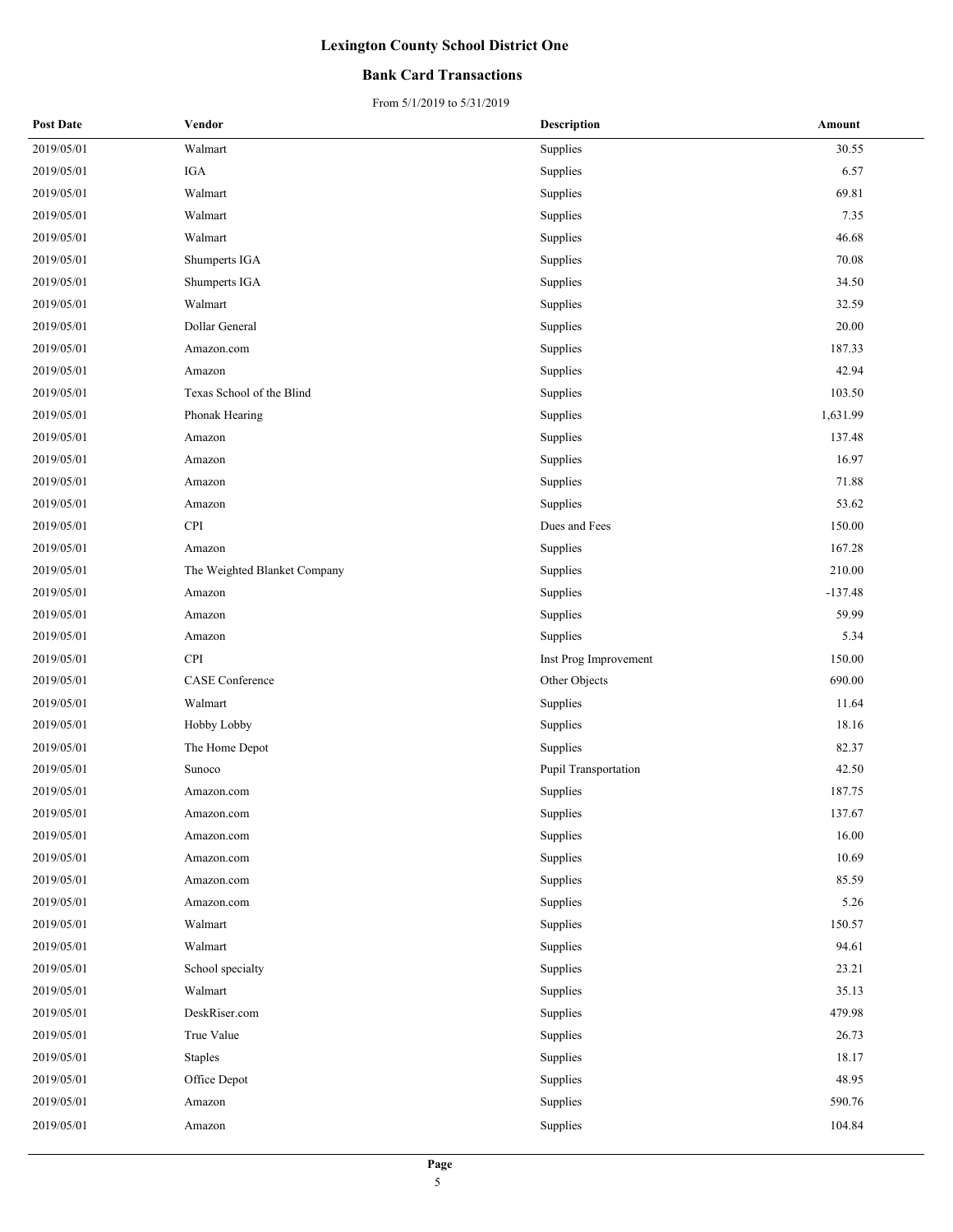#### **Bank Card Transactions**

| <b>Post Date</b> | Vendor                         | <b>Description</b> | Amount  |
|------------------|--------------------------------|--------------------|---------|
| 2019/05/01       | Amazon                         | Supplies           | 220.88  |
| 2019/05/01       | National Restaurant Associatio | Supplies           | 429.01  |
| 2019/05/01       | Quality Logo Products          | Supplies           | 820.18  |
| 2019/05/01       | School Nutrition Association   | Dues and Fees      | 140.50  |
| 2019/05/01       | Murphy Express                 | Supplies           | 53.91   |
| 2019/05/01       | Murphy Express                 | Supplies           | 50.63   |
| 2019/05/01       | Speedway                       | Supplies           | 54.34   |
| 2019/05/01       | True Value                     | Supplies           | 4.48    |
| 2019/05/01       | CK Parts                       | Supplies           | 391.94  |
| 2019/05/01       | Lowe's                         | Supplies           | 60.56   |
| 2019/05/01       | Lowes Foods                    | Food               | 34.69   |
| 2019/05/01       | Lowe's                         | Supplies           | 897.68  |
| 2019/05/01       | City Electric                  | Supplies           | 31.37   |
| 2019/05/01       | Walmart                        | Food               | 64.58   |
| 2019/05/01       | Lowes                          | Food               | 17.96   |
| 2019/05/01       | Lowes Foods                    | Food               | 15.88   |
| 2019/05/01       | Amazon                         | Supplies           | 196.92  |
| 2019/05/01       | Walmart                        | Food               | 38.32   |
| 2019/05/01       | Walgreens                      | Food               | 37.98   |
| 2019/05/01       | Walmart                        | Food               | 38.32   |
| 2019/05/01       | Ed Smith Lumber                | Supplies           | 20.18   |
| 2019/05/01       | Ed Smith Lumber                | Supplies           | 45.55   |
| 2019/05/01       | Walmart                        | Supplies           | 15.19   |
| 2019/05/01       | Walmart                        | Supplies           | $-7.83$ |
| 2019/05/01       | Amazon                         | Supplies           | 9.31    |
| 2019/05/01       | Verticle Culinary Solutions    | Supplies           | 166.81  |
| 2019/05/01       | United Refrigeration           | Supplies           | 98.99   |
| 2019/05/01       | United Refrigeration           | Supplies           | 256.80  |
| 2019/05/01       | United Refrigeration           | Supplies           | 187.76  |
| 2019/05/01       | The Home Depot                 | Supplies           | 48.11   |
| 2019/05/01       | Ed Smith Lumber                | Supplies           | 11.24   |
| 2019/05/01       | Lowes Foods                    | Food               | 85.39   |
| 2019/05/01       | Lowes Foods                    | Food               | 11.91   |
| 2019/05/01       | Walgreens                      | Food               | 126.72  |
| 2019/05/01       | Swanson Girard                 | Supplies           | 349.62  |
| 2019/05/01       | United Refrigeration           | Supplies           | 88.42   |
| 2019/05/01       | Lowe's                         | Supplies           | 103.58  |
| 2019/05/01       | <b>Baker Distributing</b>      | Supplies           | 179.28  |
| 2019/05/01       | ProKitchen Online              | Supplies           | 68.48   |
| 2019/05/01       | Grainger                       | Supplies           | 62.34   |
| 2019/05/01       | Verticle Culinary Solutions    | Supplies           | 38.52   |
| 2019/05/01       | Lowes Foods                    | Food               | 7.94    |
| 2019/05/01       | Lowes Foods                    | Food               | 38.02   |
| 2019/05/01       | <b>JW</b> Pepper               | Pupil Activity     | 9.00    |
| 2019/05/01       | <b>JW</b> Pepper               | Pupil Activity     | 24.99   |
|                  |                                |                    |         |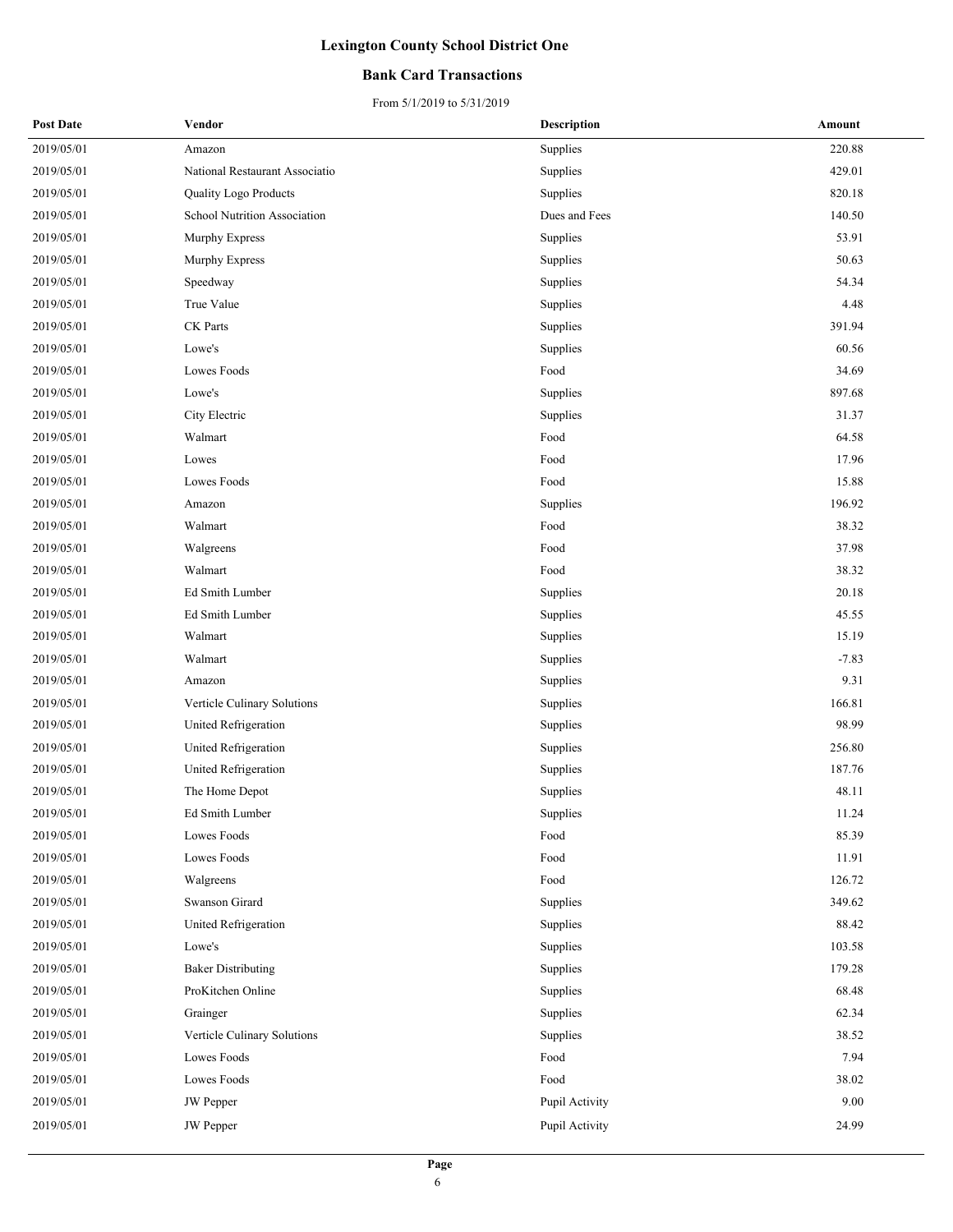#### **Bank Card Transactions**

| <b>Post Date</b> | Vendor                    | <b>Description</b> | Amount  |
|------------------|---------------------------|--------------------|---------|
| 2019/05/01       | Playscripts               | Pupil Activity     | 24.83   |
| 2019/05/01       | Playscripts               | Pupil Activity     | 34.92   |
| 2019/05/01       | Amazon.com                | Pupil Activity     | 172.75  |
| 2019/05/01       | Dollar Tree               | Pupil Activity     | 56.71   |
| 2019/05/01       | Walmart                   | Pupil Activity     | 24.20   |
| 2019/05/01       | Lowe's                    | Pupil Activity     | 197.95  |
| 2019/05/01       | Amazon                    | Pupil Activity     | 32.97   |
| 2019/05/01       | Amazon                    | Pupil Activity     | 45.80   |
| 2019/05/01       | Amazon                    | Pupil Activity     | 63.44   |
| 2019/05/01       | Walmart                   | Pupil Activity     | 91.49   |
| 2019/05/01       | Lowe's                    | Pupil Activity     | 58.86   |
| 2019/05/01       | Walmart                   | Pupil Activity     | 153.90  |
| 2019/05/01       | Walmart                   | Pupil Activity     | $-4.79$ |
| 2019/05/01       | Walmart                   | Pupil Activity     | 88.38   |
| 2019/05/01       | Amazon                    | Pupil Activity     | 21.98   |
| 2019/05/01       | Amazon                    | Pupil Activity     | 74.90   |
| 2019/05/01       | Amazon                    | Pupil Activity     | 4.57    |
| 2019/05/01       | Amazon                    | Pupil Activity     | 25.29   |
| 2019/05/01       | Amazon                    | Pupil Activity     | 21.99   |
| 2019/05/01       | Amazon                    | Pupil Activity     | 127.70  |
| 2019/05/01       | Amazon                    | Pupil Activity     | 19.89   |
| 2019/05/01       | Amazon                    | Pupil Activity     | 13.95   |
| 2019/05/01       | Dollar General            | Pupil Activity     | 35.40   |
| 2019/05/01       | Amazon                    | Pupil Activity     | 533.33  |
| 2019/05/01       | Library Skills            | Pupil Activity     | 722.93  |
| 2019/05/01       | Smith Rubber Stamp & Seal | Pupil Activity     | 49.70   |
| 2019/05/01       | Amazon                    | Pupil Activity     | 168.84  |
| 2019/05/01       | Amazon                    | Pupil Activity     | 213.14  |
| 2019/05/01       | Sennheiser                | Pupil Activity     | 225.36  |
| 2019/05/01       | Amazon                    | Pupil Activity     | 19.98   |
| 2019/05/01       | Weissman                  | Pupil Activity     | 90.89   |
| 2019/05/01       | Weissman                  | Pupil Activity     | 233.55  |
| 2019/05/01       | House of Fabric           | Pupil Activity     | 81.00   |
| 2019/05/01       | Lowe's                    | Pupil Activity     | 163.46  |
| 2019/05/01       | Walmart                   | Pupil Activity     | 45.58   |
| 2019/05/01       | Lowes                     | Pupil Activity     | 34.33   |
| 2019/05/01       | Lowes                     | Pupil Activity     | 41.15   |
| 2019/05/01       | Amazon.com                | Pupil Activity     | 20.85   |
| 2019/05/01       | Wingard's                 | Pupil Activity     | 435.80  |
| 2019/05/01       | Wingard's                 | Pupil Activity     | 64.20   |
| 2019/05/01       | <b>AMAZON</b>             | Supplies           | 151.44  |
| 2019/05/01       | <b>AMAZON</b>             | Supplies           | 354.30  |
| 2019/05/01       | <b>AMAZON</b>             | Supplies           | 253.53  |
| 2019/05/01       | <b>AMAZON</b>             | Supplies           | 105.65  |
| 2019/05/01       | Amazon                    | Supplies           | 46.95   |
|                  |                           |                    |         |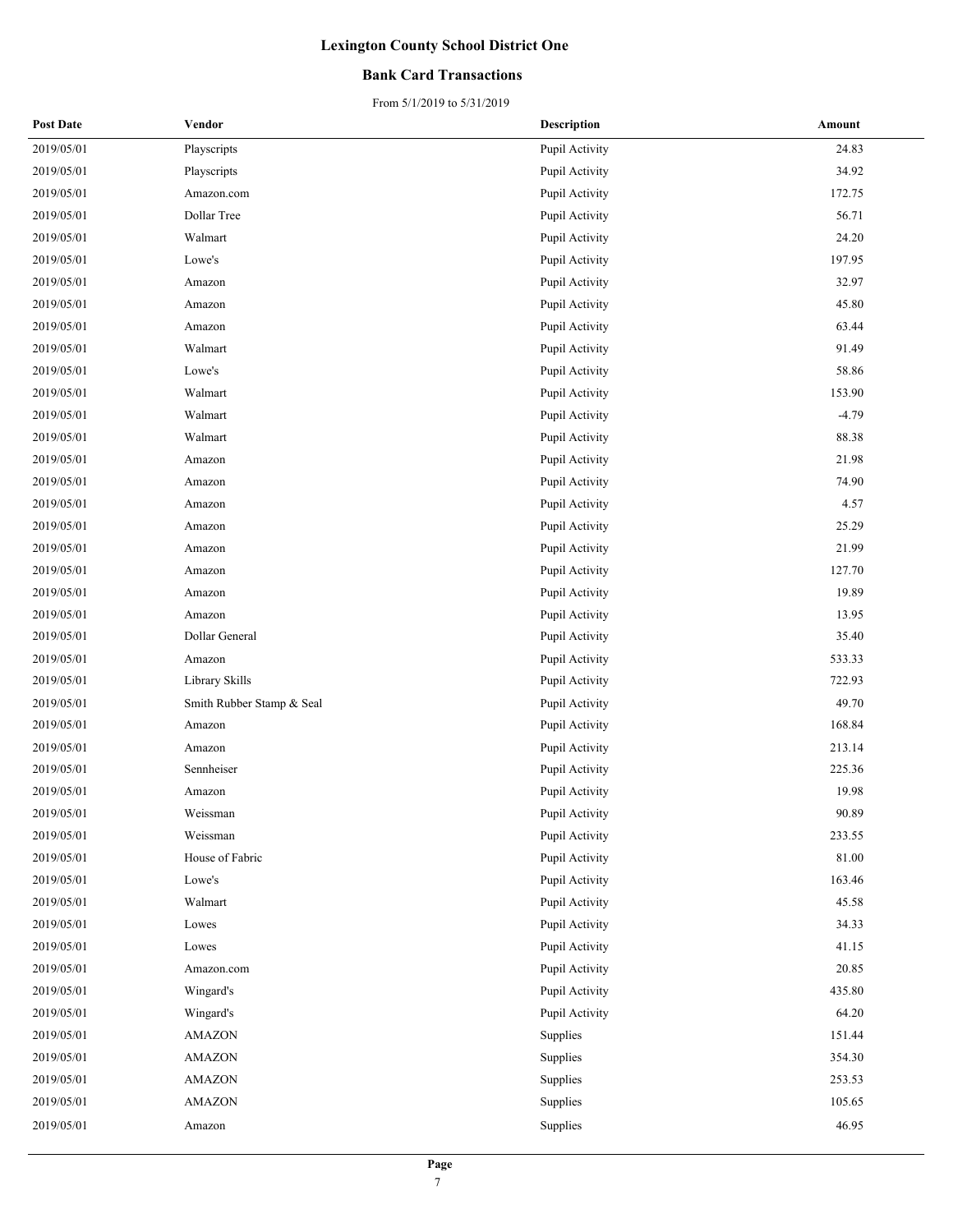#### **Bank Card Transactions**

| <b>Post Date</b> | Vendor                       | <b>Description</b>        | Amount   |
|------------------|------------------------------|---------------------------|----------|
| 2019/05/01       | Amazon                       | Supplies                  | 70.70    |
| 2019/05/01       | Home Depot                   | Supplies                  | 21.69    |
| 2019/05/01       | Amazon                       | Supplies                  | 270.96   |
| 2019/05/01       | Apple iTunes                 | Supplies                  | 31.83    |
| 2019/05/01       | Walmart.com                  | Supplies                  | 113.55   |
| 2019/05/01       | Walmart.com                  | Supplies                  | 95.20    |
| 2019/05/01       | Amazon                       | Supplies                  | 373.33   |
| 2019/05/01       | Party City                   | Supplies                  | 89.46    |
| 2019/05/01       | Walmart                      | Other Objects             | 28.54    |
| 2019/05/01       | Food Lion                    | Other Objects             | 56.22    |
| 2019/05/01       | Walmart                      | Other Objects             | 78.48    |
| 2019/05/01       | Sams Club                    | Other Objects             | 99.69    |
| 2019/05/01       | Walmart                      | Supplies                  | 23.52    |
| 2019/05/01       | Lowe's                       | Supplies                  | 219.02   |
| 2019/05/01       | Amazon                       | Supplies                  | 373.40   |
| 2019/05/01       | WP Law                       | Supplies                  | 391.28   |
| 2019/05/01       | Walmart                      | Supplies                  | 55.70    |
| 2019/05/01       | Lowe's                       | Supplies                  | 154.47   |
| 2019/05/02       | Raptor                       | Supplies                  | 200.00   |
| 2019/05/02       | Penders                      | Supplies                  | 238.58   |
| 2019/05/02       | Pine Press                   | Supplies                  | 84.97    |
| 2019/05/02       | Dollar Tree                  | Supplies                  | 78.97    |
| 2019/05/02       | Office Depot                 | Supplies                  | 27.82    |
| 2019/05/02       | <b>SAM'S CLUB</b>            | Supplies                  | 46.36    |
| 2019/05/02       | <b>USPS</b>                  | Supplies                  | 2.90     |
| 2019/05/02       | Georgia Council              | Travel                    | 695.00   |
| 2019/05/02       | Goose Chase                  | Software Renewal/Agreemen | 199.00   |
| 2019/05/02       | Exxon Mobil                  | Supplies                  | 10.18    |
| 2019/05/02       | Walmart                      | Supplies                  | 26.58    |
| 2019/05/02       | Lowe's                       | Supplies                  | 80.38    |
| 2019/05/02       | <b>EAI</b> Education         | Supplies                  | 19.95    |
| 2019/05/02       | Manhattan College            | Travel                    | 2,100.00 |
| 2019/05/02       | AirBNB                       | Travel                    | 259.10   |
| 2019/05/02       | <b>SCMEA</b>                 | Travel                    | 10.00    |
| 2019/05/02       | <b>UPS</b> Store             | Printing and Binding      | 101.12   |
| 2019/05/02       | Amazon                       | Supplies                  | 471.88   |
| 2019/05/02       | Signs n Logos                | Supplies                  | 195.48   |
| 2019/05/02       | Walmart                      | Supplies                  | 67.54    |
| 2019/05/02       | <b>Teachers Discovery</b>    | Supplies                  | 53.19    |
| 2019/05/02       | <b>EAI</b> Education         | Supplies                  | 419.65   |
| 2019/05/02       | Amazon                       | Supplies                  | 208.95   |
| 2019/05/02       | Nasco                        | Supplies                  | 220.15   |
| 2019/05/02       | Amazon                       | Supplies                  | 524.20   |
| 2019/05/02       | Barnes & Noble               | Supplies                  | 143.87   |
| 2019/05/02       | Hinkel Rocking Chair Company | Supplies                  | 219.95   |
|                  |                              |                           |          |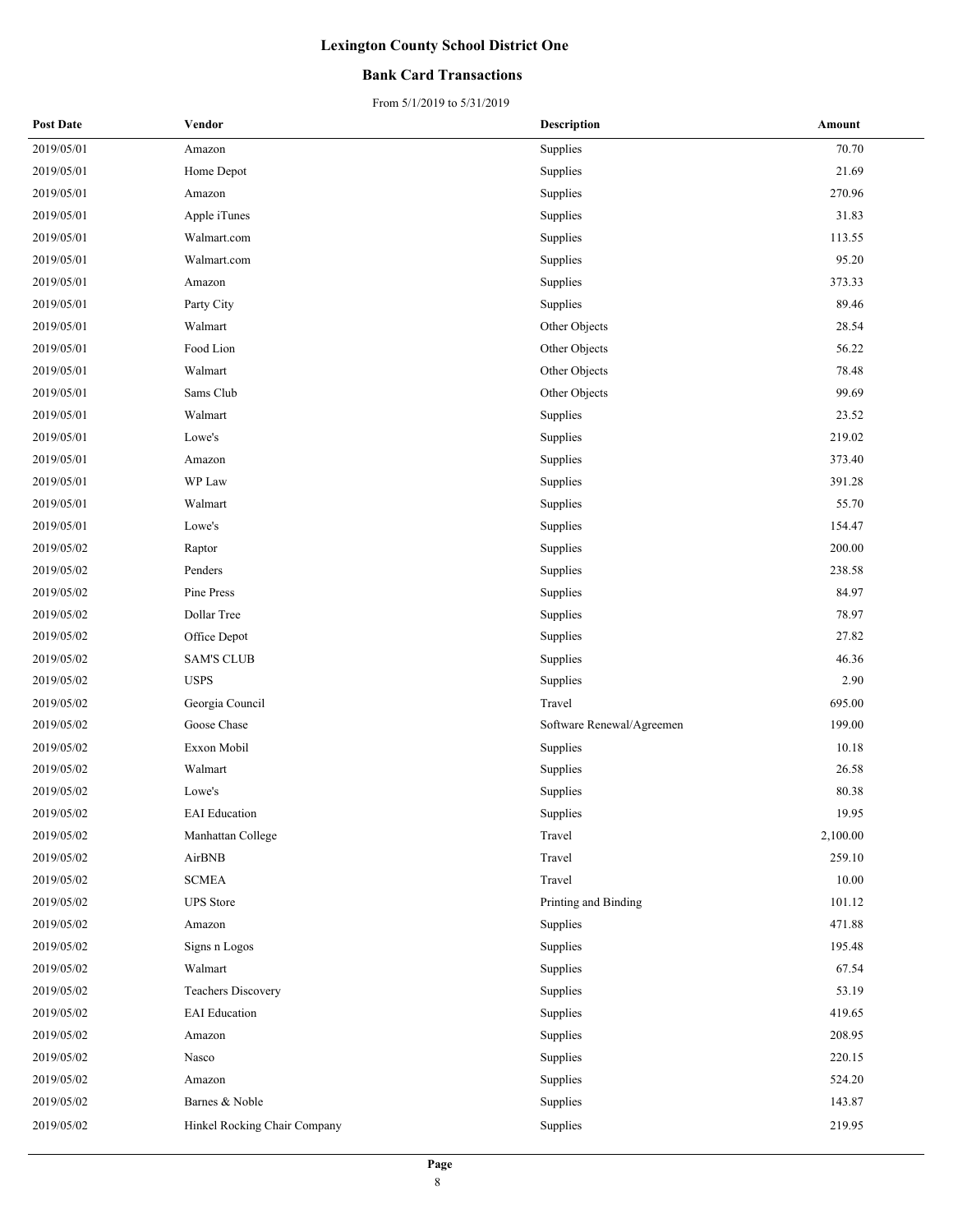#### **Bank Card Transactions**

| <b>Post Date</b> | Vendor                     | Description          | Amount   |
|------------------|----------------------------|----------------------|----------|
| 2019/05/02       | <b>UPS</b> Store           | Supplies             | 96.30    |
| 2019/05/02       | Office Depot               | Supplies             | 111.14   |
| 2019/05/02       | Books a Millon             | Supplies             | 292.53   |
| 2019/05/02       | Lowes                      | Supplies             | 191.80   |
| 2019/05/02       | Amazon                     | Supplies             | 774.70   |
| 2019/05/02       | Cliff Kleen                | Supplies             | 455.25   |
| 2019/05/02       | Lowes                      | Supplies             | 74.61    |
| 2019/05/02       | Target                     | Supplies             | 34.68    |
| 2019/05/02       | Amazon                     | Supplies             | 3,394.46 |
| 2019/05/02       | Disney Resorts             | Pupil Transportation | 1,403.64 |
| 2019/05/02       | Walmart                    | Supplies             | 157.33   |
| 2019/05/02       | Amazon                     | Supplies             | 18.72    |
| 2019/05/02       | Amazon                     | Supplies             | 25.04    |
| 2019/05/02       | Simplicity                 | Supplies             | 21.00    |
| 2019/05/02       | Amazon                     | Supplies             | 410.09   |
| 2019/05/02       | All Posters                | Supplies             | 341.50   |
| 2019/05/02       | JUXTAPOZ shop              | Supplies             | 29.99    |
| 2019/05/02       | Abe Books                  | Supplies             | 164.19   |
| 2019/05/02       | Innocorp                   | Supplies             | 348.82   |
| 2019/05/02       | Birdbrain                  | Supplies             | 99.00    |
| 2019/05/02       | Amazon                     | Supplies             | 967.02   |
| 2019/05/02       | Teachers Pay Teachers      | Supplies             | 36.50    |
| 2019/05/02       | DryErase                   | Supplies             | 396.00   |
| 2019/05/02       | Amazon                     | Supplies             | 70.19    |
| 2019/05/02       | StatMedic                  | Supplies             | 232.00   |
| 2019/05/02       | Walmart                    | Supplies             | 243.70   |
| 2019/05/02       | Walmart                    | Supplies             | 56.30    |
| 2019/05/02       | Walmart                    | Supplies             | 122.92   |
| 2019/05/02       | Amazon                     | Supplies             | 73.14    |
| 2019/05/02       | <b>NYT</b>                 | Periodicals          | 6.00     |
| 2019/05/02       | SnapFish                   | Supplies             | 73.94    |
| 2019/05/02       | Woodwind                   | Supplies             | 192.23   |
| 2019/05/02       | Office Depot               | Supplies             | 299.58   |
| 2019/05/02       | Office Depot               | Supplies             | 294.69   |
| 2019/05/02       | Walmart                    | Supplies             | 8.95     |
| 2019/05/02       | Amazon                     | Supplies             | 513.31   |
| 2019/05/02       | South Carolina Association | Travel               | 450.00   |
| 2019/05/02       | BP #1770767                | Supplies             | 64.00    |
| 2019/05/02       | <b>CORNER PANTRY</b>       | Supplies             | 66.04    |
| 2019/05/02       | Lowes                      | Supplies             | 28.54    |
| 2019/05/02       | <b>AVIXA</b>               | Travel               | 99.00    |
| 2019/05/02       | PMI                        | Travel               | 149.00   |
| 2019/05/02       | <b>SC GMIS</b>             | Travel               | 250.00   |
| 2019/05/02       | Camcor                     | Supplies             | 181.09   |
| 2019/05/02       | Amazon                     | Supplies             | 29.92    |
|                  |                            |                      |          |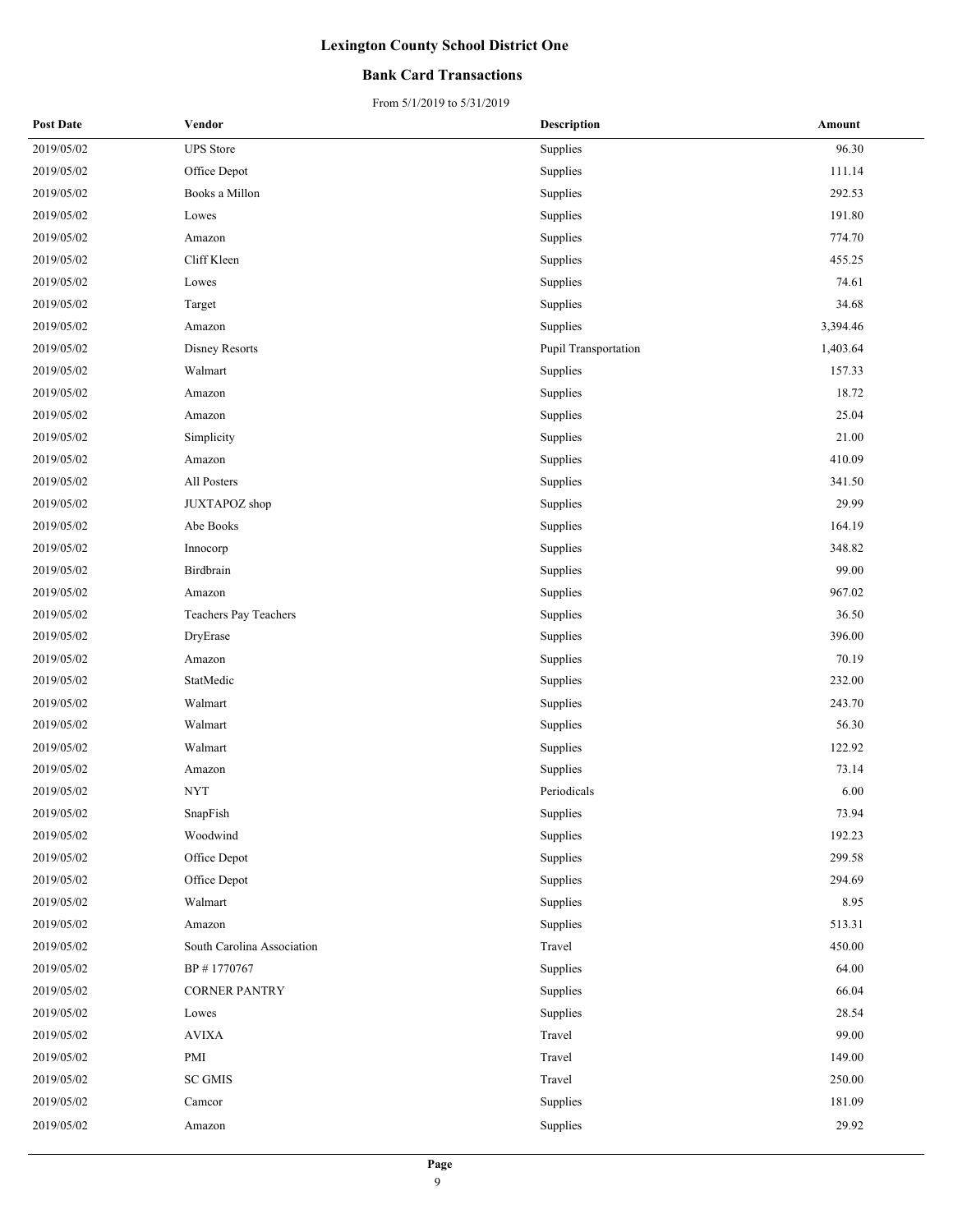#### **Bank Card Transactions**

| <b>Post Date</b> | Vendor                         | <b>Description</b>         | Amount    |
|------------------|--------------------------------|----------------------------|-----------|
| 2019/05/02       | Amazon                         | Supplies                   | 12.82     |
| 2019/05/02       | Home Depot                     | Supplies                   | 20.12     |
| 2019/05/02       | Amazon                         | Supplies                   | 29.26     |
| 2019/05/02       | Cable & Connections            | Supplies                   | 181.69    |
| 2019/05/02       | Amazon                         | Supplies                   | 164.90    |
| 2019/05/02       | Lowes                          | Supplies                   | 14.41     |
| 2019/05/02       | <b>QSC</b> Audio Products      | Supplies                   | 85.28     |
| 2019/05/02       | Amazon                         | Supplies                   | 130.28    |
| 2019/05/02       | Lowes                          | Supplies                   | 21.96     |
| 2019/05/02       | Amazon                         | Supplies                   | 755.80    |
| 2019/05/02       | Amazon                         | Supplies                   | $-129.87$ |
| 2019/05/02       | Amazon                         | Supplies                   | 64.95     |
| 2019/05/02       | Farm Plast                     | Supplies                   | 640.00    |
| 2019/05/02       | Amazon                         | <b>Technology Supplies</b> | 120.00    |
| 2019/05/02       | Travel Insurance               | Pupil Transportation       | 29.70     |
| 2019/05/02       | Delta                          | Pupil Transportation       | 440.00    |
| 2019/05/02       | Pitsco                         | Pupil Activity             | 122.34    |
| 2019/05/02       | OFFICE DEPOT                   | Pupil Activity             | 240.65    |
| 2019/05/02       | <b>Backdrop Express</b>        | Pupil Activity             | 457.58    |
| 2019/05/02       | <b>JW PEPEPR</b>               | Pupil Activity             | 85.00     |
| 2019/05/02       | ENTERPRISE RENT-A-CAR LEXINGTO | Pupil Activity             | 164.29    |
| 2019/05/02       | ENTERPRISE RENT-A-CAR LEXINGTO | Pupil Activity             | 164.29    |
| 2019/05/02       | ENTERPRISE RENT-A-CAR LEXINGTO | Pupil Activity             | 164.29    |
| 2019/05/02       | ENTERPRISE RENT-A-CAR LEXINGTO | Pupil Activity             | 164.29    |
| 2019/05/02       | HOLIDAY INN ROCKHILL           | Pupil Activity             | 2,130.40  |
| 2019/05/02       | ENTERPRISE RENT-A-CAR          | Pupil Activity             | 164.29    |
| 2019/05/02       | ENTERPRISE RENT-A-CAR LEXINGTO | Pupil Activity             | 164.29    |
| 2019/05/02       | <b>ENTERPRISE RENT-A-CAR</b>   | Pupil Activity             | 164.29    |
| 2019/05/02       | Lowe's                         | Pupil Activity             | 483.65    |
| 2019/05/02       | <b>DOLLAR TREE</b>             | Pupil Activity             | 10.70     |
| 2019/05/02       | BI-LO                          | Pupil Activity             | 3.83      |
| 2019/05/02       | <b>BI-LO</b>                   | Pupil Activity             | 38.74     |
| 2019/05/02       | BI-LO                          | Pupil Activity             | 30.00     |
| 2019/05/02       | TEACHERS COLLEGE PRESS         | Pupil Activity             | 11.49     |
| 2019/05/02       | TEACHERS COLLEGE PRESS         | Pupil Activity             | 52.49     |
| 2019/05/02       | <b>AMAZON</b>                  | Pupil Activity             | 39.32     |
| 2019/05/02       | Dollar Tree                    | Pupil Activity             | 3.24      |
| 2019/05/02       | Amazon                         | Pupil Activity             | 40.96     |
| 2019/05/02       | Walmart                        | Pupil Activity             | 81.32     |
| 2019/05/02       | FatHead                        | Pupil Activity             | 320.94    |
| 2019/05/02       | Enterprise                     | Pupil Activity             | 77.23     |
| 2019/05/02       | Enterprise                     | Pupil Activity             | 77.23     |
| 2019/05/02       | Enterprise                     | Pupil Activity             | 54.76     |
| 2019/05/02       | Hobby Lobby                    | Pupil Activity             | 106.89    |
| 2019/05/02       | Krispy Kreme Doughnuts         | Pupil Activity             | 51.18     |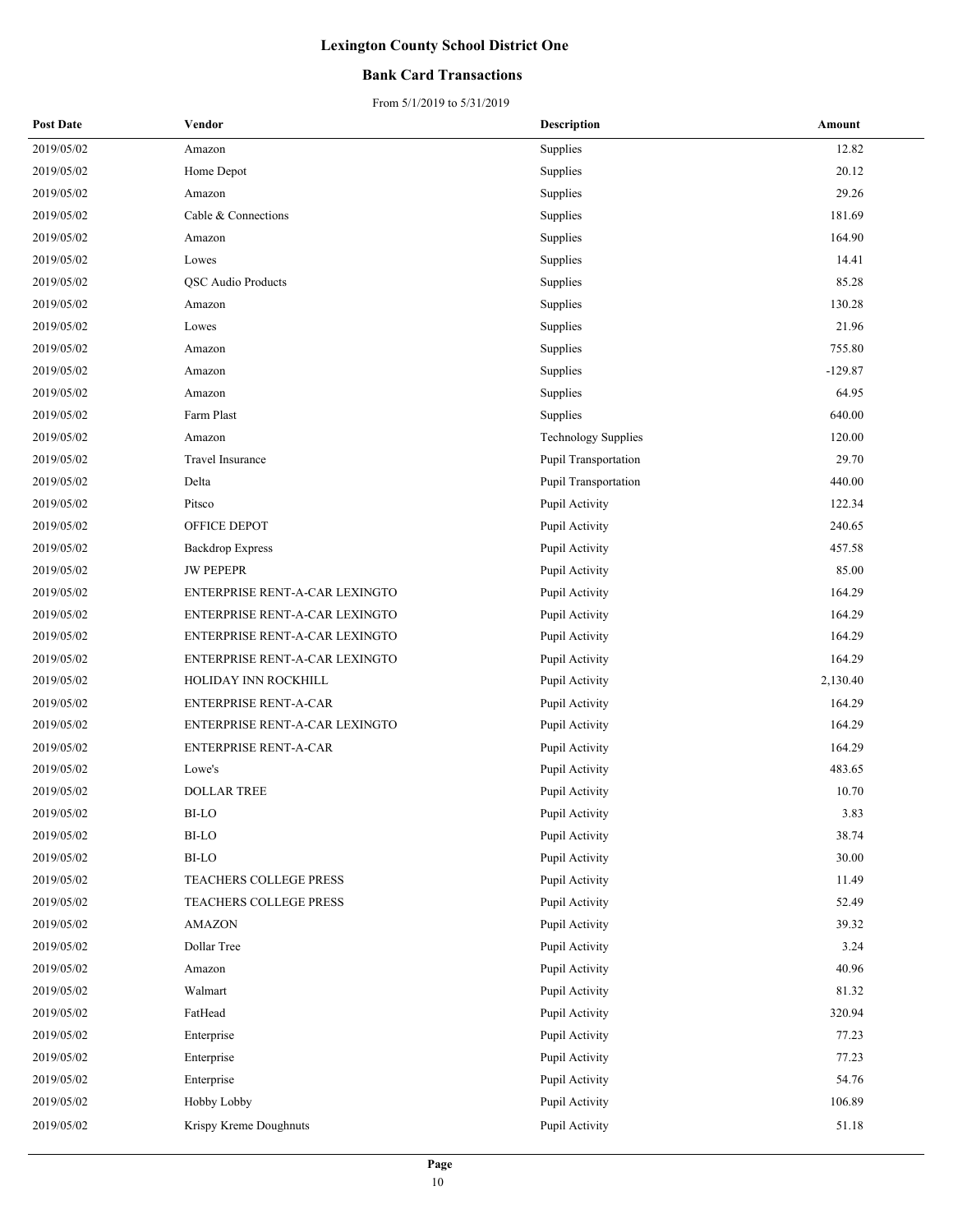#### **Bank Card Transactions**

| <b>Post Date</b> | Vendor                   | <b>Description</b> | Amount   |
|------------------|--------------------------|--------------------|----------|
| 2019/05/02       | CHICK-FIL-A              | Pupil Activity     | 192.61   |
| 2019/05/02       | <b>CORNER PANTRY</b>     | Pupil Activity     | 15.19    |
| 2019/05/02       | <b>SHELL</b>             | Pupil Activity     | 12.44    |
| 2019/05/02       | Pineview Florist         | Pupil Activity     | 37.45    |
| 2019/05/02       | ExxonMobil               | Pupil Activity     | 13.73    |
| 2019/05/02       | Walmart                  | Pupil Activity     | 110.89   |
| 2019/05/02       | Marcos Pizza             | Pupil Activity     | 155.91   |
| 2019/05/02       | Exxon Mobile             | Pupil Activity     | 46.25    |
| 2019/05/02       | Sam's Club               | Pupil Activity     | 286.75   |
| 2019/05/02       | Exxon Mobile             | Pupil Activity     | 14.65    |
| 2019/05/02       | Pineview Florist         | Pupil Activity     | 23.97    |
| 2019/05/02       | Wilson and Associates    | Pupil Activity     | 125.00   |
| 2019/05/02       | Thompson Rental Services | Pupil Activity     | 47.08    |
| 2019/05/02       | Pineview Florist         | Pupil Activity     | 190.11   |
| 2019/05/02       | PayPal                   | Pupil Activity     | 170.00   |
| 2019/05/02       | Lowes                    | Pupil Activity     | 9.48     |
| 2019/05/02       | Direct Athletics         | Pupil Activity     | 128.80   |
| 2019/05/02       | Direct Athletics         | Pupil Activity     | 128.80   |
| 2019/05/02       | Pizza Inn                | Pupil Activity     | 160.50   |
| 2019/05/02       | Amazon                   | Pupil Activity     | 15.95    |
| 2019/05/02       | Courtyard by Marriott    | Pupil Activity     | 511.58   |
| 2019/05/02       | Pineview Florist         | Pupil Activity     | 10.70    |
| 2019/05/02       | Pineview Florist         | Pupil Activity     | 32.10    |
| 2019/05/02       | 2xl Corp                 | Pupil Activity     | 207.23   |
| 2019/05/02       | Jim Wendler              | Pupil Activity     | 48.50    |
| 2019/05/02       | Amazon                   | Pupil Activity     | 68.09    |
| 2019/05/02       | Pineview Florist         | Pupil Activity     | 101.84   |
| 2019/05/02       | Pineview Florist         | Pupil Activity     | 32.10    |
| 2019/05/02       | Dollar Tree              | Pupil Activity     | 22.62    |
| 2019/05/02       | Amazon                   | Pupil Activity     | 12.97    |
| 2019/05/02       | Publix                   | Pupil Activity     | 29.53    |
| 2019/05/02       | ZAXBY'S                  | Pupil Activity     | 126.80   |
| 2019/05/02       | Home Depot               | Supplies           | 825.23   |
| 2019/05/03       | Walmart                  | Supplies           | 166.41   |
| 2019/05/03       | Dollar Tree              | Supplies           | 12.84    |
| 2019/05/03       | Insect Lore              | Supplies           | 72.00    |
| 2019/05/03       | Amazon                   | Supplies           | 1,439.01 |
| 2019/05/03       | Amazon.com               | Supplies           | 281.44   |
| 2019/05/03       | Office Depot             | Supplies           | 118.62   |
| 2019/05/03       | Walgreen's               | Supplies           | 2.47     |
| 2019/05/03       | Amazon                   | Supplies           | 52.42    |
| 2019/05/03       | Amazon                   | Supplies           | 317.28   |
| 2019/05/03       | Amazon                   | Supplies           | 46.59    |
| 2019/05/03       | Amazon.com               | Supplies           | 752.16   |
| 2019/05/03       | Amazon.com               | Supplies           | 64.00    |
|                  |                          |                    |          |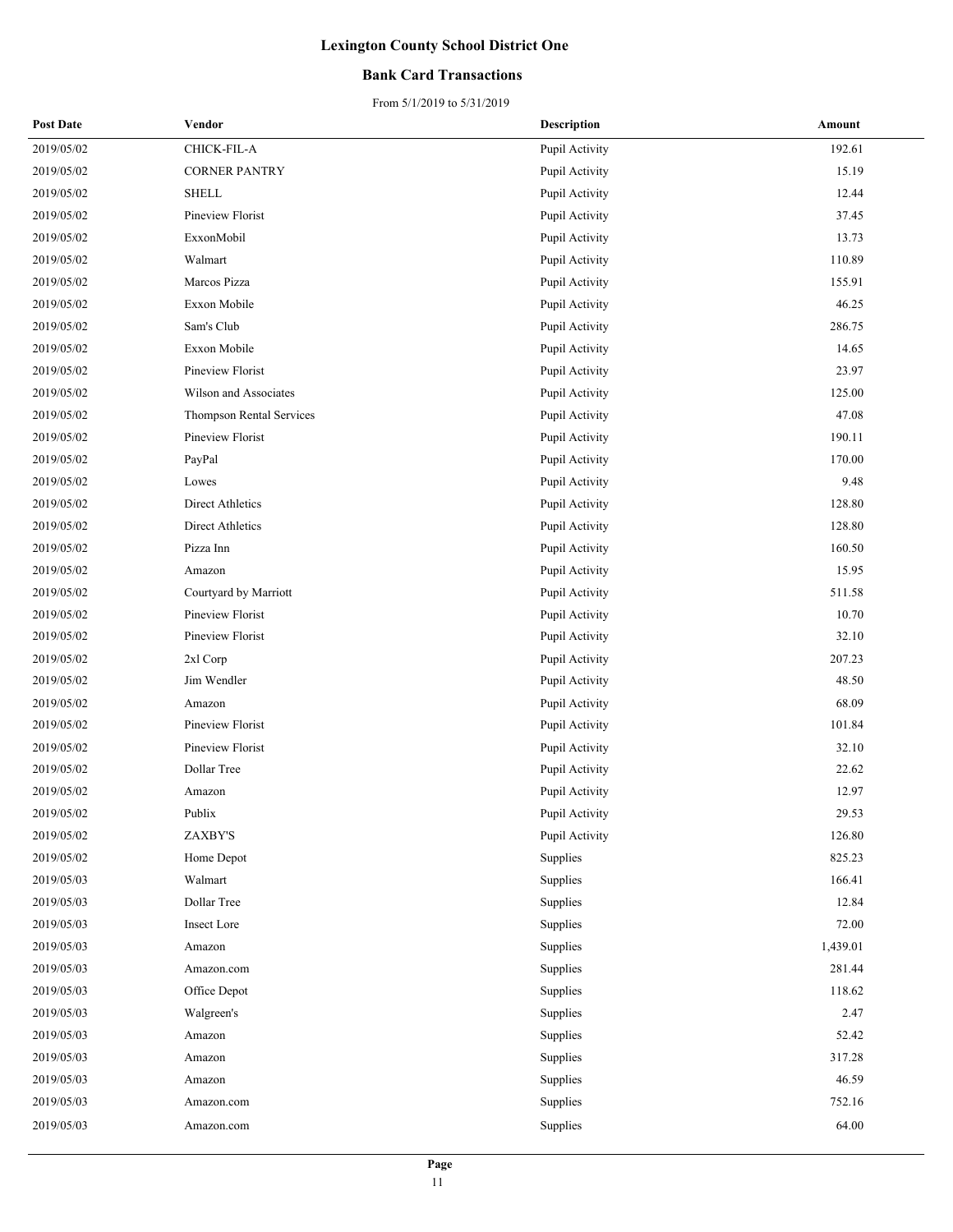#### **Bank Card Transactions**

| <b>Post Date</b> | Vendor                     | <b>Description</b>         | Amount |
|------------------|----------------------------|----------------------------|--------|
| 2019/05/03       | Lowe's                     | Supplies                   | 15.56  |
| 2019/05/03       | Amazon MarketPlace         | Supplies                   | 113.50 |
| 2019/05/03       | Caseys Wood Products, Inc. | Supplies                   | 147.50 |
| 2019/05/03       | Amazon MarketPlace         | Supplies                   | 254.58 |
| 2019/05/03       | Amazon.com                 | Supplies                   | 21.59  |
| 2019/05/03       | Amazon MarketPlace         | Supplies                   | 31.96  |
| 2019/05/03       | Amazon MarketPlace         | Supplies                   | 122.18 |
| 2019/05/03       | <b>USC</b> Market Place    | Travel                     | 199.00 |
| 2019/05/03       | aMAZON                     | Supplies                   | 143.28 |
| 2019/05/03       | Amazon                     | Supplies                   | 18.45  |
| 2019/05/03       | <b>US</b> Foods            | Supplies                   | 246.16 |
| 2019/05/03       | <b>US</b> Foods            | Supplies                   | 631.82 |
| 2019/05/03       | Office Depot               | Supplies                   | 132.67 |
| 2019/05/03       | Amazon                     | Supplies                   | 489.47 |
| 2019/05/03       | Amazon                     | Supplies                   | 13.89  |
| 2019/05/03       | Murray's                   | Supplies                   | 55.01  |
| 2019/05/03       | Wolf Center                | Supplies                   | 54.50  |
| 2019/05/03       | Lowe's                     | Supplies                   | 91.42  |
| 2019/05/03       | Walmart.com                | Supplies                   | 117.67 |
| 2019/05/03       | Walmart                    | Supplies                   | 10.57  |
| 2019/05/03       | Walmart.com                | <b>Technology Supplies</b> | 200.57 |
| 2019/05/03       | adafruit.com               | <b>Technology Supplies</b> | 53.49  |
| 2019/05/03       | <b>Steve Weiss</b>         | Supplies                   | 145.30 |
| 2019/05/03       | Amazon                     | Supplies                   | 213.83 |
| 2019/05/03       | Amazon.com                 | Supplies                   | 138.32 |
| 2019/05/03       | Amazon.com                 | Supplies                   | 21.38  |
| 2019/05/03       | Hobby Lobby                | Supplies                   | 18.61  |
| 2019/05/03       | TJ Max                     | Supplies                   | 21.38  |
| 2019/05/03       | Amazon.com                 | Supplies                   | 8.99   |
| 2019/05/03       | Amazon                     | Supplies                   | 175.00 |
| 2019/05/03       | <b>AMZN MKTP</b>           | Supplies                   | 12.94  |
| 2019/05/03       | <b>AMZN MKTP</b>           | Supplies                   | 65.49  |
| 2019/05/03       | <b>AMZN MKTP</b>           | Supplies                   | 14.69  |
| 2019/05/03       | AMZN MKTP                  | Supplies                   | 12.25  |
| 2019/05/03       | Amazon                     | Supplies                   | 11.95  |
| 2019/05/03       | Amazon                     | Supplies                   | 10.67  |
| 2019/05/03       | Amazon MarketPlace         | Supplies                   | 41.61  |
| 2019/05/03       | Amazon MarketPlace         | Supplies                   | 46.24  |
| 2019/05/03       | Amazon MarketPlace         | Supplies                   | 39.36  |
| 2019/05/03       | Levenger Catalog           | Supplies                   | 47.27  |
| 2019/05/03       | Sams Club                  | Supplies                   | 30.64  |
| 2019/05/03       | School Health              | Supplies                   | 243.33 |
| 2019/05/03       | Amazon                     | Supplies                   | 128.88 |
| 2019/05/03       | School Health              | Supplies                   | 42.05  |
| 2019/05/03       | MacGill                    | Supplies                   | 80.71  |
|                  |                            |                            |        |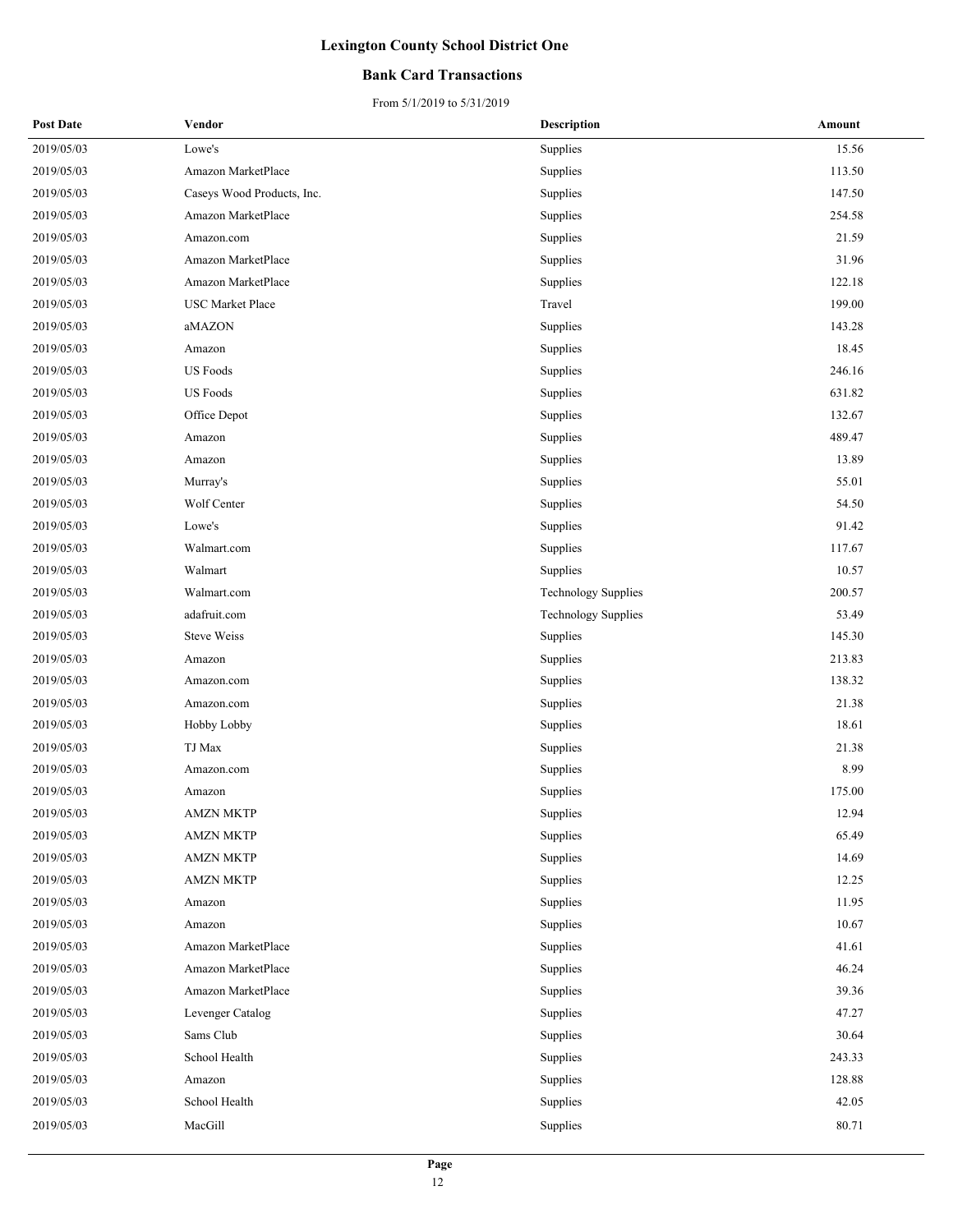#### **Bank Card Transactions**

| <b>Post Date</b> | Vendor                     | <b>Description</b>         | Amount   |
|------------------|----------------------------|----------------------------|----------|
| 2019/05/03       | Publix                     | Supplies                   | 17.53    |
| 2019/05/03       | <b>AMZN MKTP</b>           | Library Books              | 91.87    |
| 2019/05/03       | AMAZON.COM                 | <b>Technology Supplies</b> | 340.43   |
| 2019/05/03       | Credit Voucher             | Travel                     | $-35.89$ |
| 2019/05/03       | Sheraton Myrtle Beach      | Travel                     | 602.15   |
| 2019/05/03       | Amazon Prime               | Supplies                   | 2.13     |
| 2019/05/03       | Eggs Up Grill              | Other Objects              | 452.60   |
| 2019/05/03       | Chick-Fil-A                | Other Objects              | 80.44    |
| 2019/05/03       | <b>ASCD</b> Dues           | Travel-Teacher Staff Dev   | 73.00    |
| 2019/05/03       | <b>ASCD</b> Dues           | Travel-MMGW/HSTW Staff De  | 26.00    |
| 2019/05/03       | <b>Books for Educators</b> | Travel-Teacher Staff Dev   | 913.70   |
| 2019/05/03       | <b>ASCD</b> Dues           | Dues and Fees              | 175.00   |
| 2019/05/03       | Amazon.Com                 | Supplies                   | 110.23   |
| 2019/05/03       | Walmart.Com                | Supplies                   | 114.48   |
| 2019/05/03       | Lowes Foods                | Supplies                   | 32.94    |
| 2019/05/03       | Amazon.Com                 | Supplies                   | 37.44    |
| 2019/05/03       | Amazon.Com                 | Supplies                   | 13.90    |
| 2019/05/03       | NASN/SCASN                 | Dues and Fees              | 23.50    |
| 2019/05/03       | Jim Hudson                 | Supplies-Maintenace        | 30.01    |
| 2019/05/03       | Carts Plus                 | Supplies-Maintenace        | 26.75    |
| 2019/05/03       | Smith & Jones              | Supplies-Maintenace        | 80.46    |
| 2019/05/03       | Cox Tire                   | Supplies-Maintenace        | 23.43    |
| 2019/05/03       | A-Z Lawnmower              | Supplies-Maintenace        | 25.20    |
| 2019/05/03       | Home Depot                 | Supplies-Maintenace        | 138.03   |
| 2019/05/03       | Enlows                     | Supplies-Maintenace        | 80.40    |
| 2019/05/03       | Cox Tire                   | Supplies-Maintenace        | 19.53    |
| 2019/05/03       | Cox Tire                   | Supplies-Maintenace        | 186.11   |
| 2019/05/03       | P&S Construction           | Repairs and Maintenance    | 202.50   |
| 2019/05/03       | Carts Plus                 | Supplies-Maintenace        | 160.45   |
| 2019/05/03       | Carts Plus                 | Supplies-Maintenace        | 26.74    |
| 2019/05/03       | <b>Batteries Plus</b>      | Supplies-Maintenace        | 111.03   |
| 2019/05/03       | Ed Smith Lumber            | Supplies-Maintenace        | 103.23   |
| 2019/05/03       | AutoZone                   | Supplies-Maintenace        | 96.29    |
| 2019/05/03       | A-Z Lawnmower              | Supplies-Maintenace        | 54.84    |
| 2019/05/03       | A-Z Lawnmower              | Supplies-Maintenace        | 52.16    |
| 2019/05/03       | Cox Tire                   | Repairs and Maintenance    | 73.68    |
| 2019/05/03       | VO Tire                    | Supplies-Maintenace        | 4.94     |
| 2019/05/03       | Enlows                     | Supplies-Maintenace        | 195.44   |
| 2019/05/03       | A-Z Lawnmower              | Supplies-Maintenace        | 42.80    |
| 2019/05/03       | Speedway                   | Supplies                   | 16.42    |
| 2019/05/03       | Sherwin Williams           | Supplies-Maintenace        | 98.87    |
| 2019/05/03       | A-Z Lawnmower              | Supplies-Maintenace        | 27.71    |
| 2019/05/03       | Home Depot                 | Supplies-Maintenace        | 19.17    |
| 2019/05/03       | Sherwin Williams           | Supplies-Maintenace        | 109.85   |
| 2019/05/03       | A-Z Lawnmower              | Supplies-Maintenace        | 75.27    |
|                  |                            |                            |          |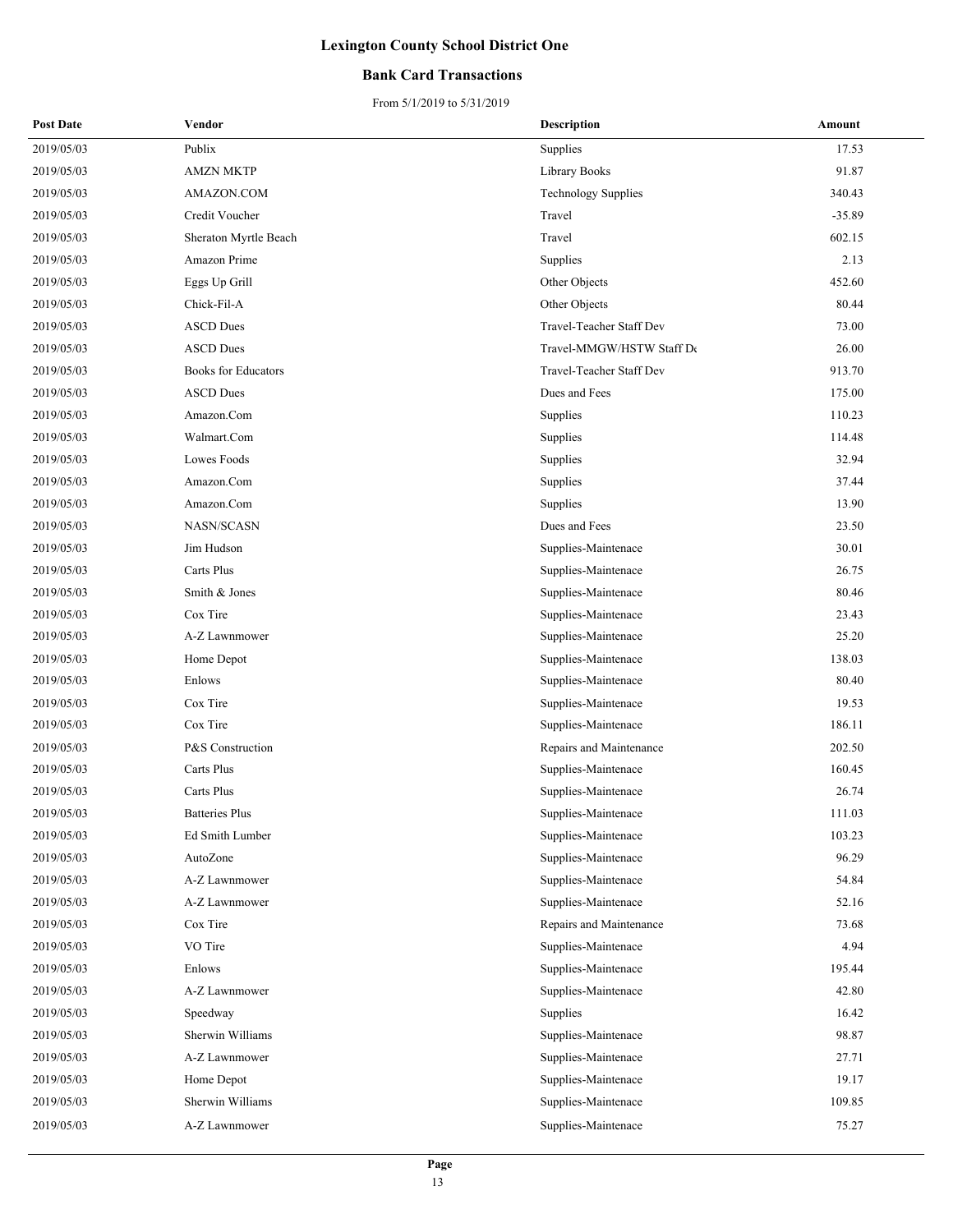#### **Bank Card Transactions**

| <b>Post Date</b> | Vendor                     | <b>Description</b>      | Amount |
|------------------|----------------------------|-------------------------|--------|
| 2019/05/03       | Sparrow & Kennedy          | Supplies-Maintenace     | 105.33 |
| 2019/05/03       | Sherwin Williams           | Supplies-Maintenace     | 148.30 |
| 2019/05/03       | Sherwin Williams           | Supplies-Maintenace     | 197.74 |
| 2019/05/03       | <b>ADM</b> Signs           | Supplies-Maintenace     | 57.78  |
| 2019/05/03       | Lowe's                     | Supplies-Maintenace     | 7.75   |
| 2019/05/03       | The Home Depot             | Supplies                | 196.16 |
| 2019/05/03       | Walmart                    | Supplies                | 55.69  |
| 2019/05/03       | Carolina Turfgrass         | Supplies                | 390.00 |
| 2019/05/03       | Sherwin Williams           | Supplies-Maintenace     | 70.34  |
| 2019/05/03       | Sherwin Williams           | Supplies-Maintenace     | 48.40  |
| 2019/05/03       | A-Z Lawnmower              | Supplies-Maintenace     | 78.72  |
| 2019/05/03       | Sherwin Williams           | Supplies-Maintenace     | 49.43  |
| 2019/05/03       | Cox Tire                   | Repairs and Maintenance | 79.95  |
| 2019/05/03       | Carts Plus                 | Supplies-Maintenace     | 64.15  |
| 2019/05/03       | Lowe's                     | Supplies-Maintenace     | 39.39  |
| 2019/05/03       | NOR*NORTHERN TOOL          | Supplies                | 770.39 |
| 2019/05/03       | LOWE'S FOODS #1268         | Supplies                | 58.17  |
| 2019/05/03       | <b>AMZN MKTP</b>           | Supplies                | 64.95  |
| 2019/05/03       | Derricks Service Center    | Supplies                | 62.00  |
| 2019/05/03       | Sherwin Williams           | Supplies-Maintenace     | 77.95  |
| 2019/05/03       | Ferguson                   | Supplies-Maintenace     | 99.60  |
| 2019/05/03       | Smith and Jones            | Supplies                | 60.24  |
| 2019/05/03       | Lowe's                     | Supplies                | 63.00  |
| 2019/05/03       | Lowe's                     | Supplies                | 34.52  |
| 2019/05/03       | <b>Advanced Auto Parts</b> | Supplies                | 27.21  |
| 2019/05/03       | Pitt Stop/Exxon            | Supplies                | 46.73  |
| 2019/05/03       | Pitt Stop                  | Supplies                | 46.57  |
| 2019/05/03       | Lowe's                     | Supplies                | 219.54 |
| 2019/05/03       | Walmart                    | Supplies                | 25.12  |
| 2019/05/03       | Pitts Stop                 | Supplies                | 41.69  |
| 2019/05/03       | Lowes Food                 | Supplies                | 60.36  |
| 2019/05/03       | Murphy Express             | Supplies                | 21.02  |
| 2019/05/03       | Murphy Express             | Supplies                | 45.83  |
| 2019/05/03       | Lowes                      | Supplies                | 65.98  |
| 2019/05/03       | Lowes                      | Supplies                | 5.95   |
| 2019/05/03       | Murphy Express             | Supplies                | 100.00 |
| 2019/05/03       | Home Depot                 | Supplies                | 29.91  |
| 2019/05/03       | Lowes                      | Supplies                | 10.10  |
| 2019/05/03       | A-Z Lawnmower              | Supplies-Maintenace     | 91.53  |
| 2019/05/03       | A-Z Lawnmower              | Supplies-Maintenace     | 14.96  |
| 2019/05/03       | <b>Ball Joints</b>         | Supplies-Maintenace     | 213.39 |
| 2019/05/03       | Homewood Suites            | Travel                  | 348.84 |
| 2019/05/03       | VRB0 - Deposit             | Travel                  | 378.00 |
| 2019/05/03       | Holiday Inn Express        | Travel                  | 124.26 |
| 2019/05/03       | <b>SCASA</b>               | Travel                  | 282.00 |
|                  |                            |                         |        |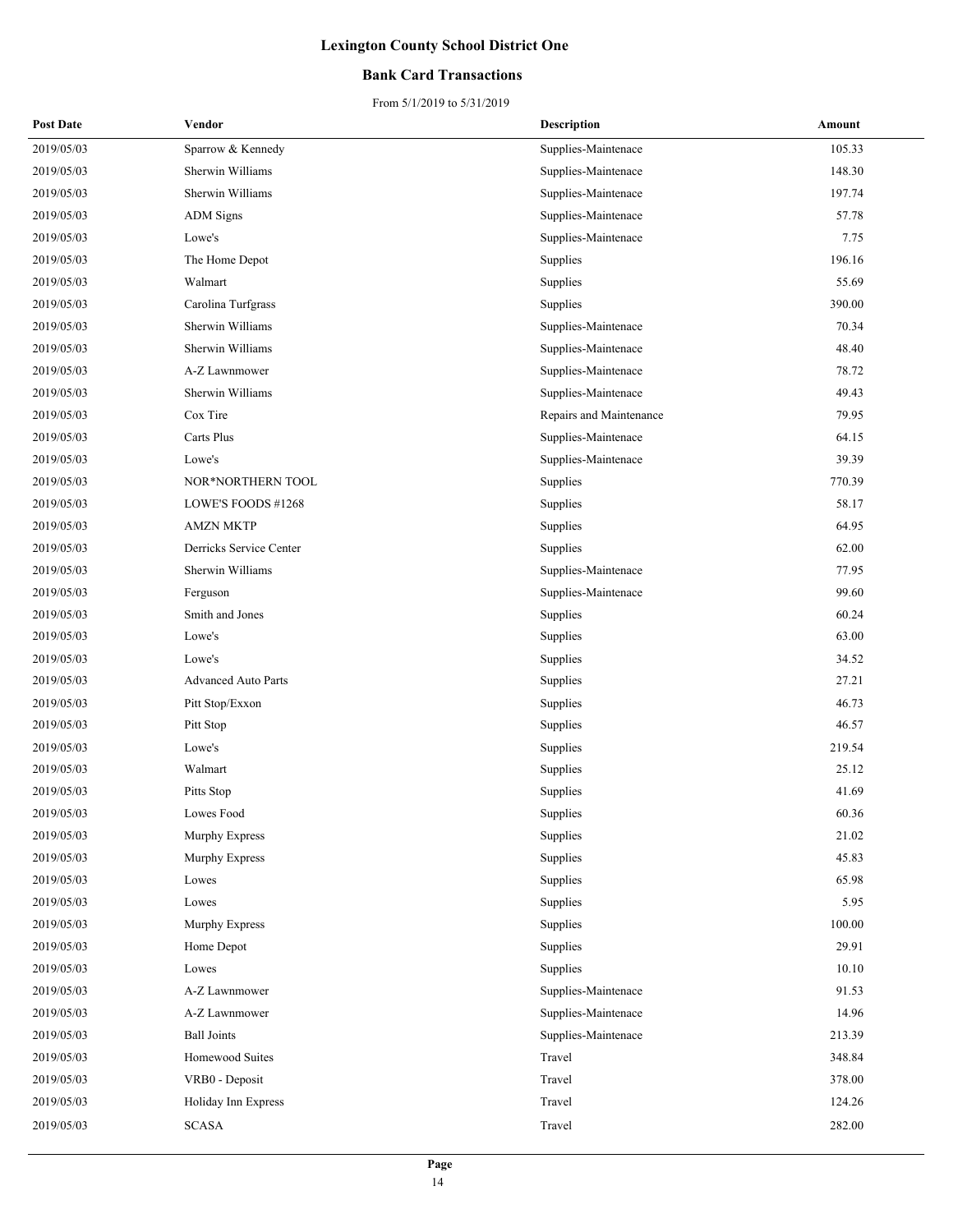#### **Bank Card Transactions**

| <b>Post Date</b> | Vendor                         | <b>Description</b>        | Amount |
|------------------|--------------------------------|---------------------------|--------|
| 2019/05/03       | Delta                          | Travel                    | 30.00  |
| 2019/05/03       | Columbia SHRM                  | Travel                    | 75.00  |
| 2019/05/03       | Home 2 Suites                  | Travel                    | 120.85 |
| 2019/05/03       | Delta                          | Travel                    | 70.00  |
| 2019/05/03       | PAR MAR BP                     | Travel                    | 10.60  |
| 2019/05/03       | Columbia SHRM                  | Travel                    | 175.00 |
| 2019/05/03       | Enterprise Car Rental          | Travel                    | 217.56 |
| 2019/05/03       | Republic Parking               | Travel                    | 24.00  |
| 2019/05/03       | Columbia SHRM                  | Travel                    | 175.00 |
| 2019/05/03       | Delta                          | Travel                    | 70.00  |
| 2019/05/03       | Holiday Inn Express            | Travel                    | 124.26 |
| 2019/05/03       | Delta                          | Travel                    | 30.00  |
| 2019/05/03       | Delta                          | Travel                    | 70.00  |
| 2019/05/03       | Delta                          | Travel                    | 70.00  |
| 2019/05/03       | Delta                          | Travel                    | 30.00  |
| 2019/05/03       | Indeed                         | Advertising               | 75.89  |
| 2019/05/03       | Pine Press Printing            | Printing and Binding      | 40.16  |
| 2019/05/03       | Pine Press Printing            | Printing and Binding      | 87.64  |
| 2019/05/03       | Azura                          | Other Prof & Tech Service | 163.00 |
| 2019/05/03       | <b>SLED</b>                    | Other Prof & Tech Service | 424.00 |
| 2019/05/03       | Amazon                         | Supplies                  | 121.44 |
| 2019/05/03       | Amazon                         | Supplies                  | 14.99  |
| 2019/05/03       | Amazon                         | Supplies                  | 45.74  |
| 2019/05/03       | <b>SHRM</b>                    | Dues and Fees             | 189.00 |
| 2019/05/03       | <b>SCSBA</b>                   | Dues and Fees             | 50.00  |
| 2019/05/03       | <b>SHRM</b>                    | Dues and Fees             | 189.00 |
| 2019/05/03       | <b>SHRM</b>                    | Dues and Fees             | 189.00 |
| 2019/05/03       | Dollar General                 | Other Objects             | 10.70  |
| 2019/05/03       | Chef's Store                   | Other Objects             | 64.98  |
| 2019/05/03       | Publix                         | Other Objects             | 45.40  |
| 2019/05/03       | Lowes Foods                    | Other Objects             | 135.77 |
| 2019/05/03       | Walmart                        | Other Objects             | 66.59  |
| 2019/05/03       | Lowes Foods                    | Other Objects             | 134.85 |
| 2019/05/03       | Walmart                        | Supplies                  | 215.24 |
| 2019/05/03       | Walmart                        | Supplies                  | 41.11  |
| 2019/05/03       | American Association of School | Travel                    | 295.00 |
| 2019/05/03       | Amazon.Com                     | Supplies                  | 52.42  |
| 2019/05/03       | Amazon.Com                     | Supplies                  | 54.54  |
| 2019/05/03       | Amazon.com                     | Supplies                  | 141.48 |
| 2019/05/03       | Amazon.Com                     | Supplies                  | 158.30 |
| 2019/05/03       | <b>OMNI</b> Hotels             | Travel                    | 568.78 |
| 2019/05/03       | <b>OMNI</b> Hotel              | Travel                    | 568.78 |
| 2019/05/03       | <b>OMNI</b> Hotel              | Travel                    | 615.54 |
| 2019/05/03       | Residence Inn                  | Travel                    | 336.76 |
| 2019/05/03       | Professional Sports Market     | Dues and Fees             | 59.00  |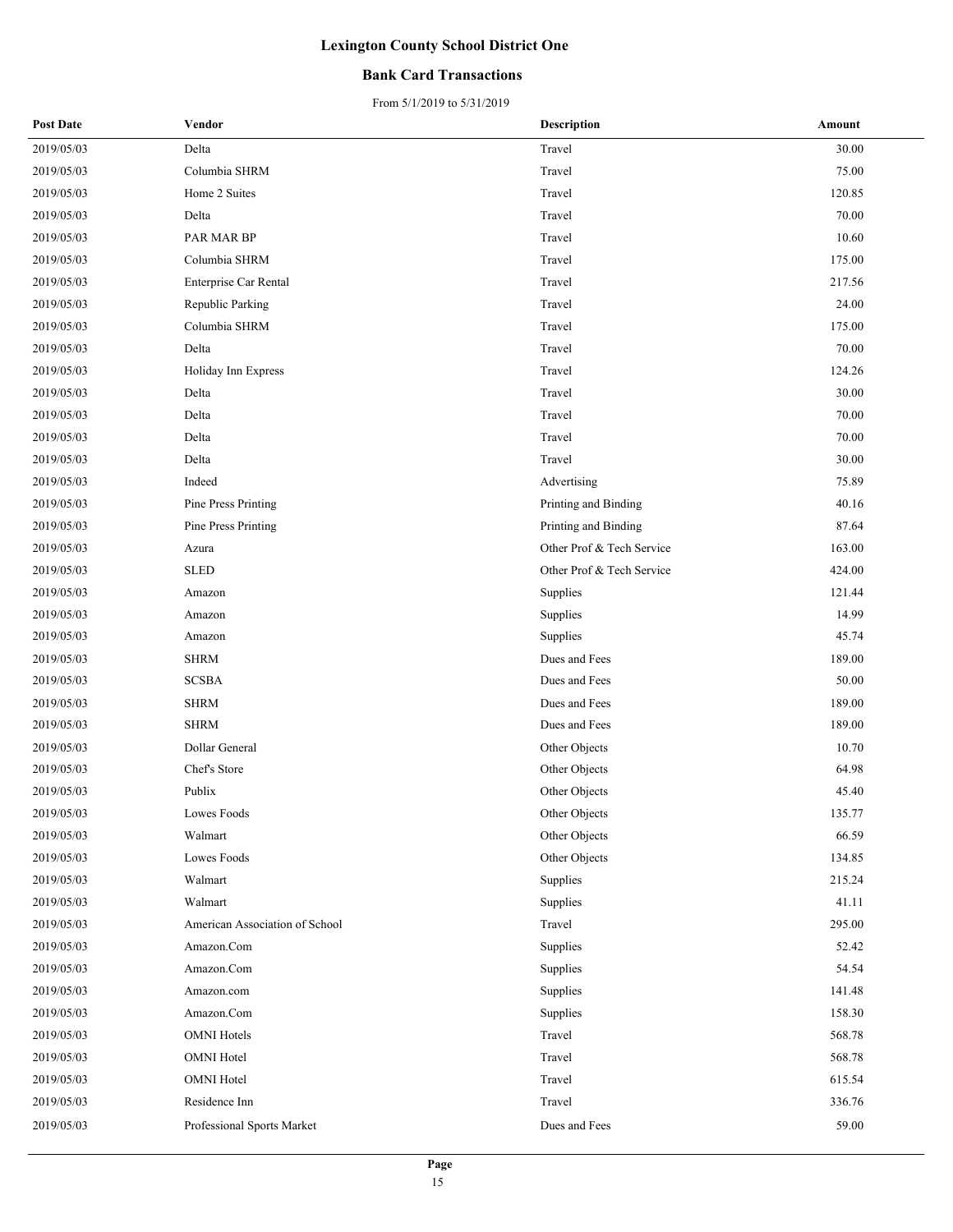#### **Bank Card Transactions**

| <b>Post Date</b> | Vendor                          | <b>Description</b>        | Amount |
|------------------|---------------------------------|---------------------------|--------|
| 2019/05/03       | Hand2Mind                       | Supplies                  | 188.61 |
| 2019/05/03       | Hand2Mind                       | Supplies                  | 65.12  |
| 2019/05/03       | NCS GED Exam                    | Software Renewal/Agreemen | 975.00 |
| 2019/05/03       | Vista Print                     | Supplies                  | 26.73  |
| 2019/05/03       | Amazon                          | Supplies                  | 97.95  |
| 2019/05/03       | Michaels                        | Supplies                  | 321.00 |
| 2019/05/03       | Northern Tool                   | Supplies-Maintenace       | 588.49 |
| 2019/05/03       | Amazon.com                      | Pupil Activity            | 11.49  |
| 2019/05/03       | Amazon.com                      | Pupil Activity            | 22.46  |
| 2019/05/03       | Amazon.com                      | Pupil Activity            | 5.94   |
| 2019/05/03       | Lowe's                          | Pupil Activity            | 52.82  |
| 2019/05/03       | Amazon                          | Pupil Activity            | 52.49  |
| 2019/05/03       | Party City                      | Pupil Activity            | 8.55   |
| 2019/05/03       | Amazon                          | Pupil Activity            | 20.00  |
| 2019/05/03       | Amazon MarketPlace              | Pupil Activity            | 80.75  |
| 2019/05/03       | Amazon                          | Pupil Activity            | 13.90  |
| 2019/05/03       | Amazon.com                      | Pupil Activity            | 46.22  |
| 2019/05/03       | Theatre Folk                    | Pupil Activity            | 139.95 |
| 2019/05/03       | Office Depot                    | Pupil Activity            | 39.79  |
| 2019/05/03       | Amazon                          | Pupil Activity            | 40.74  |
| 2019/05/03       | Amazon                          | Pupil Activity            | 97.90  |
| 2019/05/03       | Amazon                          | Pupil Activity            | 37.24  |
| 2019/05/03       | Amazon                          | Pupil Activity            | 21.41  |
| 2019/05/03       | Amazon                          | Pupil Activity            | 18.22  |
| 2019/05/03       | Lowe's Hardware                 | Pupil Activity            | 36.21  |
| 2019/05/03       | Hobby Lobby                     | Pupil Activity            | 140.93 |
| 2019/05/03       | Amazon                          | Pupil Activity            | 29.97  |
| 2019/05/03       | Amazon                          | Pupil Activity            | 15.54  |
| 2019/05/03       | Amazon                          | Pupil Activity            | 50.19  |
| 2019/05/03       | Amazon                          | Pupil Activity            | 147.36 |
| 2019/05/03       | Amazon                          | Pupil Activity            | 133.05 |
| 2019/05/03       | <b>Super Duper Publications</b> | Pupil Activity            | 143.38 |
| 2019/05/03       | <b>AMZN MKTP</b>                | Pupil Activity            | 39.82  |
| 2019/05/03       | OFFICE DEPOT #2196              | Pupil Activity            | 110.00 |
| 2019/05/03       | Amazon.Com                      | Pupil Activity            | 432.88 |
| 2019/05/03       | Scholastic                      | Pupil Activity            | 111.00 |
| 2019/05/03       | <b>NNS</b>                      | Pupil Activity            | 83.26  |
| 2019/05/03       | Walgreen's                      | Pupil Activity            | 13.64  |
| 2019/05/03       | Pearson Education               | Pupil Activity            | 175.48 |
| 2019/05/03       | Amazon                          | Pupil Activity            | 63.07  |
| 2019/05/03       | Insect Lore                     | Pupil Activity            | 19.92  |
| 2019/05/03       | Dollar General                  | Pupil Activity            | 32.10  |
| 2019/05/03       | Dollar General                  | Pupil Activity            | 16.59  |
| 2019/05/03       | Amazon                          | Pupil Activity            | 29.69  |
| 2019/05/03       | Trader Joes                     | Pupil Activity            | 89.84  |
|                  |                                 |                           |        |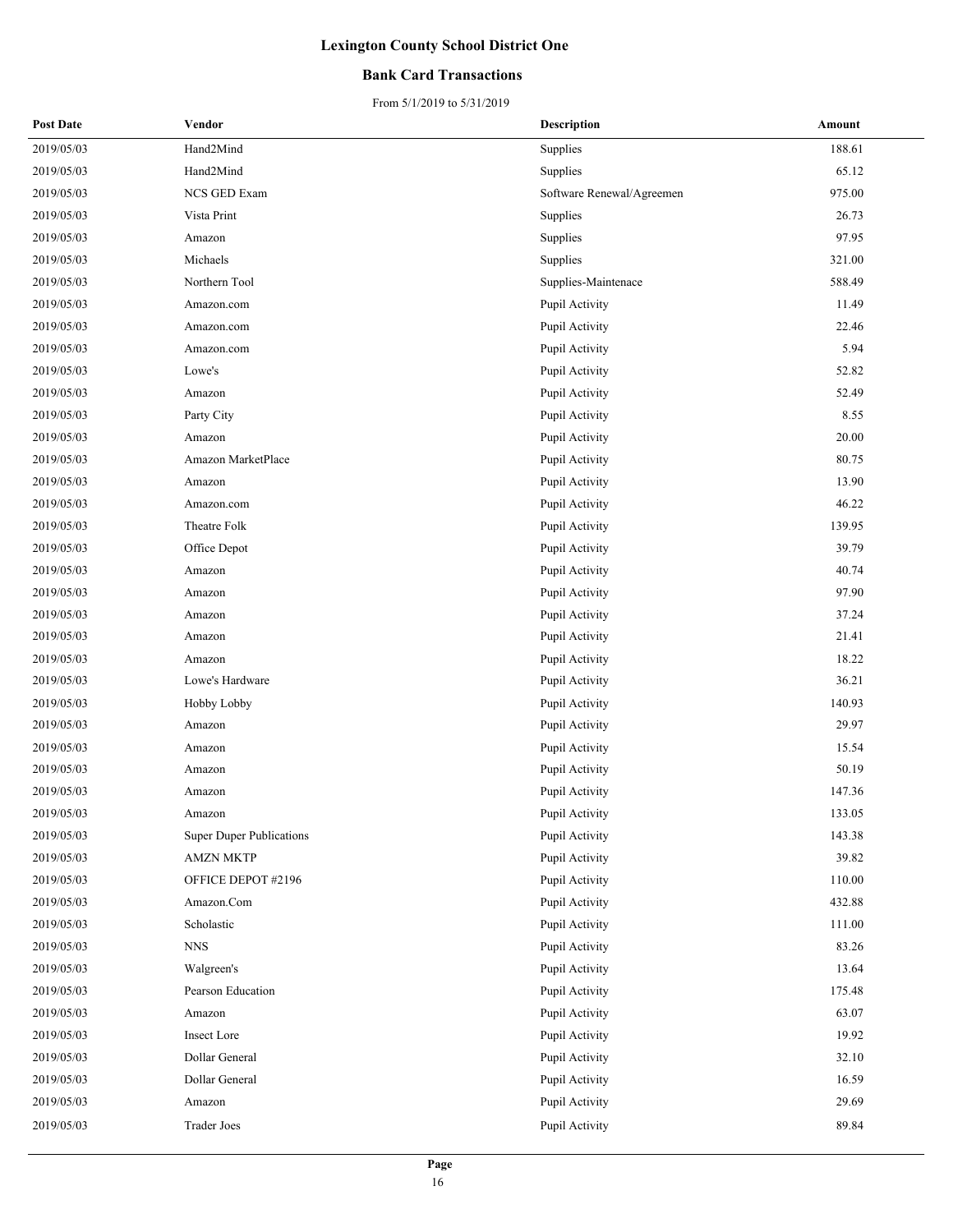#### **Bank Card Transactions**

| <b>Post Date</b> | Vendor                          | <b>Description</b> | Amount |
|------------------|---------------------------------|--------------------|--------|
| 2019/05/03       | Walmart                         | Pupil Activity     | 8.54   |
| 2019/05/03       | Amazon                          | Pupil Activity     | 17.97  |
| 2019/05/03       | Amazon                          | Pupil Activity     | 19.99  |
| 2019/05/03       | <b>USA Test Prep</b>            | Pupil Activity     | 350.00 |
| 2019/05/03       | <b>Bilingual Dictionaries</b>   | Pupil Activity     | 46.85  |
| 2019/05/03       | Walmart                         | Pupil Activity     | 42.29  |
| 2019/05/03       | Petco                           | Pupil Activity     | 45.12  |
| 2019/05/03       | <b>Branham's Florist Supply</b> | Pupil Activity     | 39.85  |
| 2019/05/03       | Wal-Mart                        | Pupil Activity     | 38.15  |
| 2019/05/03       | Wal-Mart                        | Pupil Activity     | 138.16 |
| 2019/05/03       | Kroger                          | Pupil Activity     | 29.61  |
| 2019/05/03       | Kroger                          | Pupil Activity     | 35.88  |
| 2019/05/03       | Walgreens                       | Pupil Activity     | 17.79  |
| 2019/05/03       | Wal-Mart                        | Pupil Activity     | 35.16  |
| 2019/05/03       | Wal-Mart                        | Pupil Activity     | 25.99  |
| 2019/05/03       | Amazon MarketPlace              | Pupil Activity     | 61.64  |
| 2019/05/03       | Food Lion                       | Pupil Activity     | 19.19  |
| 2019/05/03       | Walmart                         | Pupil Activity     | 17.06  |
| 2019/05/03       | Schiffler Equipment             | Pupil Activity     | 23.10  |
| 2019/05/03       | Lowe's                          | Pupil Activity     | 18.17  |
| 2019/05/03       | Amazon marketplace              | Pupil Activity     | 19.95  |
| 2019/05/03       | Amazon MarketPlace              | Pupil Activity     | 21.04  |
| 2019/05/03       | Amazon MarketPlace              | Pupil Activity     | 422.79 |
| 2019/05/03       | Tie Dye USA                     | Pupil Activity     | 112.44 |
| 2019/05/03       | Amazon MarketPlace              | Pupil Activity     | 134.67 |
| 2019/05/03       | Joann Stores                    | Pupil Activity     | 86.10  |
| 2019/05/03       | $\rm{Lower's}$                  | Pupil Activity     | 171.11 |
| 2019/05/03       | Storey's Florist                | Pupil Activity     | 74.20  |
| 2019/05/03       | Walmart                         | Pupil Activity     | 41.25  |
| 2019/05/03       | Lowes Foods                     | Pupil Activity     | 55.87  |
| 2019/05/03       | Trophy and Awards               | Pupil Activity     | 53.50  |
| 2019/05/03       | Home Depot                      | Pupil Activity     | 42.77  |
| 2019/05/03       | Columbia Flag                   | Pupil Activity     | 124.12 |
| 2019/05/03       | Storey's Florist                | Pupil Activity     | 50.00  |
| 2019/05/03       | Direct Athletics                | Pupil Activity     | 128.80 |
| 2019/05/03       | Direct Athletics                | Pupil Activity     | 128.80 |
| 2019/05/03       | Tennis Warehouse                | Pupil Activity     | 360.00 |
| 2019/05/03       | Storey's Florist                | Pupil Activity     | 70.00  |
| 2019/05/03       | Storey's Florist                | Pupil Activity     | 80.00  |
| 2019/05/03       | Chick Fila                      | Pupil Activity     | 302.54 |
| 2019/05/03       | Zaxby's                         | Pupil Activity     | 39.62  |
| 2019/05/03       | Zaxby's                         | Pupil Activity     | 101.89 |
| 2019/05/03       | Chick Fila                      | Pupil Activity     | 193.48 |
| 2019/05/03       | Amazon MarketPlace              | Pupil Activity     | 37.42  |
| 2019/05/03       | Wal-Mart                        | Pupil Activity     | 49.96  |
|                  |                                 |                    |        |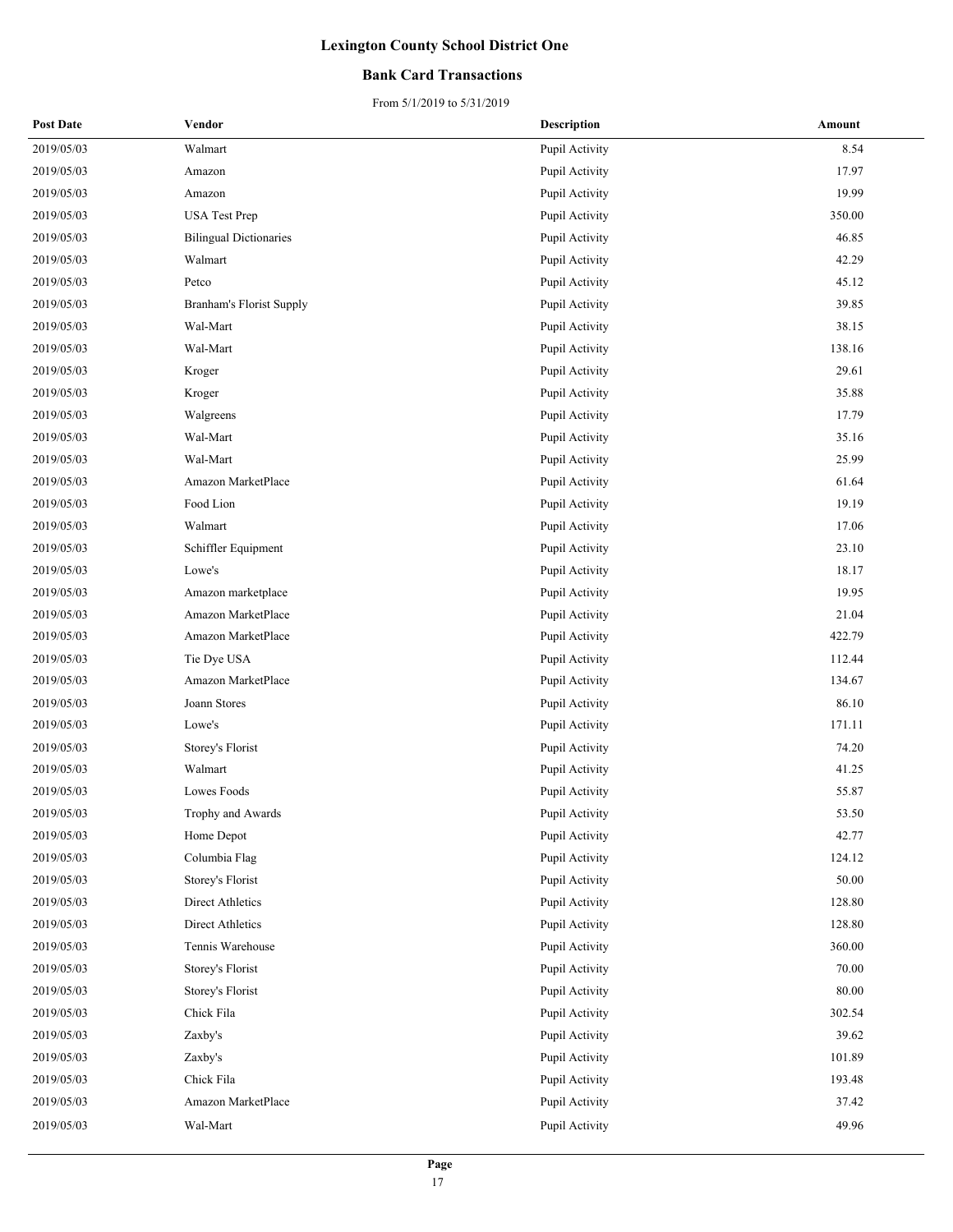#### **Bank Card Transactions**

| 2019/05/03<br>Wal-Mart<br>29.89<br>Pupil Activity<br>2019/05/03<br>Amazon MarketPlace<br>17.49<br>Pupil Activity<br>2019/05/03<br>Moose Jaw<br>Pupil Activity<br>80.20<br>42.76<br>2019/05/03<br>Amazon MarketPlace<br>Pupil Activity<br>2019/05/03<br>Pupil Activity<br>419.16<br>Amazon.com<br>32.93<br>2019/05/03<br>Pupil Activity<br>Amazon.com<br>2019/05/03<br>144.33<br>Supplies<br>Amazon<br>35.40<br>2019/05/06<br>Supplies-Immersion<br>Amazon.com<br>76.32<br>2019/05/06<br>Heinemann<br>Supplies-Immersion<br><b>MASN</b><br>2019/05/06<br>Travel<br>116.00<br>2019/05/06<br>100.00<br>A-Z Lawnmower<br>Repairs and Maintenance<br>233.43<br>2019/05/06<br>Walmart.com<br>Supplies<br>2019/05/06<br><b>US</b> Cutter<br>395.88<br>Supplies<br>188.12<br>2019/05/06<br>Walmart<br>Supplies<br>Walmart<br>5.22<br>2019/05/06<br>Supplies<br>78.81<br>2019/05/06<br>Walmart.com<br>Supplies<br>32.29<br>2019/05/06<br>Supplies<br>Amazon<br>2019/05/06<br>Amazon<br>Supplies<br>315.08<br>42.00<br>2019/05/06<br>Premier<br>Supplies<br>2019/05/06<br>Supplies-Immersion<br>23.79<br>Amazon de<br>2019/05/06<br>22.82<br>Amazon de<br>Supplies-Immersion<br>2019/05/06<br>Amazon de<br>Supplies-Immersion<br>$-32.04$<br>Supplies-Immersion<br>27.97<br>2019/05/06<br>Amazon de<br>2019/05/06<br>SC Assoc. School Administrator<br>Travel<br>270.00<br>Travel<br>2019/05/06<br>SC Assoc. School Administrator<br>255.00<br>Travel<br>200.00<br>2019/05/06<br>FBI Academy Association<br>2019/05/06<br>Praxair<br>56.16<br>Supplies<br>2019/05/06<br>Supplies<br>17.33<br>Amazon<br>69.52<br>2019/05/06<br>Hobby Lobby<br>Supplies<br>Supplies<br>95.03<br>2019/05/06<br>Amazon<br>2019/05/06<br>15.98<br>Supplies<br>Amazon<br>2019/05/06<br>22.05<br>Supplies<br>Amazon<br>2019/05/06<br>Supplies<br>48.05<br><b>FAMILY DOLLAR</b><br>Pupil Transportation<br>802.08<br>2019/05/06<br>Disney Resorts<br>2019/05/06<br>928.76<br>Price's Metal Shop<br>Supplies<br>528.45<br>2019/05/06<br><b>Technology Supplies</b><br>Amazon.com<br>2019/05/06<br>24.71<br>Supplies<br>Amazon<br>20.34<br>2019/05/06<br>Supplies<br>Amazon<br>HamiltonBuhl<br>74.88<br>2019/05/06<br>Supplies<br>2019/05/06<br>179.59<br>Walmart.com<br>Supplies<br>2019/05/06<br>441.53<br>Walmart.com<br>Supplies<br>Supplies<br>174.95<br>2019/05/06<br>Amazon<br>2019/05/06<br>178.24<br><b>Technology Supplies</b><br>Amazon<br>186.16<br>2019/05/06<br><b>Technology Supplies</b><br>Amazon<br>2019/05/06<br>530.93<br><b>Technology Supplies</b><br>Amazon | <b>Post Date</b> | Vendor | <b>Description</b> | Amount |
|------------------------------------------------------------------------------------------------------------------------------------------------------------------------------------------------------------------------------------------------------------------------------------------------------------------------------------------------------------------------------------------------------------------------------------------------------------------------------------------------------------------------------------------------------------------------------------------------------------------------------------------------------------------------------------------------------------------------------------------------------------------------------------------------------------------------------------------------------------------------------------------------------------------------------------------------------------------------------------------------------------------------------------------------------------------------------------------------------------------------------------------------------------------------------------------------------------------------------------------------------------------------------------------------------------------------------------------------------------------------------------------------------------------------------------------------------------------------------------------------------------------------------------------------------------------------------------------------------------------------------------------------------------------------------------------------------------------------------------------------------------------------------------------------------------------------------------------------------------------------------------------------------------------------------------------------------------------------------------------------------------------------------------------------------------------------------------------------------------------------------------------------------------------------------------------------------------------------------------------------------------------------------------------------------------------------------------------------------------------------------------------------------------------------------------------------------------------------------------------------------------------------------------------------|------------------|--------|--------------------|--------|
|                                                                                                                                                                                                                                                                                                                                                                                                                                                                                                                                                                                                                                                                                                                                                                                                                                                                                                                                                                                                                                                                                                                                                                                                                                                                                                                                                                                                                                                                                                                                                                                                                                                                                                                                                                                                                                                                                                                                                                                                                                                                                                                                                                                                                                                                                                                                                                                                                                                                                                                                                |                  |        |                    |        |
|                                                                                                                                                                                                                                                                                                                                                                                                                                                                                                                                                                                                                                                                                                                                                                                                                                                                                                                                                                                                                                                                                                                                                                                                                                                                                                                                                                                                                                                                                                                                                                                                                                                                                                                                                                                                                                                                                                                                                                                                                                                                                                                                                                                                                                                                                                                                                                                                                                                                                                                                                |                  |        |                    |        |
|                                                                                                                                                                                                                                                                                                                                                                                                                                                                                                                                                                                                                                                                                                                                                                                                                                                                                                                                                                                                                                                                                                                                                                                                                                                                                                                                                                                                                                                                                                                                                                                                                                                                                                                                                                                                                                                                                                                                                                                                                                                                                                                                                                                                                                                                                                                                                                                                                                                                                                                                                |                  |        |                    |        |
|                                                                                                                                                                                                                                                                                                                                                                                                                                                                                                                                                                                                                                                                                                                                                                                                                                                                                                                                                                                                                                                                                                                                                                                                                                                                                                                                                                                                                                                                                                                                                                                                                                                                                                                                                                                                                                                                                                                                                                                                                                                                                                                                                                                                                                                                                                                                                                                                                                                                                                                                                |                  |        |                    |        |
|                                                                                                                                                                                                                                                                                                                                                                                                                                                                                                                                                                                                                                                                                                                                                                                                                                                                                                                                                                                                                                                                                                                                                                                                                                                                                                                                                                                                                                                                                                                                                                                                                                                                                                                                                                                                                                                                                                                                                                                                                                                                                                                                                                                                                                                                                                                                                                                                                                                                                                                                                |                  |        |                    |        |
|                                                                                                                                                                                                                                                                                                                                                                                                                                                                                                                                                                                                                                                                                                                                                                                                                                                                                                                                                                                                                                                                                                                                                                                                                                                                                                                                                                                                                                                                                                                                                                                                                                                                                                                                                                                                                                                                                                                                                                                                                                                                                                                                                                                                                                                                                                                                                                                                                                                                                                                                                |                  |        |                    |        |
|                                                                                                                                                                                                                                                                                                                                                                                                                                                                                                                                                                                                                                                                                                                                                                                                                                                                                                                                                                                                                                                                                                                                                                                                                                                                                                                                                                                                                                                                                                                                                                                                                                                                                                                                                                                                                                                                                                                                                                                                                                                                                                                                                                                                                                                                                                                                                                                                                                                                                                                                                |                  |        |                    |        |
|                                                                                                                                                                                                                                                                                                                                                                                                                                                                                                                                                                                                                                                                                                                                                                                                                                                                                                                                                                                                                                                                                                                                                                                                                                                                                                                                                                                                                                                                                                                                                                                                                                                                                                                                                                                                                                                                                                                                                                                                                                                                                                                                                                                                                                                                                                                                                                                                                                                                                                                                                |                  |        |                    |        |
|                                                                                                                                                                                                                                                                                                                                                                                                                                                                                                                                                                                                                                                                                                                                                                                                                                                                                                                                                                                                                                                                                                                                                                                                                                                                                                                                                                                                                                                                                                                                                                                                                                                                                                                                                                                                                                                                                                                                                                                                                                                                                                                                                                                                                                                                                                                                                                                                                                                                                                                                                |                  |        |                    |        |
|                                                                                                                                                                                                                                                                                                                                                                                                                                                                                                                                                                                                                                                                                                                                                                                                                                                                                                                                                                                                                                                                                                                                                                                                                                                                                                                                                                                                                                                                                                                                                                                                                                                                                                                                                                                                                                                                                                                                                                                                                                                                                                                                                                                                                                                                                                                                                                                                                                                                                                                                                |                  |        |                    |        |
|                                                                                                                                                                                                                                                                                                                                                                                                                                                                                                                                                                                                                                                                                                                                                                                                                                                                                                                                                                                                                                                                                                                                                                                                                                                                                                                                                                                                                                                                                                                                                                                                                                                                                                                                                                                                                                                                                                                                                                                                                                                                                                                                                                                                                                                                                                                                                                                                                                                                                                                                                |                  |        |                    |        |
|                                                                                                                                                                                                                                                                                                                                                                                                                                                                                                                                                                                                                                                                                                                                                                                                                                                                                                                                                                                                                                                                                                                                                                                                                                                                                                                                                                                                                                                                                                                                                                                                                                                                                                                                                                                                                                                                                                                                                                                                                                                                                                                                                                                                                                                                                                                                                                                                                                                                                                                                                |                  |        |                    |        |
|                                                                                                                                                                                                                                                                                                                                                                                                                                                                                                                                                                                                                                                                                                                                                                                                                                                                                                                                                                                                                                                                                                                                                                                                                                                                                                                                                                                                                                                                                                                                                                                                                                                                                                                                                                                                                                                                                                                                                                                                                                                                                                                                                                                                                                                                                                                                                                                                                                                                                                                                                |                  |        |                    |        |
|                                                                                                                                                                                                                                                                                                                                                                                                                                                                                                                                                                                                                                                                                                                                                                                                                                                                                                                                                                                                                                                                                                                                                                                                                                                                                                                                                                                                                                                                                                                                                                                                                                                                                                                                                                                                                                                                                                                                                                                                                                                                                                                                                                                                                                                                                                                                                                                                                                                                                                                                                |                  |        |                    |        |
|                                                                                                                                                                                                                                                                                                                                                                                                                                                                                                                                                                                                                                                                                                                                                                                                                                                                                                                                                                                                                                                                                                                                                                                                                                                                                                                                                                                                                                                                                                                                                                                                                                                                                                                                                                                                                                                                                                                                                                                                                                                                                                                                                                                                                                                                                                                                                                                                                                                                                                                                                |                  |        |                    |        |
|                                                                                                                                                                                                                                                                                                                                                                                                                                                                                                                                                                                                                                                                                                                                                                                                                                                                                                                                                                                                                                                                                                                                                                                                                                                                                                                                                                                                                                                                                                                                                                                                                                                                                                                                                                                                                                                                                                                                                                                                                                                                                                                                                                                                                                                                                                                                                                                                                                                                                                                                                |                  |        |                    |        |
|                                                                                                                                                                                                                                                                                                                                                                                                                                                                                                                                                                                                                                                                                                                                                                                                                                                                                                                                                                                                                                                                                                                                                                                                                                                                                                                                                                                                                                                                                                                                                                                                                                                                                                                                                                                                                                                                                                                                                                                                                                                                                                                                                                                                                                                                                                                                                                                                                                                                                                                                                |                  |        |                    |        |
|                                                                                                                                                                                                                                                                                                                                                                                                                                                                                                                                                                                                                                                                                                                                                                                                                                                                                                                                                                                                                                                                                                                                                                                                                                                                                                                                                                                                                                                                                                                                                                                                                                                                                                                                                                                                                                                                                                                                                                                                                                                                                                                                                                                                                                                                                                                                                                                                                                                                                                                                                |                  |        |                    |        |
|                                                                                                                                                                                                                                                                                                                                                                                                                                                                                                                                                                                                                                                                                                                                                                                                                                                                                                                                                                                                                                                                                                                                                                                                                                                                                                                                                                                                                                                                                                                                                                                                                                                                                                                                                                                                                                                                                                                                                                                                                                                                                                                                                                                                                                                                                                                                                                                                                                                                                                                                                |                  |        |                    |        |
|                                                                                                                                                                                                                                                                                                                                                                                                                                                                                                                                                                                                                                                                                                                                                                                                                                                                                                                                                                                                                                                                                                                                                                                                                                                                                                                                                                                                                                                                                                                                                                                                                                                                                                                                                                                                                                                                                                                                                                                                                                                                                                                                                                                                                                                                                                                                                                                                                                                                                                                                                |                  |        |                    |        |
|                                                                                                                                                                                                                                                                                                                                                                                                                                                                                                                                                                                                                                                                                                                                                                                                                                                                                                                                                                                                                                                                                                                                                                                                                                                                                                                                                                                                                                                                                                                                                                                                                                                                                                                                                                                                                                                                                                                                                                                                                                                                                                                                                                                                                                                                                                                                                                                                                                                                                                                                                |                  |        |                    |        |
|                                                                                                                                                                                                                                                                                                                                                                                                                                                                                                                                                                                                                                                                                                                                                                                                                                                                                                                                                                                                                                                                                                                                                                                                                                                                                                                                                                                                                                                                                                                                                                                                                                                                                                                                                                                                                                                                                                                                                                                                                                                                                                                                                                                                                                                                                                                                                                                                                                                                                                                                                |                  |        |                    |        |
|                                                                                                                                                                                                                                                                                                                                                                                                                                                                                                                                                                                                                                                                                                                                                                                                                                                                                                                                                                                                                                                                                                                                                                                                                                                                                                                                                                                                                                                                                                                                                                                                                                                                                                                                                                                                                                                                                                                                                                                                                                                                                                                                                                                                                                                                                                                                                                                                                                                                                                                                                |                  |        |                    |        |
|                                                                                                                                                                                                                                                                                                                                                                                                                                                                                                                                                                                                                                                                                                                                                                                                                                                                                                                                                                                                                                                                                                                                                                                                                                                                                                                                                                                                                                                                                                                                                                                                                                                                                                                                                                                                                                                                                                                                                                                                                                                                                                                                                                                                                                                                                                                                                                                                                                                                                                                                                |                  |        |                    |        |
|                                                                                                                                                                                                                                                                                                                                                                                                                                                                                                                                                                                                                                                                                                                                                                                                                                                                                                                                                                                                                                                                                                                                                                                                                                                                                                                                                                                                                                                                                                                                                                                                                                                                                                                                                                                                                                                                                                                                                                                                                                                                                                                                                                                                                                                                                                                                                                                                                                                                                                                                                |                  |        |                    |        |
|                                                                                                                                                                                                                                                                                                                                                                                                                                                                                                                                                                                                                                                                                                                                                                                                                                                                                                                                                                                                                                                                                                                                                                                                                                                                                                                                                                                                                                                                                                                                                                                                                                                                                                                                                                                                                                                                                                                                                                                                                                                                                                                                                                                                                                                                                                                                                                                                                                                                                                                                                |                  |        |                    |        |
|                                                                                                                                                                                                                                                                                                                                                                                                                                                                                                                                                                                                                                                                                                                                                                                                                                                                                                                                                                                                                                                                                                                                                                                                                                                                                                                                                                                                                                                                                                                                                                                                                                                                                                                                                                                                                                                                                                                                                                                                                                                                                                                                                                                                                                                                                                                                                                                                                                                                                                                                                |                  |        |                    |        |
|                                                                                                                                                                                                                                                                                                                                                                                                                                                                                                                                                                                                                                                                                                                                                                                                                                                                                                                                                                                                                                                                                                                                                                                                                                                                                                                                                                                                                                                                                                                                                                                                                                                                                                                                                                                                                                                                                                                                                                                                                                                                                                                                                                                                                                                                                                                                                                                                                                                                                                                                                |                  |        |                    |        |
|                                                                                                                                                                                                                                                                                                                                                                                                                                                                                                                                                                                                                                                                                                                                                                                                                                                                                                                                                                                                                                                                                                                                                                                                                                                                                                                                                                                                                                                                                                                                                                                                                                                                                                                                                                                                                                                                                                                                                                                                                                                                                                                                                                                                                                                                                                                                                                                                                                                                                                                                                |                  |        |                    |        |
|                                                                                                                                                                                                                                                                                                                                                                                                                                                                                                                                                                                                                                                                                                                                                                                                                                                                                                                                                                                                                                                                                                                                                                                                                                                                                                                                                                                                                                                                                                                                                                                                                                                                                                                                                                                                                                                                                                                                                                                                                                                                                                                                                                                                                                                                                                                                                                                                                                                                                                                                                |                  |        |                    |        |
|                                                                                                                                                                                                                                                                                                                                                                                                                                                                                                                                                                                                                                                                                                                                                                                                                                                                                                                                                                                                                                                                                                                                                                                                                                                                                                                                                                                                                                                                                                                                                                                                                                                                                                                                                                                                                                                                                                                                                                                                                                                                                                                                                                                                                                                                                                                                                                                                                                                                                                                                                |                  |        |                    |        |
|                                                                                                                                                                                                                                                                                                                                                                                                                                                                                                                                                                                                                                                                                                                                                                                                                                                                                                                                                                                                                                                                                                                                                                                                                                                                                                                                                                                                                                                                                                                                                                                                                                                                                                                                                                                                                                                                                                                                                                                                                                                                                                                                                                                                                                                                                                                                                                                                                                                                                                                                                |                  |        |                    |        |
|                                                                                                                                                                                                                                                                                                                                                                                                                                                                                                                                                                                                                                                                                                                                                                                                                                                                                                                                                                                                                                                                                                                                                                                                                                                                                                                                                                                                                                                                                                                                                                                                                                                                                                                                                                                                                                                                                                                                                                                                                                                                                                                                                                                                                                                                                                                                                                                                                                                                                                                                                |                  |        |                    |        |
|                                                                                                                                                                                                                                                                                                                                                                                                                                                                                                                                                                                                                                                                                                                                                                                                                                                                                                                                                                                                                                                                                                                                                                                                                                                                                                                                                                                                                                                                                                                                                                                                                                                                                                                                                                                                                                                                                                                                                                                                                                                                                                                                                                                                                                                                                                                                                                                                                                                                                                                                                |                  |        |                    |        |
|                                                                                                                                                                                                                                                                                                                                                                                                                                                                                                                                                                                                                                                                                                                                                                                                                                                                                                                                                                                                                                                                                                                                                                                                                                                                                                                                                                                                                                                                                                                                                                                                                                                                                                                                                                                                                                                                                                                                                                                                                                                                                                                                                                                                                                                                                                                                                                                                                                                                                                                                                |                  |        |                    |        |
|                                                                                                                                                                                                                                                                                                                                                                                                                                                                                                                                                                                                                                                                                                                                                                                                                                                                                                                                                                                                                                                                                                                                                                                                                                                                                                                                                                                                                                                                                                                                                                                                                                                                                                                                                                                                                                                                                                                                                                                                                                                                                                                                                                                                                                                                                                                                                                                                                                                                                                                                                |                  |        |                    |        |
|                                                                                                                                                                                                                                                                                                                                                                                                                                                                                                                                                                                                                                                                                                                                                                                                                                                                                                                                                                                                                                                                                                                                                                                                                                                                                                                                                                                                                                                                                                                                                                                                                                                                                                                                                                                                                                                                                                                                                                                                                                                                                                                                                                                                                                                                                                                                                                                                                                                                                                                                                |                  |        |                    |        |
|                                                                                                                                                                                                                                                                                                                                                                                                                                                                                                                                                                                                                                                                                                                                                                                                                                                                                                                                                                                                                                                                                                                                                                                                                                                                                                                                                                                                                                                                                                                                                                                                                                                                                                                                                                                                                                                                                                                                                                                                                                                                                                                                                                                                                                                                                                                                                                                                                                                                                                                                                |                  |        |                    |        |
|                                                                                                                                                                                                                                                                                                                                                                                                                                                                                                                                                                                                                                                                                                                                                                                                                                                                                                                                                                                                                                                                                                                                                                                                                                                                                                                                                                                                                                                                                                                                                                                                                                                                                                                                                                                                                                                                                                                                                                                                                                                                                                                                                                                                                                                                                                                                                                                                                                                                                                                                                |                  |        |                    |        |
|                                                                                                                                                                                                                                                                                                                                                                                                                                                                                                                                                                                                                                                                                                                                                                                                                                                                                                                                                                                                                                                                                                                                                                                                                                                                                                                                                                                                                                                                                                                                                                                                                                                                                                                                                                                                                                                                                                                                                                                                                                                                                                                                                                                                                                                                                                                                                                                                                                                                                                                                                |                  |        |                    |        |
|                                                                                                                                                                                                                                                                                                                                                                                                                                                                                                                                                                                                                                                                                                                                                                                                                                                                                                                                                                                                                                                                                                                                                                                                                                                                                                                                                                                                                                                                                                                                                                                                                                                                                                                                                                                                                                                                                                                                                                                                                                                                                                                                                                                                                                                                                                                                                                                                                                                                                                                                                |                  |        |                    |        |
|                                                                                                                                                                                                                                                                                                                                                                                                                                                                                                                                                                                                                                                                                                                                                                                                                                                                                                                                                                                                                                                                                                                                                                                                                                                                                                                                                                                                                                                                                                                                                                                                                                                                                                                                                                                                                                                                                                                                                                                                                                                                                                                                                                                                                                                                                                                                                                                                                                                                                                                                                |                  |        |                    |        |
|                                                                                                                                                                                                                                                                                                                                                                                                                                                                                                                                                                                                                                                                                                                                                                                                                                                                                                                                                                                                                                                                                                                                                                                                                                                                                                                                                                                                                                                                                                                                                                                                                                                                                                                                                                                                                                                                                                                                                                                                                                                                                                                                                                                                                                                                                                                                                                                                                                                                                                                                                |                  |        |                    |        |
|                                                                                                                                                                                                                                                                                                                                                                                                                                                                                                                                                                                                                                                                                                                                                                                                                                                                                                                                                                                                                                                                                                                                                                                                                                                                                                                                                                                                                                                                                                                                                                                                                                                                                                                                                                                                                                                                                                                                                                                                                                                                                                                                                                                                                                                                                                                                                                                                                                                                                                                                                |                  |        |                    |        |
|                                                                                                                                                                                                                                                                                                                                                                                                                                                                                                                                                                                                                                                                                                                                                                                                                                                                                                                                                                                                                                                                                                                                                                                                                                                                                                                                                                                                                                                                                                                                                                                                                                                                                                                                                                                                                                                                                                                                                                                                                                                                                                                                                                                                                                                                                                                                                                                                                                                                                                                                                |                  |        |                    |        |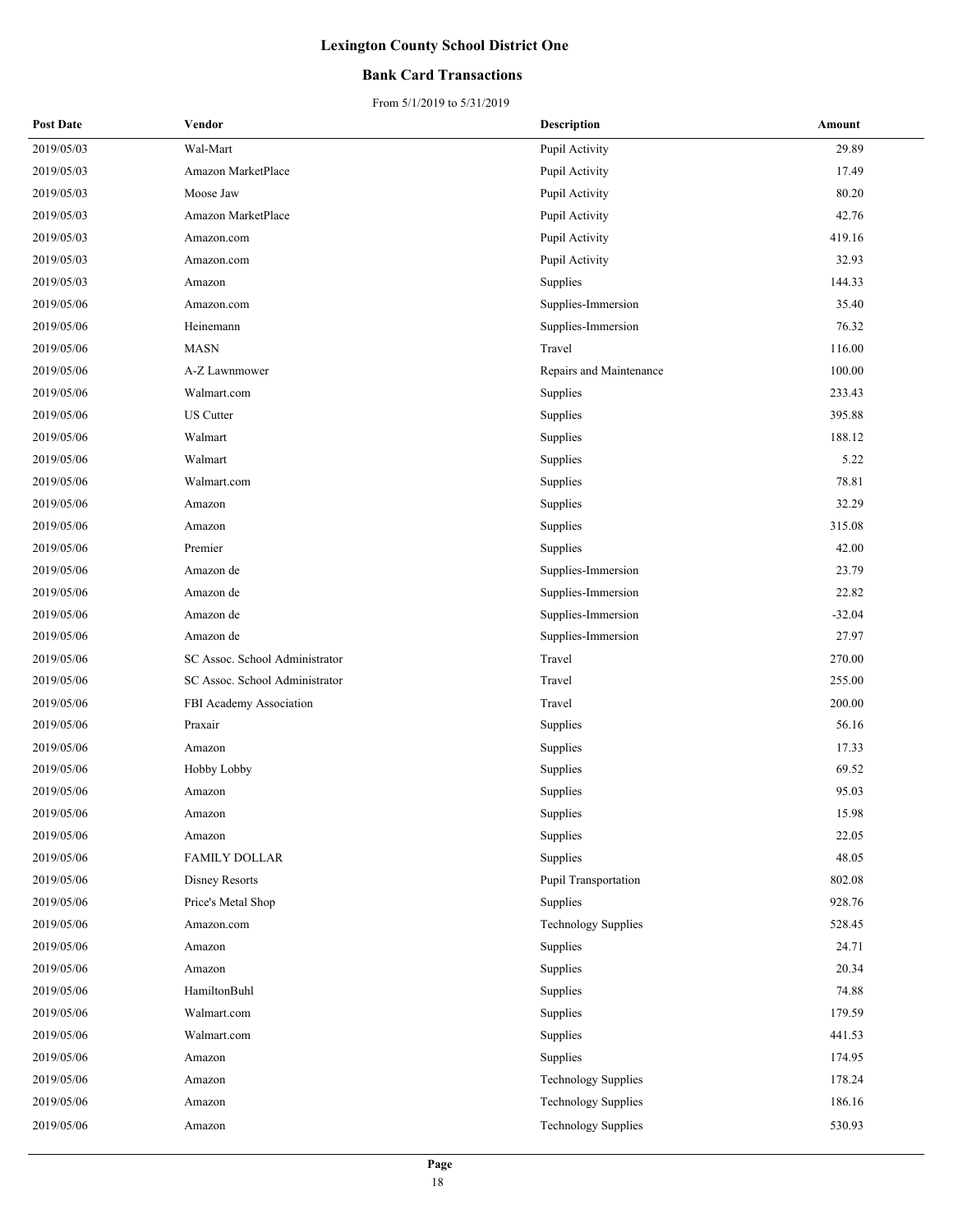#### **Bank Card Transactions**

| <b>Post Date</b> | Vendor                         | <b>Description</b>        | Amount   |
|------------------|--------------------------------|---------------------------|----------|
| 2019/05/06       | Amazon.com                     | Supplies                  | 48.00    |
| 2019/05/06       | Walmart                        | Supplies                  | 18.74    |
| 2019/05/06       | Walmart                        | Supplies                  | 26.30    |
| 2019/05/06       | Walmart                        | Supplies                  | 14.25    |
| 2019/05/06       | Amazon                         | Supplies                  | 32.87    |
| 2019/05/06       | Amazon                         | Supplies                  | 366.72   |
| 2019/05/06       | Amazon                         | Supplies                  | 79.28    |
| 2019/05/06       | Heinemann                      | Supplies                  | 400.00   |
| 2019/05/06       | Amazon                         | Supplies                  | 8.96     |
| 2019/05/06       | Amazon                         | Supplies                  | 4.99     |
| 2019/05/06       | <b>Staples</b>                 | Supplies                  | 162.54   |
| 2019/05/06       | Amazon                         | Supplies                  | 29.99    |
| 2019/05/06       | Amazon                         | Supplies                  | 203.16   |
| 2019/05/06       | Amazon                         | Supplies                  | 103.29   |
| 2019/05/06       | Amazon                         | Library Books             | 133.89   |
| 2019/05/06       | Amazon                         | Supplies                  | 2.61     |
| 2019/05/06       | Demco                          | Supplies                  | 113.24   |
| 2019/05/06       | Amazon                         | Supplies                  | 205.48   |
| 2019/05/06       | Travel Insurance               | Travel                    | 31.83    |
| 2019/05/06       | <b>Embassy Suites</b>          | Travel                    | 1,091.08 |
| 2019/05/06       | Delta Air                      | Travel                    | 471.50   |
| 2019/05/06       | Office Depot                   | Supplies                  | 351.94   |
| 2019/05/06       | Harmony/NSRF                   | Supplies                  | 45.38    |
| 2019/05/06       | Dollar Tree                    | Supplies                  | 43.31    |
| 2019/05/06       | <b>Education Week</b>          | Dues and Fees             | 44.00    |
| 2019/05/06       | Zoe's                          | Other Objects             | 31.35    |
| 2019/05/06       | EventBrite/SC Dept. Archives & | Travel                    | 15.00    |
| 2019/05/06       | Office Depot                   | Supplies                  | 81.39    |
| 2019/05/06       | Amazon                         | Supplies                  | 274.20   |
| 2019/05/06       | Amazon                         | Supplies                  | 457.56   |
| 2019/05/06       | Amazon                         | Supplies                  | 17.30    |
| 2019/05/06       | Amazon                         | Supplies                  | 448.50   |
| 2019/05/06       | Assoc. Supv. & Curriculum      | Dues and Fees             | 59.00    |
| 2019/05/06       | Dunkin Donuts                  | Other Objects             | 9.80     |
| 2019/05/06       | Walmart                        | Other Objects             | 39.93    |
| 2019/05/06       | Amazon.com                     | Travel-MMGW/HSTW Staff De | 21.96    |
| 2019/05/06       | Amazon                         | Supplies                  | 481.07   |
| 2019/05/06       | <b>USPS</b>                    | Supplies                  | 5.35     |
| 2019/05/06       | <b>Hilton Hotels</b>           | Travel                    | 1,181.16 |
| 2019/05/06       | Amazon                         | Supplies                  | 2.99     |
| 2019/05/06       | Amazon                         | Supplies                  | $-2.99$  |
| 2019/05/06       | Town & Country                 | Supplies                  | 101.00   |
| 2019/05/06       | LOWE's                         | Supplies                  | 906.42   |
| 2019/05/06       | Smith & Jones Janitorial       | Supplies                  | 27.40    |
| 2019/05/06       | Town & Country                 | Supplies                  | 113.09   |
|                  |                                |                           |          |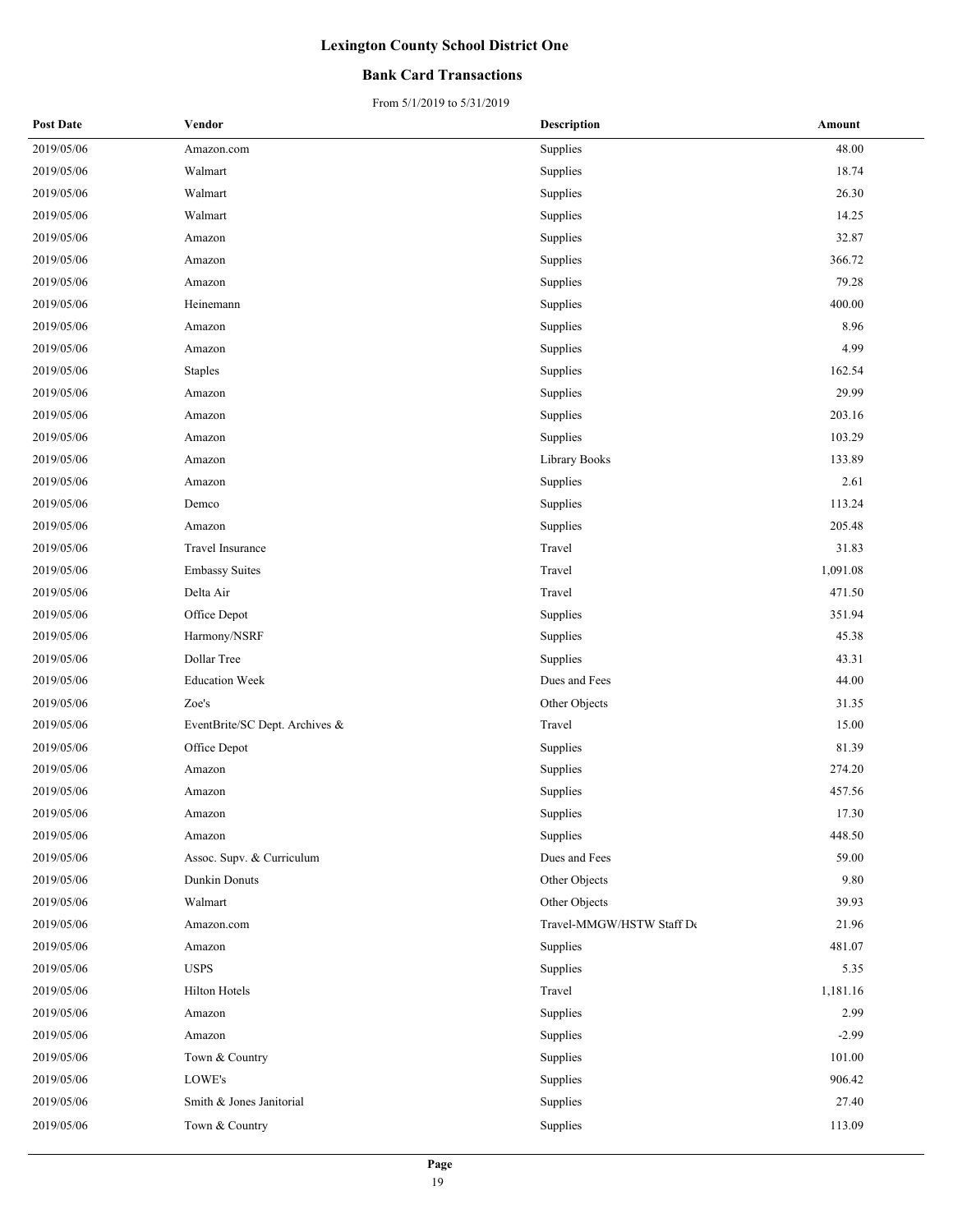#### **Bank Card Transactions**

| <b>Post Date</b> | Vendor                     | <b>Description</b> | Amount |
|------------------|----------------------------|--------------------|--------|
| 2019/05/06       | <b>IGA</b>                 | Supplies           | 5.94   |
| 2019/05/06       | <b>CORNER PANTRY</b>       | Supplies           | 49.34  |
| 2019/05/06       | <b>WALKER</b>              | Supplies           | 47.15  |
| 2019/05/06       | LOWES                      | Supplies           | 29.74  |
| 2019/05/06       | Cox Tire LLC               | Supplies           | 121.99 |
| 2019/05/06       | Speedway                   | Supplies           | 41.44  |
| 2019/05/06       | Lowe's                     | Supplies           | 79.43  |
| 2019/05/06       | Amazon.com                 | Supplies           | 84.38  |
| 2019/05/06       | Quick Serve                | Supplies           | 54.06  |
| 2019/05/06       | Amazon.com                 | Supplies           | 10.76  |
| 2019/05/06       | Amazon                     | Supplies           | 36.36  |
| 2019/05/06       | Amazon                     | Supplies           | 3.20   |
| 2019/05/06       | Amazon                     | Supplies           | 20.85  |
| 2019/05/06       | Amazon                     | Supplies           | 22.05  |
| 2019/05/06       | Lowes                      | Supplies           | 116.19 |
| 2019/05/06       | AutoZone                   | Supplies           | 10.86  |
| 2019/05/06       | Amazon                     | Supplies           | 39.99  |
| 2019/05/06       | Lowes                      | Supplies           | 91.31  |
| 2019/05/06       | Pitt Stop                  | Supplies           | 50.00  |
| 2019/05/06       | Pitt Stop                  | Supplies           | 52.00  |
| 2019/05/06       | Pitt Stop                  | Supplies           | 50.00  |
| 2019/05/06       | Amazon.com                 | Supplies           | 442.74 |
| 2019/05/06       | Wal Mart                   | Supplies           | 16.02  |
| 2019/05/06       | Amazon.com                 | Supplies           | 172.92 |
| 2019/05/06       | Math Solutions             | Supplies           | 176.12 |
| 2019/05/06       | Omni Hotels                | Travel             | 568.78 |
| 2019/05/06       | Walmart.com                | Supplies           | 168.32 |
| 2019/05/06       | Insect Lore                | Supplies           | 35.94  |
| 2019/05/06       | Amazon                     | Supplies           | 137.00 |
| 2019/05/06       | Walmart                    | Supplies           | 63.68  |
| 2019/05/06       | Guildcraft                 | Supplies           | 418.23 |
| 2019/05/06       | Amazon                     | Supplies           | 262.36 |
| 2019/05/06       | Amazon                     | Supplies           | 41.81  |
| 2019/05/06       | The Webstauranmt Store     | Supplies           | 265.82 |
| 2019/05/06       | <b>JW</b> Pepper           | Pupil Activity     | 22.50  |
| 2019/05/06       | JW Pepper                  | Pupil Activity     | 26.98  |
| 2019/05/06       | Amazon                     | Pupil Activity     | 167.00 |
| 2019/05/06       | Amazon                     | Pupil Activity     | 39.95  |
| 2019/05/06       | <b>Brooklyn Publishing</b> | Pupil Activity     | 190.00 |
| 2019/05/06       | Amazon.com                 | Pupil Activity     | 173.36 |
| 2019/05/06       | Playscripts                | Pupil Activity     | 615.18 |
| 2019/05/06       | Walmart                    | Pupil Activity     | 133.29 |
| 2019/05/06       | Walmart                    | Pupil Activity     | 77.11  |
| 2019/05/06       | Walmart                    | Pupil Activity     | 126.44 |
| 2019/05/06       | IGA                        | Pupil Activity     | 69.24  |
|                  |                            |                    |        |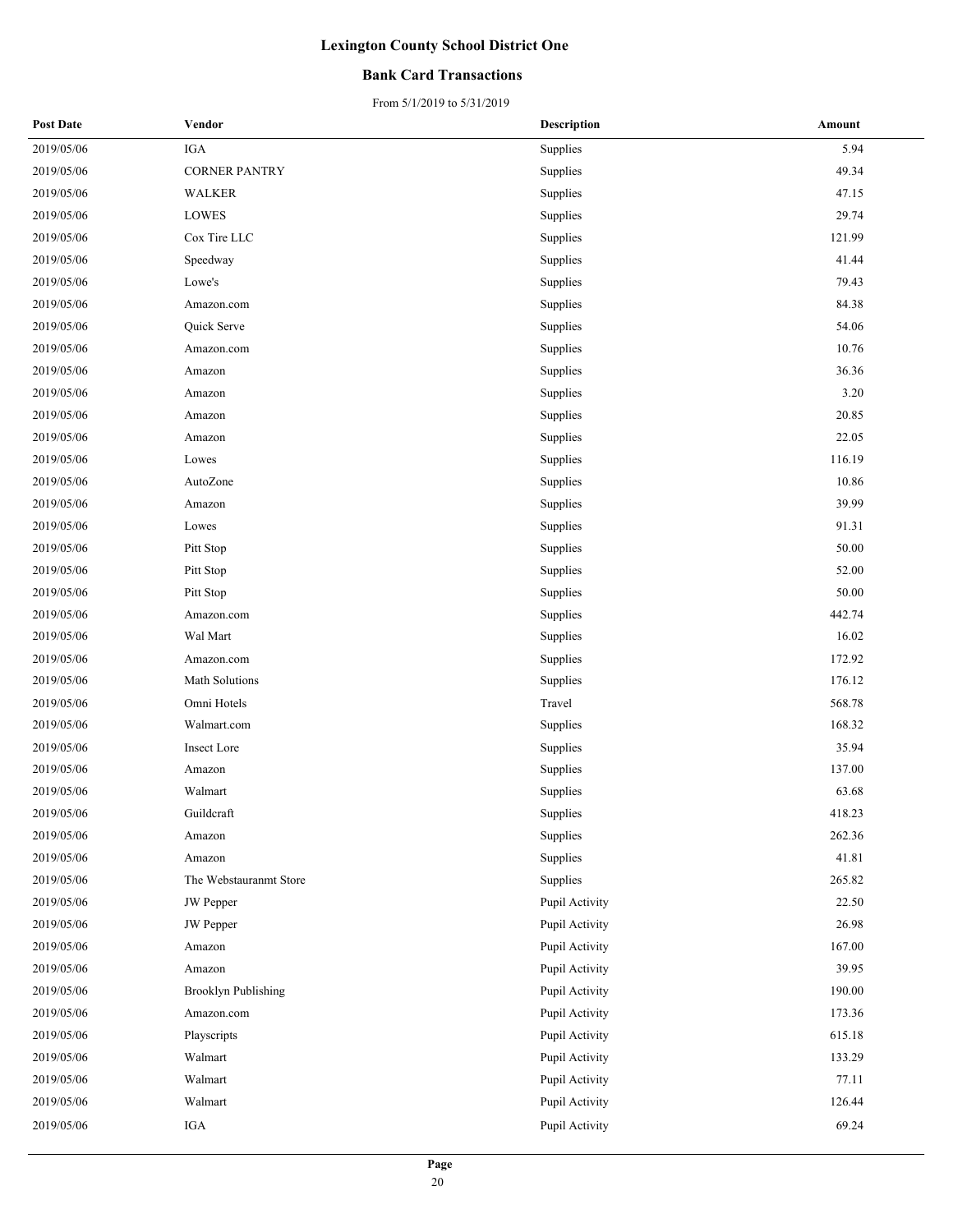#### **Bank Card Transactions**

| <b>Post Date</b> | Vendor                   | <b>Description</b> | Amount |
|------------------|--------------------------|--------------------|--------|
| 2019/05/06       | <b>FAMILY DOLLAR</b>     | Pupil Activity     | 35.41  |
| 2019/05/06       | <b>AMAZON</b>            | Pupil Activity     | 73.59  |
| 2019/05/06       | The UPS Store            | Pupil Activity     | 324.35 |
| 2019/05/06       | Another Printer          | Pupil Activity     | 205.56 |
| 2019/05/06       | Amazon.com               | Pupil Activity     | 22.37  |
| 2019/05/06       | Amazon.com               | Pupil Activity     | 256.20 |
| 2019/05/06       | Amazon                   | Pupil Activity     | 67.08  |
| 2019/05/06       | Biologyproducts.com      | Pupil Activity     | 207.90 |
| 2019/05/06       | Demco                    | Pupil Activity     | 341.35 |
| 2019/05/06       | Amazon                   | Pupil Activity     | 67.48  |
| 2019/05/06       | Walmart                  | Pupil Activity     | 10.12  |
| 2019/05/06       | Sam's Club               | Pupil Activity     | 32.28  |
| 2019/05/06       | Library Skills           | Pupil Activity     | 141.40 |
| 2019/05/06       | Sam's Club               | Pupil Activity     | 2.82   |
| 2019/05/06       | Jw Pepper                | Pupil Activity     | 288.83 |
| 2019/05/06       | Walmart                  | Pupil Activity     | 28.11  |
| 2019/05/06       | Derrick's Service Center | Pupil Activity     | 91.69  |
| 2019/05/06       | TROPHY AND AWARD         | Pupil Activity     | 573.47 |
| 2019/05/06       | <b>CORNER PANTRY</b>     | Pupil Activity     | 13.78  |
| 2019/05/06       | <b>SHELL</b>             | Pupil Activity     | 14.25  |
| 2019/05/06       | <b>Jugs Sports</b>       | Pupil Activity     | 197.10 |
| 2019/05/06       | Athletic Stuff           | Pupil Activity     | 67.95  |
| 2019/05/06       | <b>DIRECT ATHLETICS</b>  | Pupil Activity     | 86.20  |
| 2019/05/06       | <b>DIRECT ATHLETICS</b>  | Pupil Activity     | 86.20  |
| 2019/05/06       | Amazon                   | Supplies           | 240.82 |
| 2019/05/06       | Musician's Friend        | Supplies           | 527.42 |
| 2019/05/06       | Wal Mart                 | Supplies           | 94.00  |
| 2019/05/06       | Riverbanks Zoo           | Supplies           | 549.00 |
| 2019/05/06       | Palmetto Caf??           | Supplies           | 50.50  |
| 2019/05/06       | Amazon.com               | Supplies           | 63.98  |
| 2019/05/06       | Dollar General           | Supplies           | 44.21  |
| 2019/05/06       | Wal Mart                 | Supplies           | 63.50  |
| 2019/05/06       | Wal Mart                 | Supplies           | 25.51  |
| 2019/05/06       | Honeybaked Ham           | Other Objects      | 381.51 |
| 2019/05/06       | Publix                   | Other Objects      | 23.43  |
| 2019/05/06       | Palmetto Caf??           | Other Objects      | 66.51  |
| 2019/05/09       | AMAZON                   | Supplies           | 6.99   |
| 2019/05/09       | <b>AMAZON</b>            | Supplies           | 41.80  |
| 2019/05/09       | <b>AMAZON</b>            | Supplies           | 284.56 |
| 2019/05/09       | <b>AMAZON</b>            | Supplies           | 84.96  |
| 2019/05/09       | <b>AMAZON</b>            | Supplies           | 270.27 |
| 2019/05/09       | <b>DOLLAR TREE</b>       | Supplies           | 3.21   |
| 2019/05/09       | <b>AMAZON</b>            | Supplies           | 197.71 |
| 2019/05/09       | <b>AMAZON</b>            | Supplies           | 37.44  |
| 2019/05/09       | <b>AMAZON</b>            | Supplies           | 17.24  |
|                  |                          |                    |        |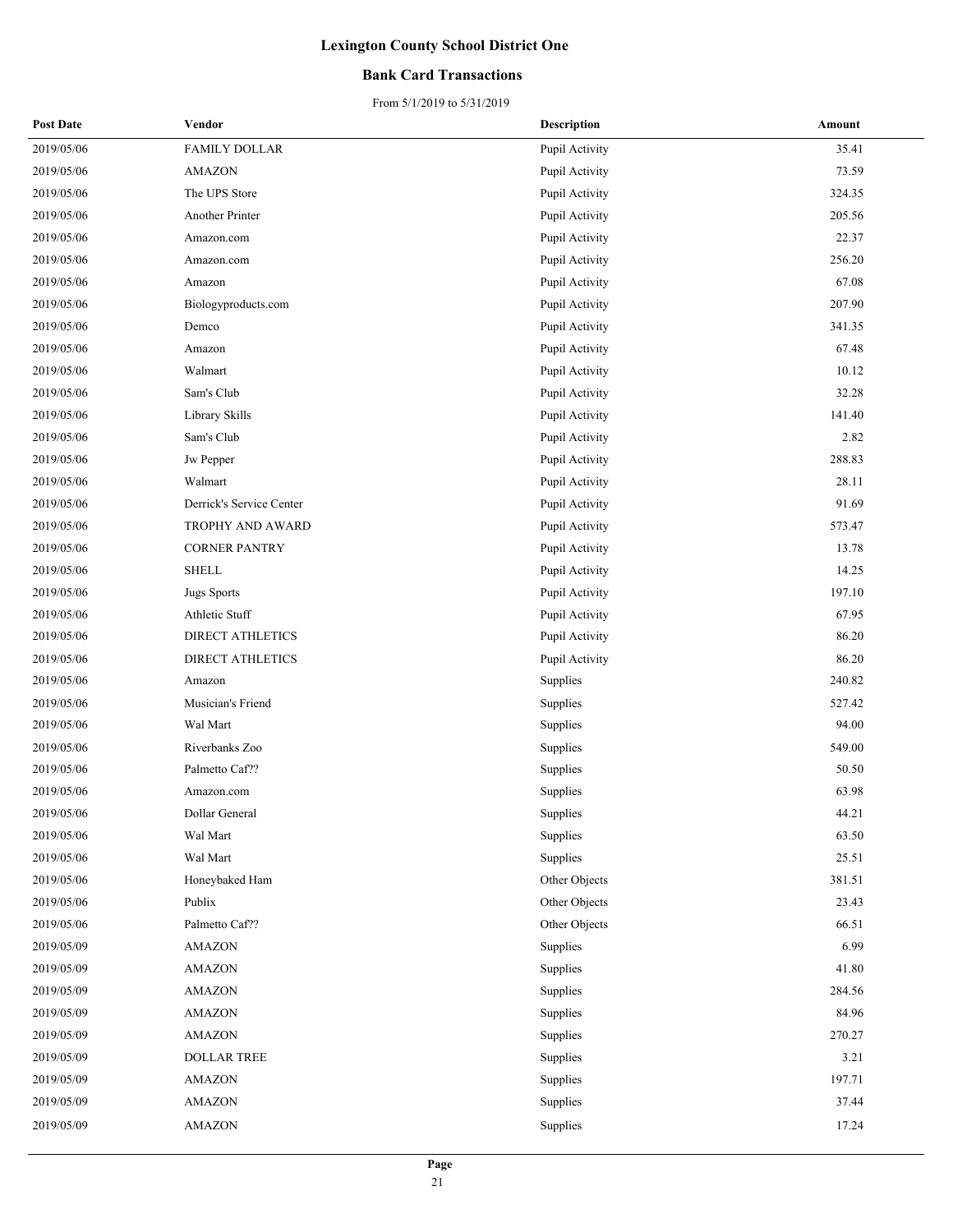#### **Bank Card Transactions**

| <b>Post Date</b> | Vendor                      | <b>Description</b>         | Amount   |
|------------------|-----------------------------|----------------------------|----------|
| 2019/05/09       | <b>AMAZON</b>               | Supplies                   | 75.98    |
| 2019/05/09       | <b>AMAZON</b>               | Supplies                   | 247.34   |
| 2019/05/09       | <b>AMAZON</b>               | Supplies                   | 41.97    |
| 2019/05/09       | <b>AMERICAN AIR</b>         | Travel-Teacher Staff Dev   | 297.10   |
| 2019/05/09       | EB TRANSISTION AND EMP      | Travel-Teacher Staff Dev   | 81.84    |
| 2019/05/09       | USC EMALL                   | Travel-MMGW/HSTW Staff De  | 35.00    |
| 2019/05/09       | <b>ASCD</b>                 | Dues and Fees              | 89.00    |
| 2019/05/09       | <b>ASCD</b>                 | Dues and Fees              | 59.00    |
| 2019/05/09       | <b>ASCD</b>                 | Dues and Fees              | 59.00    |
| 2019/05/09       | <b>A-Z LAWNMOWER</b>        | Supplies                   | 178.22   |
| 2019/05/09       | <b>EVERYTHING CARTS</b>     | Supplies                   | 225.71   |
| 2019/05/09       | COX TIRE LLC                | Supplies                   | 60.58    |
| 2019/05/09       | LOWE'S HOME IMPROVEMENT     | Supplies                   | 122.24   |
| 2019/05/09       | <b>TRACTOR SUPPLY</b>       | Supplies                   | 124.10   |
| 2019/05/09       | <b>A-Z LAWNMOWER</b>        | Supplies                   | 88.74    |
| 2019/05/09       | PITT STOP                   | Supplies                   | 100.00   |
| 2019/05/09       | WALMART.COM                 | Supplies                   | 300.91   |
| 2019/05/09       | <b>FESTIVALS OF MUSIC</b>   | Pupil Activity             | 4,405.00 |
| 2019/05/09       | WALMART                     | Pupil Activity             | 78.23    |
| 2019/05/09       | <b>WALMART</b>              | Pupil Activity             | 105.58   |
| 2019/05/09       | <b>WALMART</b>              | Pupil Activity             | 96.14    |
| 2019/05/13       | American Airlines           | Travel                     | 297.11   |
| 2019/05/13       | WAL-MART #0881 LEX SC       | Supplies                   | 16.94    |
| 2019/05/13       | MONOPRICE INC               | <b>Technology Supplies</b> | 520.33   |
| 2019/05/13       | LOWE'S                      | Supplies                   | 66.30    |
| 2019/05/13       | PUBLIX $# 1637$             | Pupil Activity             | 7.21     |
| 2019/05/13       | PUBLIX # $1637$             | Pupil Activity             | 107.16   |
| 2019/05/13       | EMBASSY KINGSTON PLANTATION | Pupil Activity             | 170.29   |
| 2019/05/13       | PUBLIX $# 1637$             | Pupil Activity             | 18.16    |
| 2019/05/13       | WAL-MART #4521              | Pupil Activity             | 8.64     |
| 2019/05/13       | CAROLINA SCREEN PRINTERS    | Pupil Activity             | 300.30   |
| 2019/05/13       | <b>SWEET MAGNOLIAS</b>      | Pupil Activity             | 6.64     |
| 2019/05/13       | HYATT REGENCY ST LOUIS      | Pupil Activity             | 924.57   |
| 2019/05/13       | WM SUPERSTORE #4521         | Pupil Activity             | 6.62     |
| 2019/05/13       | MONOPRICE INC               | Pupil Activity             | 75.13    |
| 2019/05/13       | WAL-MART #4521              | Pupil Activity             | 94.56    |
| 2019/05/13       | <b>WALKER HARDWARE</b>      | Pupil Activity             | 9.18     |
| 2019/05/13       | WAL-MART #4521              | Pupil Activity             | 26.00    |
| 2019/05/22       | CK Supply                   | Supplies-Maintenace        | 253.44   |
| 2019/05/22       | <b>CES</b>                  | Supplies-Maintenace        | 31.66    |
| 2019/05/22       | Sherwin Williams            | Supplies-Maintenace        | 49.43    |
| 2019/05/22       | Oswald                      | Supplies-Maintenace        | 200.63   |
| 2019/05/22       | Surplus Material            | Supplies-Maintenace        | 240.75   |
| 2019/05/22       | JT's Chrysler Jeep          | Supplies-Maintenace        | 34.19    |
| 2019/05/22       | CES                         | Supplies-Maintenace        | 175.76   |
|                  |                             |                            |          |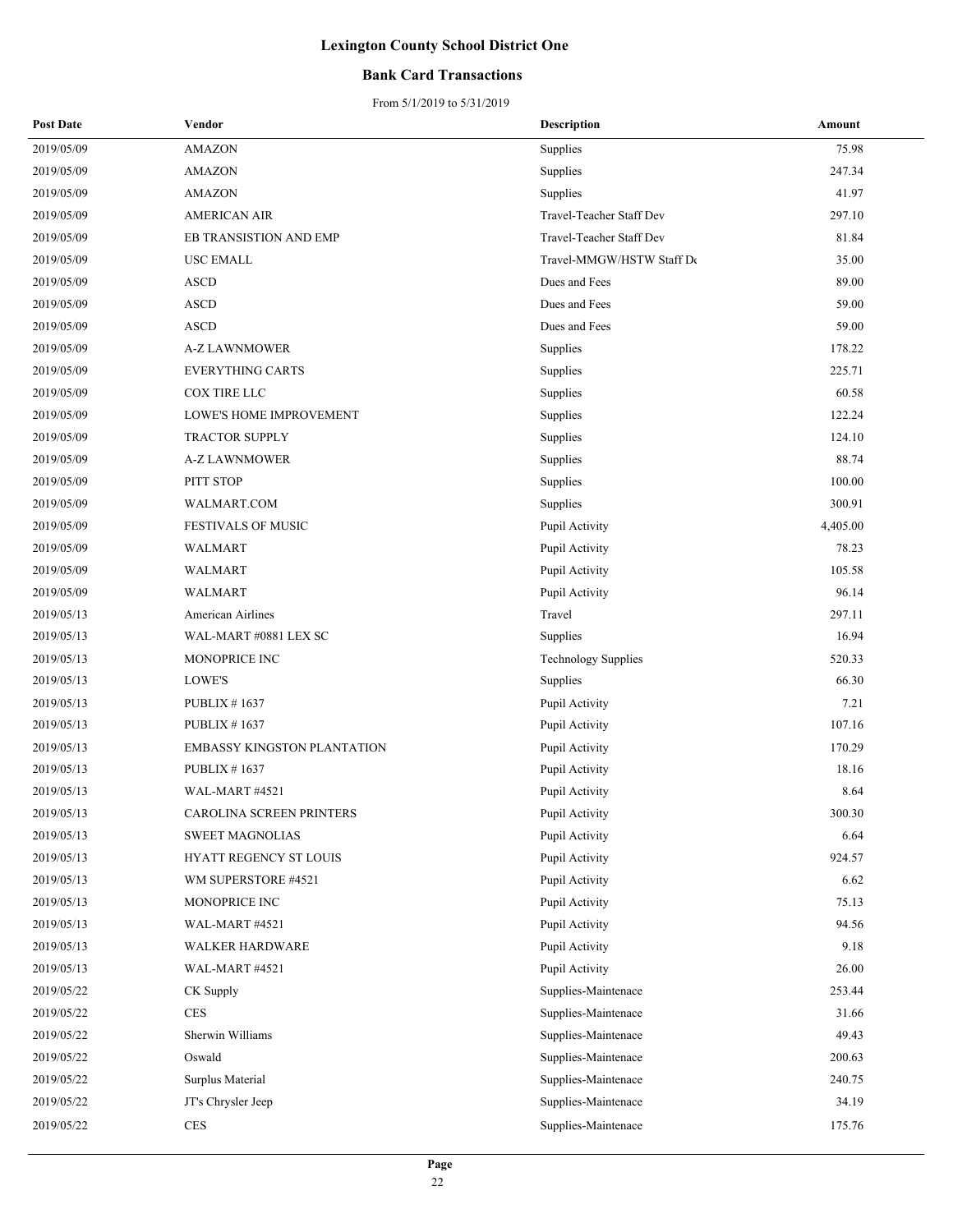#### **Bank Card Transactions**

| <b>Post Date</b> | Vendor                     | <b>Description</b>      | Amount |
|------------------|----------------------------|-------------------------|--------|
| 2019/05/22       | Lowe's                     | Supplies-Maintenace     | 83.44  |
| 2019/05/22       | Amazon                     | Supplies-Maintenace     | 950.14 |
| 2019/05/22       | Shell Oil                  | Supplies-Maintenace     | 117.40 |
| 2019/05/22       | Home Depot                 | Supplies-Maintenace     | 40.53  |
| 2019/05/22       | Sherwin Williams           | Supplies-Maintenace     | 22.46  |
| 2019/05/22       | Amazon                     | Supplies-Maintenace     | 122.09 |
| 2019/05/22       | <b>CES</b>                 | Supplies-Maintenace     | 25.73  |
| 2019/05/22       | Lowe's                     | Supplies-Maintenace     | 32.75  |
| 2019/05/22       | AutoZone                   | Supplies-Maintenace     | 146.44 |
| 2019/05/22       | Carolina Power Equip.      | Supplies-Maintenace     | 128.89 |
| 2019/05/22       | Oswald                     | Supplies-Maintenace     | 33.47  |
| 2019/05/22       | Avery                      | Supplies-Maintenace     | 105.33 |
| 2019/05/22       | <b>CES</b>                 | Supplies-Maintenace     | 23.62  |
| 2019/05/22       | <b>CES</b>                 | Supplies-Maintenace     | 26.52  |
| 2019/05/22       | CE Southeast               | Supplies-Maintenace     | 101.22 |
| 2019/05/22       | CES                        | Supplies-Maintenace     | 87.98  |
| 2019/05/22       | Lowe's                     | Supplies-Maintenace     | 28.93  |
| 2019/05/22       | <b>CES</b>                 | Supplies-Maintenace     | 27.36  |
| 2019/05/22       | Amazon                     | Supplies-Maintenace     | 213.92 |
| 2019/05/22       | WP Law                     | Supplies-Maintenace     | 18.27  |
| 2019/05/22       | <b>CES</b>                 | Supplies-Maintenace     | 45.64  |
| 2019/05/22       | Professional Tire          | Repairs and Maintenance | 103.90 |
| 2019/05/22       | ADI                        | Supplies-Maintenace     | 164.14 |
| 2019/05/22       | Home Depot                 | Supplies-Maintenace     | 76.28  |
| 2019/05/22       | Blanchard                  | Supplies-Maintenace     | 61.35  |
| 2019/05/22       | Lowe's                     | Supplies-Maintenace     | 299.53 |
| 2019/05/22       | <b>CES</b>                 | Supplies-Maintenace     | 120.60 |
| 2019/05/22       | Lowe's                     | Supplies-Maintenace     | 7.50   |
| 2019/05/22       | Amazon                     | Supplies-Maintenace     | 291.78 |
| 2019/05/22       | Lowe's                     | Supplies-Maintenace     | 14.92  |
| 2019/05/22       | Sherwin Williams           | Supplies-Maintenace     | 70.34  |
| 2019/05/22       | Lowe's                     | Supplies-Maintenace     | 102.81 |
| 2019/05/22       | Lowe's                     | Supplies-Maintenace     | 43.56  |
| 2019/05/22       | Amazon                     | Supplies-Maintenace     | 291.78 |
| 2019/05/22       | Lowe's                     | Supplies-Maintenace     | 27.60  |
| 2019/05/22       | Lowe's                     | Supplies-Maintenace     | 14.91  |
| 2019/05/22       | <b>CES</b>                 | Supplies-Maintenace     | 51.62  |
| 2019/05/22       | <b>Epting Distributors</b> | Supplies-Maintenace     | 50.66  |
| 2019/05/22       | CE Southeast               | Supplies-Maintenace     | 87.78  |
| 2019/05/22       | Dillon Supply              | Supplies-Maintenace     | 100.58 |
| 2019/05/22       | Lexington True Value       | Supplies-Maintenace     | 5.72   |
| 2019/05/22       | Gateway Supply             | Supplies-Maintenace     | 209.93 |
| 2019/05/22       | Sherwin Williams           | Supplies-Maintenace     | 251.50 |
| 2019/05/22       | <b>Tractor Supply</b>      | Supplies-Maintenace     | 57.69  |
| 2019/05/22       | Lowe's                     | Supplies-Maintenace     | 90.80  |
|                  |                            |                         |        |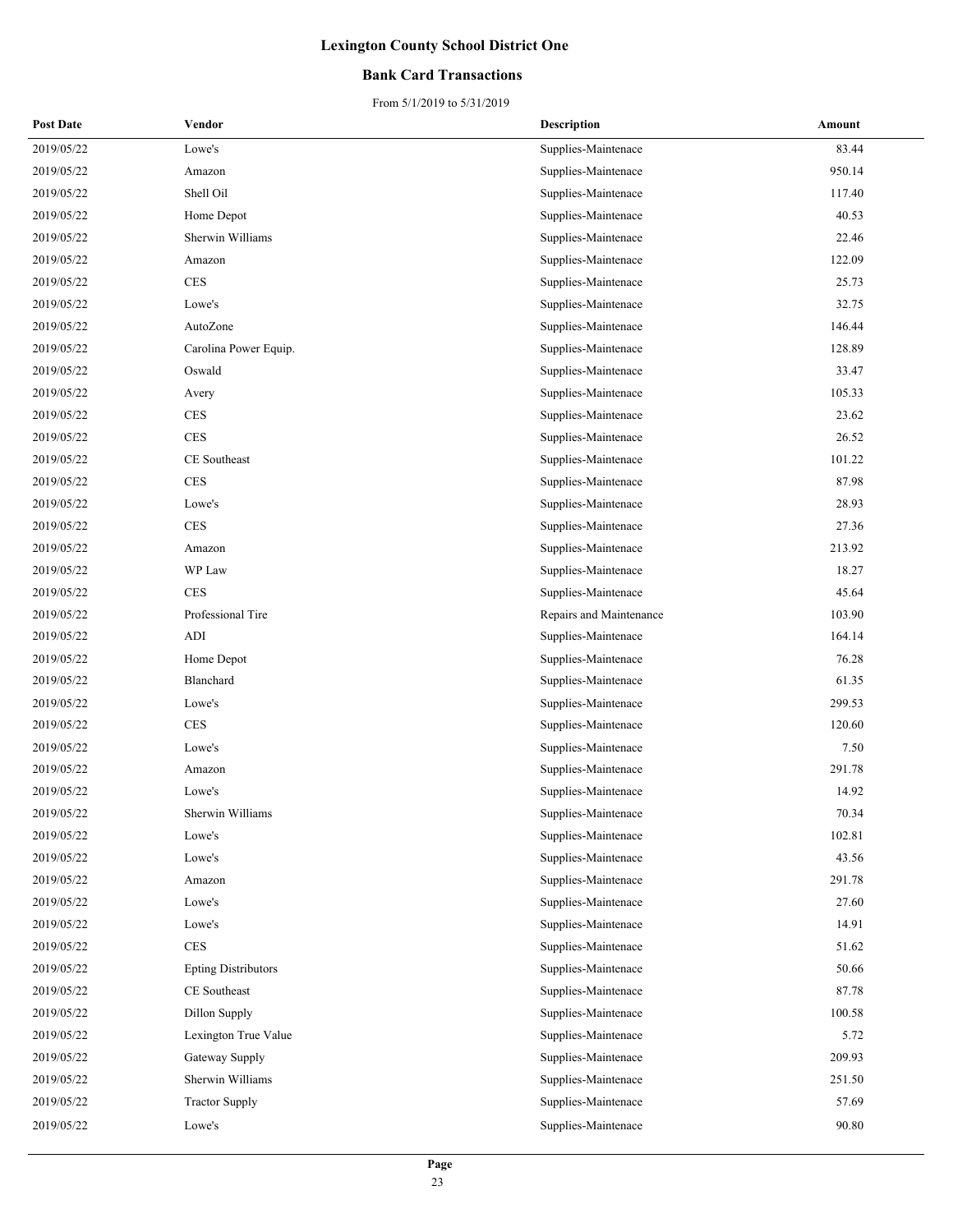#### **Bank Card Transactions**

| <b>Post Date</b> | Vendor                   | <b>Description</b>         | Amount |
|------------------|--------------------------|----------------------------|--------|
| 2019/05/22       | Sherwin Williams         | Supplies-Maintenace        | 205.27 |
| 2019/05/22       | Ed Smith Lumber          | Supplies-Maintenace        | 54.63  |
| 2019/05/22       | Ed Smith Lumber          | Supplies-Maintenace        | 39.31  |
| 2019/05/22       | $\mbox{CES}$             | Supplies-Maintenace        | 56.45  |
| 2019/05/22       | Enlows                   | Supplies-Maintenace        | 63.20  |
| 2019/05/22       | Ferguson                 | Supplies-Maintenace        | 31.82  |
| 2019/05/22       | <b>CES</b>               | Supplies-Maintenace        | 90.90  |
| 2019/05/22       | Ed Smith Lumber          | Supplies-Maintenace        | 39.31  |
| 2019/05/22       | $\rm{CES}$               | Supplies-Maintenace        | 141.83 |
| 2019/05/22       | WP Law                   | Supplies-Maintenace        | 85.67  |
| 2019/05/22       | Lowe's                   | Supplies-Maintenace        | 94.67  |
| 2019/05/22       | Sox Fence                | Supplies-Maintenace        | 22.47  |
| 2019/05/22       | Lowe's                   | Supplies-Maintenace        | 90.16  |
| 2019/05/22       | Lowe's                   | Supplies-Maintenace        | 25.83  |
| 2019/05/22       | <b>CES</b>               | Supplies-Maintenace        | 129.54 |
| 2019/05/22       | Lowe's                   | Supplies-Maintenace        | 27.78  |
| 2019/05/22       | $\rm{Lowe's}$            | Supplies-Maintenace        | 299.12 |
| 2019/05/23       | <b>AMAZON</b>            | Supplies                   | 42.76  |
| 2019/05/23       | <b>AMAZON</b>            | Supplies                   | 135.77 |
| 2019/05/23       | LOWE'S                   | Supplies                   | 78.12  |
| 2019/05/23       | A-Z Lawnmower            | Supplies                   | 314.59 |
| 2019/05/23       | Speedway                 | Supplies                   | 43.78  |
| 2019/05/23       | Musician Supply          | Repairs and Maintenance    | 750.00 |
| 2019/05/23       | Jones School Supply      | Supplies                   | 64.00  |
| 2019/05/23       | Dollar Tree              | Supplies                   | 42.66  |
| 2019/05/23       | Walmart                  | Supplies                   | 54.46  |
| 2019/05/23       | AccuCut                  | Supplies                   | 627.50 |
| 2019/05/23       | Walmart                  | Supplies                   | 41.37  |
| 2019/05/23       | Lowe's                   | Supplies                   | 22.56  |
| 2019/05/23       | Walmart                  | Supplies                   | 47.16  |
| 2019/05/23       | Walmart                  | Supplies                   | 22.86  |
| 2019/05/23       | Amazon                   | Supplies                   | 96.20  |
| 2019/05/23       | Amazon                   | Supplies                   | 421.27 |
| 2019/05/23       | <b>USPS</b>              | Supplies                   | 770.00 |
| 2019/05/23       | Amazon                   | <b>Technology Supplies</b> | 52.43  |
| 2019/05/23       | <b>CATTLEMANS</b>        | Pupil Transportation       | 206.58 |
| 2019/05/23       | MEMORIAL STORE           | Pupil Transportation       | 90.00  |
| 2019/05/23       | AMERICAN BANJO           | Pupil Transportation       | 35.00  |
| 2019/05/23       | <b>AMERICAN AIRLINES</b> | Pupil Transportation       | 150.00 |
| 2019/05/23       | AMERICAN AIRLINE         | Pupil Transportation       | 60.00  |
| 2019/05/23       | NATIONAL COWBOY          | Pupil Transportation       | 59.75  |
| 2019/05/23       | <b>AMERICAN AIR</b>      | Pupil Transportation       | 150.00 |
| 2019/05/23       | <b>AMERICAN AIR</b>      | Travel                     | 60.00  |
| 2019/05/23       | <b>SHELL</b>             | Supplies                   | 61.84  |
| 2019/05/23       | HOME DEPOT               | Supplies                   | 34.20  |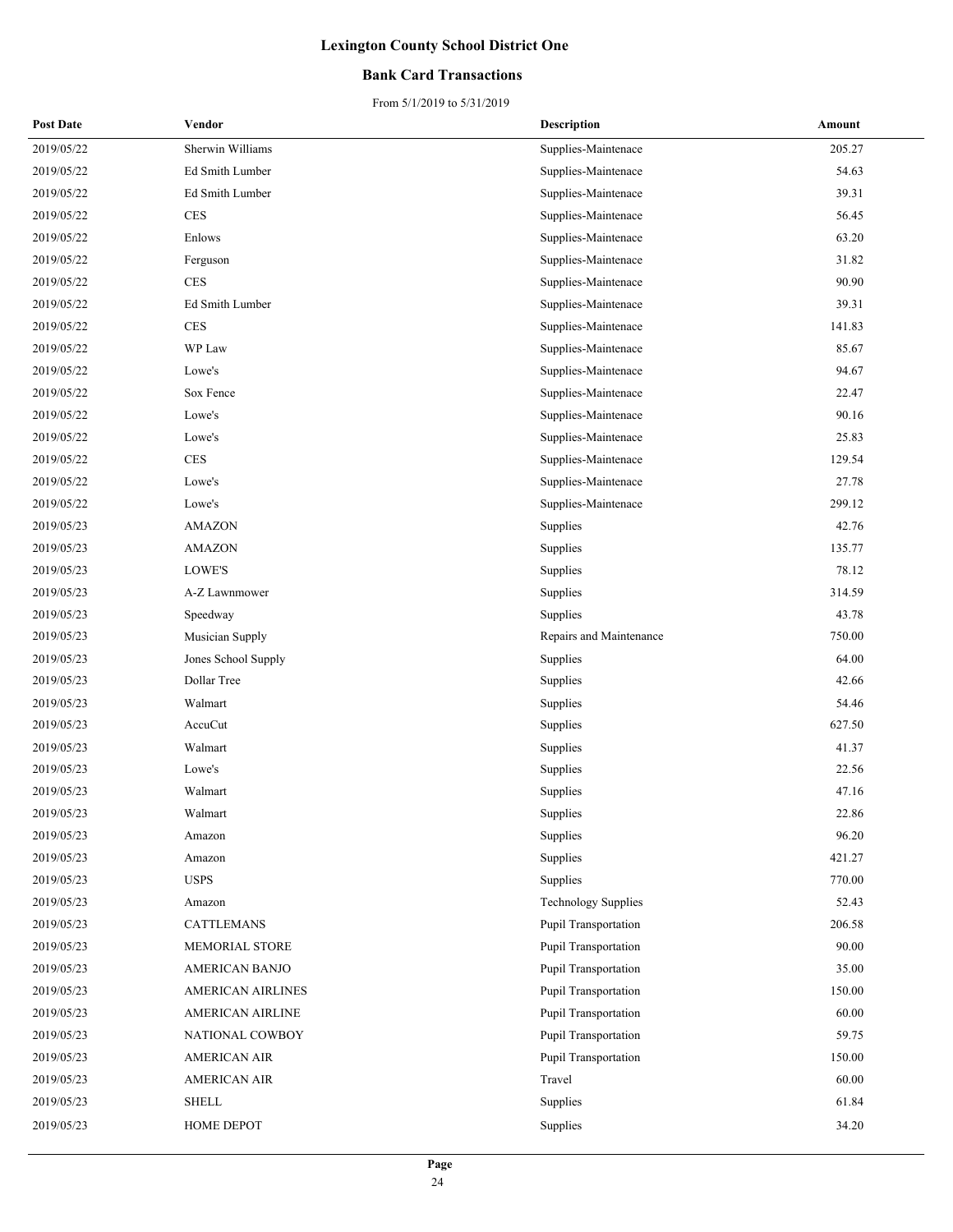#### **Bank Card Transactions**

| <b>Post Date</b> | Vendor                | <b>Description</b>        | Amount |
|------------------|-----------------------|---------------------------|--------|
| 2019/05/23       | LOWES                 | Supplies                  | 379.40 |
| 2019/05/23       | HOME DEPOT            | Supplies                  | 820.82 |
| 2019/05/23       | AED SUPERSTORE        | Supplies                  | 126.26 |
| 2019/05/23       | LOWES                 | Supplies                  | 149.92 |
| 2019/05/23       | IGA                   | Supplies                  | 25.64  |
| 2019/05/23       | Amazon                | Supplies                  | 328.78 |
| 2019/05/23       | Corner Pantry         | Pupil Transportation      | 25.30  |
| 2019/05/23       | Circle K              | Pupil Transportation      | 21.45  |
| 2019/05/23       | Corner Pantry         | Pupil Transportation      | 14.95  |
| 2019/05/23       | Circle K              | Pupil Transportation      | 25.40  |
| 2019/05/23       | Circle K              | Pupil Transportation      | 28.13  |
| 2019/05/23       | LOYOLA CHI CONFERENCE | Travel                    | 234.80 |
| 2019/05/23       | <b>ISTE</b>           | Travel-MMGW/HSTW Staff De | 115.00 |
| 2019/05/23       | <b>LOWES FOODS</b>    | Travel-Teacher Staff Dev  | 60.00  |
| 2019/05/23       | <b>LOWES FOODS</b>    | Travel                    | 65.01  |
| 2019/05/23       | Cox Tire              | Repairs and Maintenance   | 15.95  |
| 2019/05/23       | Carts Plus            | Supplies-Maintenace       | 234.33 |
| 2019/05/23       | Enlows                | Supplies-Maintenace       | 84.35  |
| 2019/05/23       | Cox Tire              | Supplies-Maintenace       | 19.90  |
| 2019/05/23       | Enlows                | Supplies-Maintenace       | 62.86  |
| 2019/05/23       | Lowe's                | Supplies-Maintenace       | 401.00 |
| 2019/05/23       | Carts Plus            | Supplies-Maintenace       | 14.98  |
| 2019/05/23       | Gateway Supply        | Supplies-Maintenace       | 18.56  |
| 2019/05/23       | Ferguson              | Supplies-Maintenace       | 59.23  |
| 2019/05/23       | A-Z Lawnmower         | Supplies-Maintenace       | 113.25 |
| 2019/05/23       | A-Z Lawnmower         | Supplies-Maintenace       | 34.12  |
| 2019/05/23       | A-Z Lawnmower         | Supplies-Maintenace       | 41.57  |
| 2019/05/23       | WALMART               | Supplies                  | 17.94  |
| 2019/05/23       | OFFICE DEPOT          | Supplies                  | 28.88  |
| 2019/05/23       | LOWE'S                | Supplies                  | 14.04  |
| 2019/05/23       | CIRCLE K              | Supplies                  | 42.40  |
| 2019/05/23       | Ferguson              | Supplies-Maintenace       | 24.58  |
| 2019/05/23       | Lowe's                | Supplies-Maintenace       | 10.18  |
| 2019/05/23       | Enlows                | Supplies-Maintenace       | 49.32  |
| 2019/05/23       | AutoZone              | Supplies-Maintenace       | 125.04 |
| 2019/05/23       | A-Z Lawnmower         | Supplies-Maintenace       | 65.27  |
| 2019/05/23       | Catoes                | Supplies-Maintenace       | 199.53 |
| 2019/05/23       | LOWES                 | Supplies                  | 132.32 |
| 2019/05/23       | LOWES                 | Supplies                  | 201.00 |
| 2019/05/23       | <b>SHELL</b>          | Supplies                  | 78.20  |
| 2019/05/23       | Carts Plus            | Supplies-Maintenace       | 27.77  |
| 2019/05/23       | A-Z Lawnmower         | Supplies-Maintenace       | 170.86 |
| 2019/05/23       | A-Z Lawnmower         | Supplies-Maintenace       | 75.51  |
| 2019/05/23       | A-Z Lawnmower         | Supplies-Maintenace       | 68.05  |
| 2019/05/23       | Lowe's                | Supplies-Maintenace       | 24.62  |
|                  |                       |                           |        |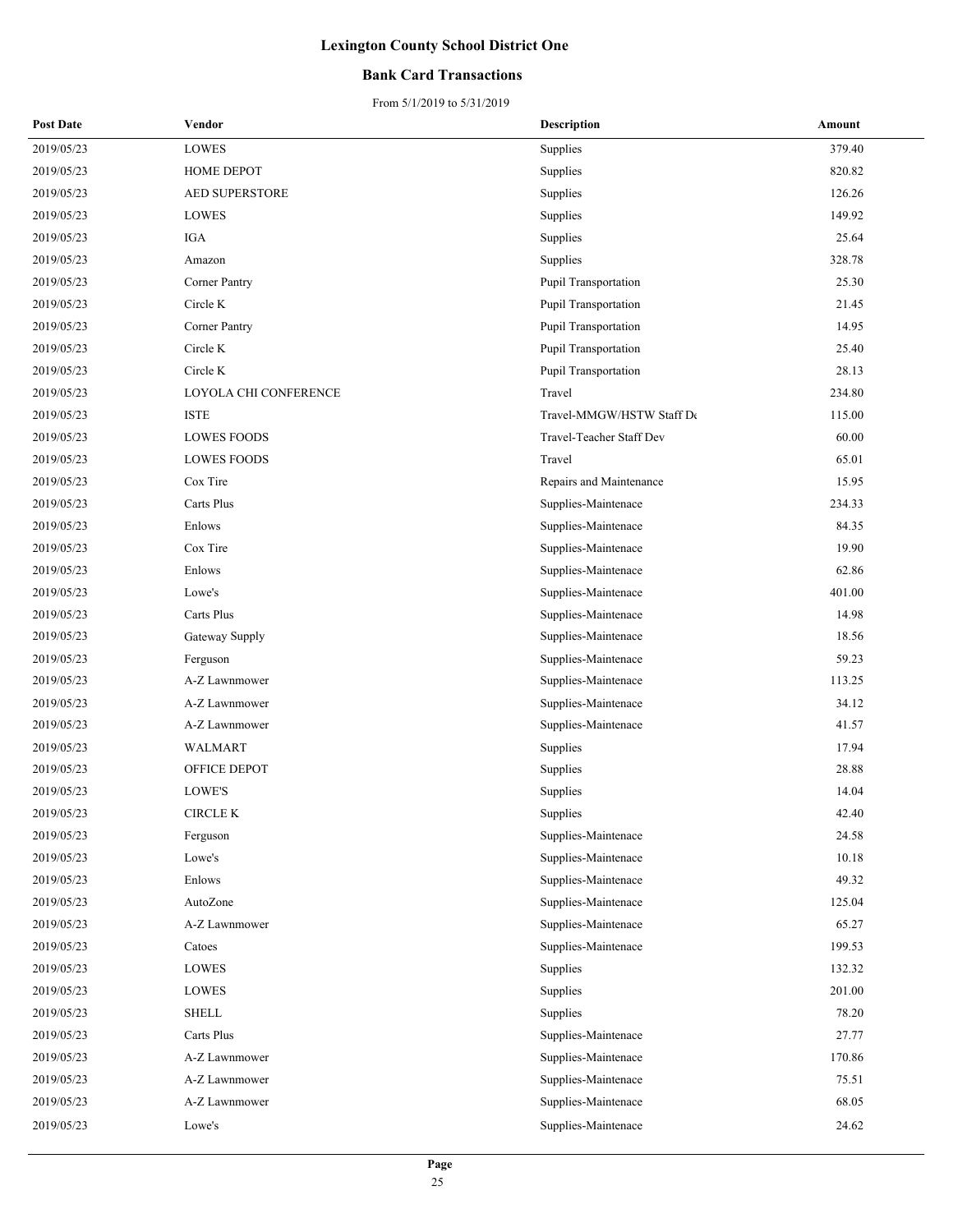#### **Bank Card Transactions**

| <b>Post Date</b> | Vendor                        | <b>Description</b>      | Amount   |
|------------------|-------------------------------|-------------------------|----------|
| 2019/05/23       | Carts Plus                    | Supplies-Maintenace     | 51.25    |
| 2019/05/23       | Harbor Freight Tools          | Supplies                | 106.99   |
| 2019/05/23       | <b>Bearing Distributors</b>   | Supplies-Maintenace     | 123.12   |
| 2019/05/23       | Carts Plus                    | Repairs and Maintenance | 90.25    |
| 2019/05/23       | Ferguson                      | Supplies-Maintenace     | 63.76    |
| 2019/05/23       | WinSupply                     | Supplies-Maintenace     | 60.29    |
| 2019/05/23       | Ferguson                      | Supplies-Maintenace     | 23.68    |
| 2019/05/23       | Gateway Supply                | Supplies-Maintenace     | 76.00    |
| 2019/05/23       | Gateway Supply                | Supplies-Maintenace     | 32.33    |
| 2019/05/23       | Ed Smith Lumber               | Supplies-Maintenace     | 24.54    |
| 2019/05/23       | Lowes                         | Supplies                | 192.82   |
| 2019/05/23       | Lowes                         | Supplies                | 137.13   |
| 2019/05/23       | Lowes                         | Supplies                | 385.80   |
| 2019/05/23       | Ferguson                      | Supplies-Maintenace     | 108.39   |
| 2019/05/23       | A-Z Lawnmower                 | Supplies-Maintenace     | 31.07    |
| 2019/05/23       | A-Z Lawnmower                 | Supplies-Maintenace     | 65.27    |
| 2019/05/23       | A-Z Lawnmower                 | Supplies-Maintenace     | 207.09   |
| 2019/05/23       | A-Z Lawnmower                 | Supplies-Maintenace     | 43.30    |
| 2019/05/23       | Pitt Stop                     | Travel                  | 39.38    |
| 2019/05/23       | Apple Store                   | Supplies                | 9.63     |
| 2019/05/23       | Cato Fashions                 | Supplies                | 141.14   |
| 2019/05/23       | Lowe's                        | Supplies                | 256.60   |
| 2019/05/23       | Kohl's                        | Supplies                | 181.85   |
| 2019/05/23       | <b>DELTA AIR</b>              | Pupil Transportation    | 3,804.00 |
| 2019/05/23       | <b>DELTA AIR</b>              | Travel                  | 634.00   |
| 2019/05/23       | <b>COMFORT INN</b>            | Travel                  | 622.06   |
| 2019/05/23       | Walmart                       | Supplies                | 60.30    |
| 2019/05/23       | Amazon                        | Supplies                | 139.65   |
| 2019/05/23       | <b>HOME DEPOT</b>             | Supplies                | 170.13   |
| 2019/05/23       | EBS REGISTRATION-TRADD DENNY  | Travel                  | 225.00   |
| 2019/05/23       | Amazon                        | Pupil Activity          | 156.18   |
| 2019/05/23       | Amazon                        | Pupil Activity          | 44.49    |
| 2019/05/23       | Musical Theatre International | Pupil Activity          | 760.00   |
| 2019/05/23       | Amazon.com                    | Pupil Activity          | 55.96    |
| 2019/05/23       | <b>LOWES FOODS</b>            | Pupil Activity          | 51.06    |
| 2019/05/23       | F M EXPRESSIONS               | Pupil Activity          | 106.31   |
| 2019/05/23       | <b>LOWES FOODS</b>            | Pupil Activity          | 37.60    |
| 2019/05/23       | Jones School Supply           | Pupil Activity          | 400.58   |
| 2019/05/23       | Walmart.com                   | Pupil Activity          | 60.28    |
| 2019/05/23       | Walmart                       | Pupil Activity          | 44.54    |
| 2019/05/23       | Walmart.com                   | Pupil Activity          | 43.35    |
| 2019/05/23       | WALMART                       | Pupil Activity          | 80.08    |
| 2019/05/23       | Coping Skills for Kids        | Pupil Activity          | 109.95   |
| 2019/05/23       | Scholastic Book Fair          | Pupil Activity          | 36.34    |
| 2019/05/23       | Jones School Supply           | Pupil Activity          | 131.73   |
|                  |                               |                         |          |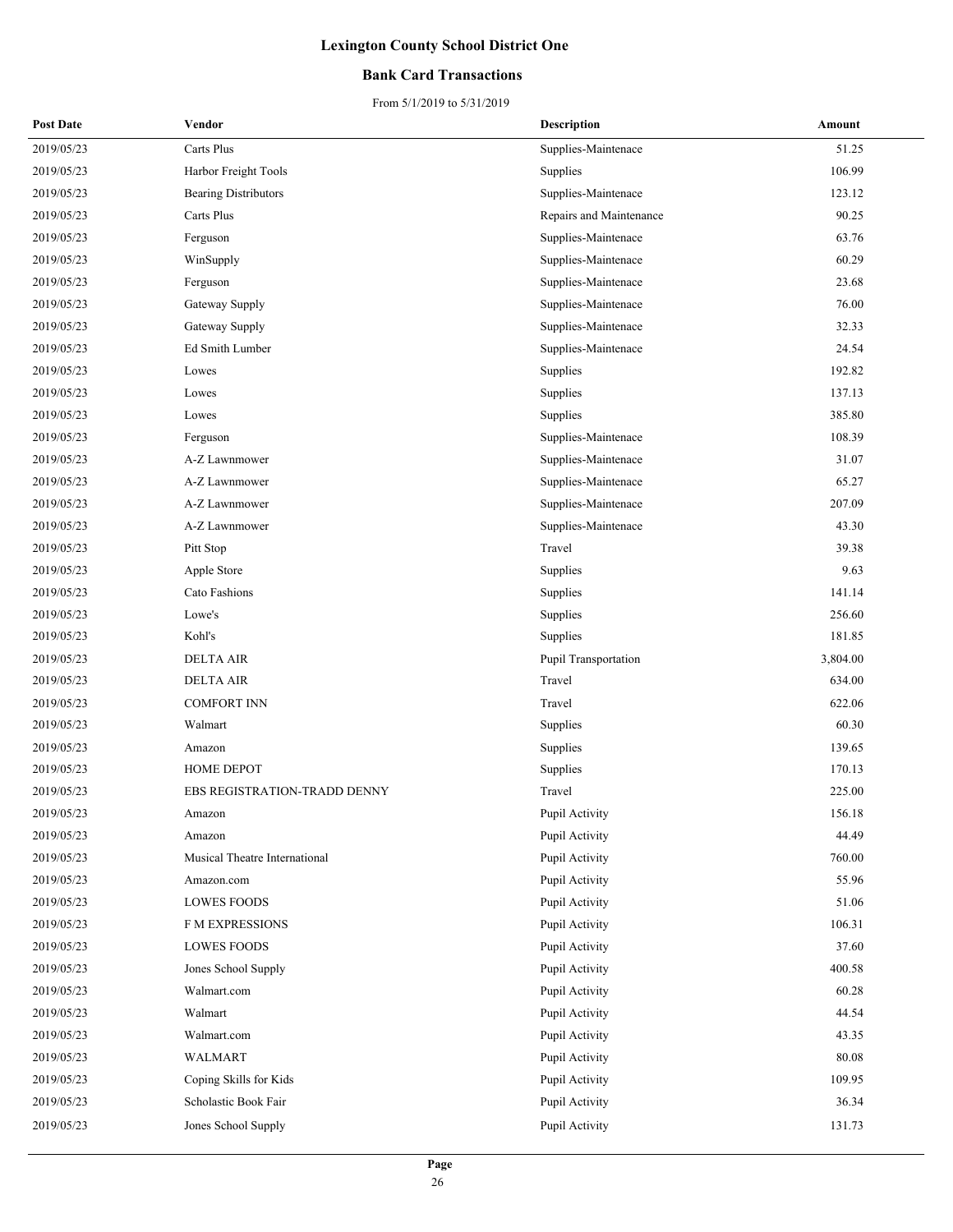#### **Bank Card Transactions**

| <b>Post Date</b> | Vendor                    | <b>Description</b>         | Amount   |
|------------------|---------------------------|----------------------------|----------|
| 2019/05/23       | Shar                      | Pupil Activity             | 31.45    |
| 2019/05/23       | Lowes                     | Pupil Activity             | 94.25    |
| 2019/05/23       | Lowes                     | Pupil Activity             | $-34.75$ |
| 2019/05/23       | The Home Depot            | Pupil Activity             | 12.52    |
| 2019/05/23       | Lowes                     | Pupil Activity             | 35.60    |
| 2019/05/23       | Learning Labs, Inc.       | Pupil Activity             | 366.52   |
| 2019/05/23       | WALMART                   | Pupil Activity             | 67.65    |
| 2019/05/23       | Target.com                | Pupil Activity             | 21.39    |
| 2019/05/23       | Shell Oil                 | Pupil Activity             | 14.00    |
| 2019/05/23       | Walmart                   | Pupil Activity             | 27.50    |
| 2019/05/23       | Pine Press Printing       | Pupil Activity             | 56.45    |
| 2019/05/23       | Dollar Tree               | Pupil Activity             | 5.35     |
| 2019/05/23       | <b>Hibbett Sports</b>     | Pupil Activity             | 29.92    |
| 2019/05/23       | Walmart                   | Pupil Activity             | 22.78    |
| 2019/05/23       | Murphy Express            | Pupil Activity             | 12.58    |
| 2019/05/23       | <b>US</b> Awards          | Pupil Activity             | 117.64   |
| 2019/05/23       | Dunkin Donuts             | Pupil Activity             | 38.49    |
| 2019/05/23       | Lowes                     | Pupil Activity             | 29.34    |
| 2019/05/23       | <b>SCATA</b>              | Pupil Activity             | 30.00    |
| 2019/05/23       | HUDL                      | Pupil Activity             | 963.00   |
| 2019/05/23       | <b>SHELL</b>              | Pupil Activity             | 12.75    |
| 2019/05/23       | Domino's Pizza            | Pupil Activity             | 67.47    |
| 2019/05/23       | Domino's Pizza            | Pupil Activity             | 84.34    |
| 2019/05/23       | Walmart                   | Pupil Activity             | 35.58    |
| 2019/05/23       | <b>CORNER PANTRY</b>      | Pupil Activity             | 12.75    |
| 2019/05/23       | San Jose                  | Pupil Activity             | 199.38   |
| 2019/05/23       | Fast Model Sports         | Pupil Activity             | 89.99    |
| 2019/05/23       | Walmart                   | Supplies                   | 120.81   |
| 2019/05/23       | Walmart                   | Supplies                   | 17.10    |
| 2019/05/23       | Amazon                    | Supplies                   | 59.55    |
| 2019/05/23       | Grainger                  | Supplies                   | 150.36   |
| 2019/05/23       | Lowe's                    | Supplies                   | 1,888.98 |
| 2019/05/23       | Zumba Fitness             | Inst Prog Improvement      | 203.00   |
| 2019/05/23       | Zumba fitness             | Inst Prog Improvement      | 203.00   |
| 2019/05/28       | Amazon                    | Supplies                   | 54.95    |
| 2019/05/28       | Amazon                    | <b>Technology Supplies</b> | 314.81   |
| 2019/05/28       | Amazon                    | Supplies                   | 52.90    |
| 2019/05/28       | Amazon                    | Supplies                   | 76.97    |
| 2019/05/28       | SC Personalized Learning  | Travel                     | 30.00    |
| 2019/05/28       | Center for Stem Education | Travel                     | 855.00   |
| 2019/05/28       | Murphy Express            | Supplies                   | 33.01    |
| 2019/05/28       | Pitt Stop                 | Supplies                   | 80.00    |
| 2019/05/28       | Murphy Express            | Supplies                   | 100.00   |
| 2019/05/28       | <b>SC Gov</b>             | Supplies                   | 446.45   |
| 2019/05/28       | Walmart                   | Supplies                   | 12.60    |
|                  |                           |                            |          |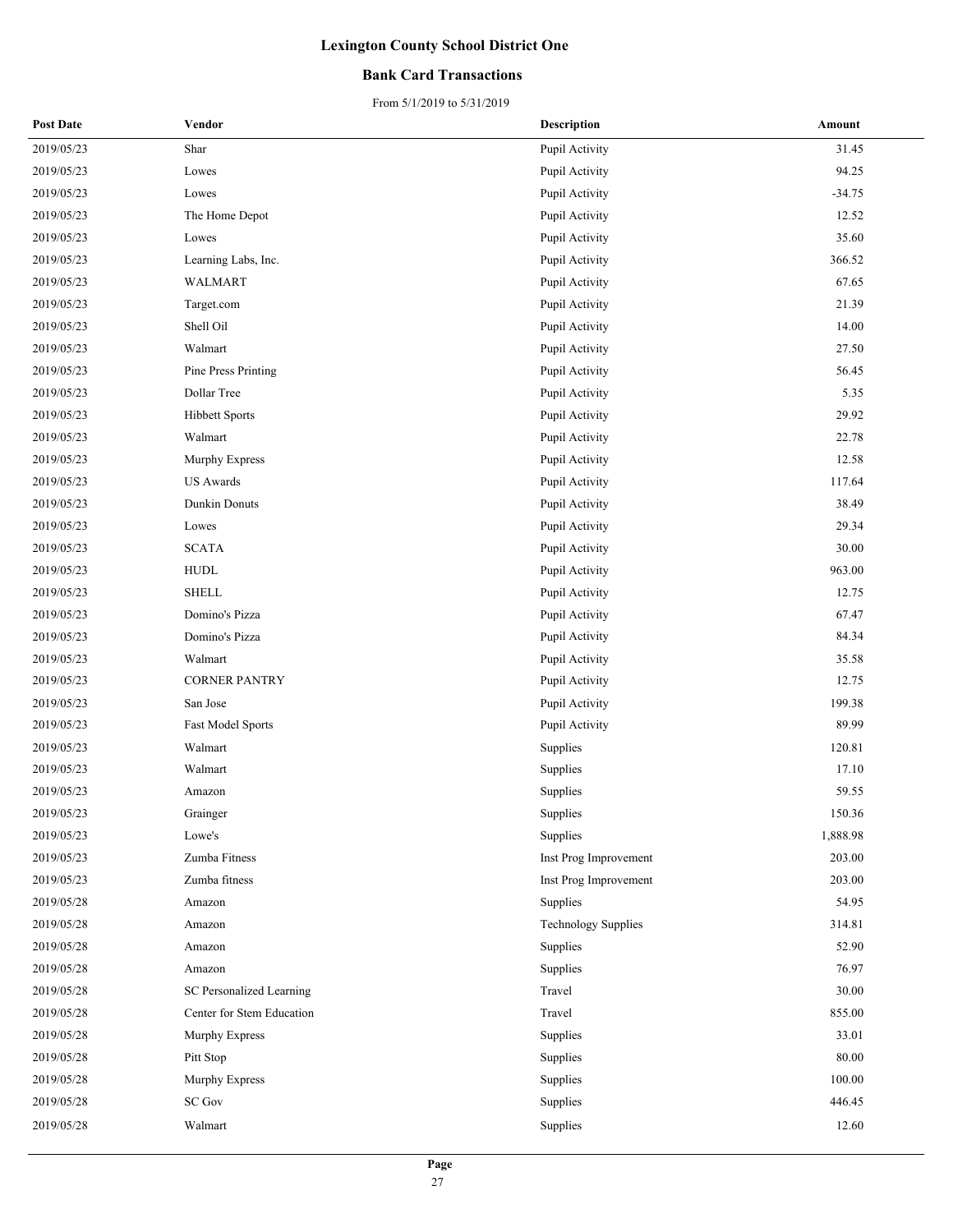#### **Bank Card Transactions**

| <b>Post Date</b> | Vendor                    | <b>Description</b>         | Amount    |
|------------------|---------------------------|----------------------------|-----------|
| 2019/05/28       | Lowe's                    | Supplies                   | 58.92     |
| 2019/05/28       | Amazon                    | Supplies                   | 24.12     |
| 2019/05/28       | Walmart                   | Supplies                   | 12.75     |
| 2019/05/28       | Lowe's                    | Supplies                   | 65.45     |
| 2019/05/28       | Zesco                     | Supplies                   | $-129.78$ |
| 2019/05/28       | Ultimate Office           | Supplies                   | 185.60    |
| 2019/05/28       | Lowe's                    | Supplies                   | 129.92    |
| 2019/05/28       | Lowe's                    | Supplies                   | 21.13     |
| 2019/05/28       | Amazon                    | Supplies                   | 32.00     |
| 2019/05/28       | Office Depot              | Supplies                   | 58.28     |
| 2019/05/28       | Amazon                    | Supplies                   | 26.74     |
| 2019/05/28       | Walmart                   | Supplies                   | 38.53     |
| 2019/05/28       | Lowe's                    | Supplies                   | 19.88     |
| 2019/05/28       | Dollar General            | Supplies                   | 16.05     |
| 2019/05/28       | Amazon                    | <b>Technology Supplies</b> | 32.84     |
| 2019/05/28       | Amazon                    | Supplies                   | 269.18    |
| 2019/05/28       | Walmart                   | Supplies                   | 51.35     |
| 2019/05/28       | Scholastic Book Fair      | Library Books              | 97.75     |
| 2019/05/28       | Amazon                    | Supplies                   | 102.64    |
| 2019/05/28       | Walmart                   | Supplies                   | 144.61    |
| 2019/05/28       | FATZ                      | Other Objects              | 78.44     |
| 2019/05/28       | Chick Fil A               | Other Objects              | 55.91     |
| 2019/05/28       | <b>SCASA</b>              | Travel                     | 450.00    |
| 2019/05/28       | The State Newspaper       | Supplies                   | 15.17     |
| 2019/05/28       | Chick Fil A               | Other Objects              | 204.80    |
| 2019/05/28       | Publix                    | Other Objects              | 82.59     |
| 2019/05/28       | <b>AMAZON</b>             | Supplies                   | 11.98     |
| 2019/05/28       | <b>MURPHY EXPRESS</b>     | Supplies                   | 63.35     |
| 2019/05/28       | <b>AMAZON</b>             | Supplies                   | 29.98     |
| 2019/05/28       | LOWES                     | Supplies                   | 121.49    |
| 2019/05/28       | LOWE'S                    | Supplies                   | 32.76     |
| 2019/05/28       | Lowes                     | Supplies                   | 17.63     |
| 2019/05/28       | Walmart                   | Supplies                   | 26.68     |
| 2019/05/28       | Ed Smith Lumber           | Supplies                   | 138.60    |
| 2019/05/28       | Derrick's                 | Supplies                   | 66.00     |
| 2019/05/28       | Ed Smith Lumber           | Supplies                   | 61.61     |
| 2019/05/28       | Lowes                     | Supplies                   | 25.49     |
| 2019/05/28       | Lowes Food                | Supplies                   | 59.19     |
| 2019/05/28       | <b>SLED</b>               | Other Prof & Tech Service  | 48.00     |
| 2019/05/28       | <b>Enlows Auto Supply</b> | Supplies                   | 252.65    |
| 2019/05/28       | Office Depot              | Supplies                   | 299.56    |
| 2019/05/28       | <b>Enlows Auto Supply</b> | Supplies                   | 136.53    |
| 2019/05/28       | Cox Tire LLC              | Supplies                   | 376.53    |
| 2019/05/28       | <b>Enlows Auto Supply</b> | Supplies                   | 102.40    |
| 2019/05/28       | <b>Enlows Auto Supply</b> | Supplies                   | 184.40    |
|                  |                           |                            |           |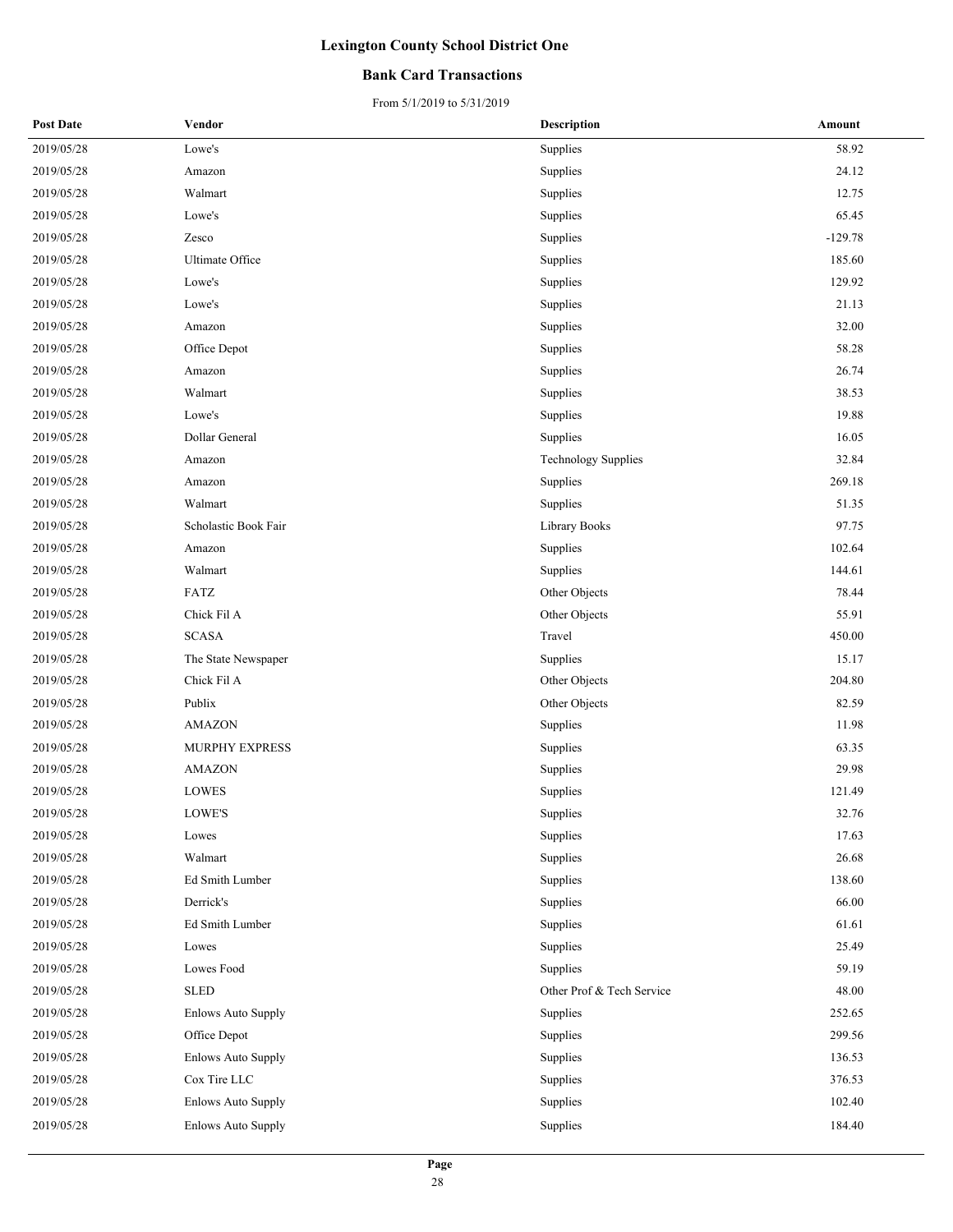#### **Bank Card Transactions**

| <b>Post Date</b> | Vendor                          | <b>Description</b>            | Amount   |
|------------------|---------------------------------|-------------------------------|----------|
| 2019/05/28       | <b>Enlows Auto Supply</b>       | Supplies                      | 102.40   |
| 2019/05/28       | Spinx                           | Supplies                      | 8.50     |
| 2019/05/28       | Spinx                           | Supplies                      | 12.50    |
| 2019/05/28       | <b>Enlows Auto Supply</b>       | Supplies                      | 14.77    |
| 2019/05/28       | <b>NAPT</b>                     | Dues and Fees                 | 172.50   |
| 2019/05/28       | Walmart                         | Pupil Activity                | 78.92    |
| 2019/05/28       | <b>AMAZON</b>                   | Pupil Activity                | 30.16    |
| 2019/05/28       | Amazon                          | Pupil Activity                | 39.24    |
| 2019/05/28       | Amazon                          | Pupil Activity                | 8.54     |
| 2019/05/28       | Recycle Away                    | Pupil Activity                | 30.83    |
| 2019/05/28       | Amazon                          | Pupil Activity                | 36.32    |
| 2019/05/28       | Roof Baskets                    | Pupil Activity                | 9.17     |
| 2019/05/28       | EAI                             | Pupil Activity                | 63.98    |
| 2019/05/28       | Walmart                         | Pupil Activity                | 30.69    |
| 2019/05/28       | Walmart                         | Pupil Activity                | 20.46    |
| 2019/05/28       | Amazon                          | Pupil Activity                | 12.82    |
| 2019/05/28       | Amazon                          | Pupil Activity                | 36.36    |
| 2019/05/28       | Amazon                          | Pupil Activity                | 101.40   |
| 2019/05/28       | Walmart                         | Pupil Activity                | 115.46   |
| 2019/05/28       | Walmart                         | Pupil Activity                | 169.43   |
| 2019/05/28       | Walmart                         | Pupil Activity                | 122.18   |
| 2019/05/28       | Walmart                         | Pupil Activity                | 87.34    |
| 2019/05/28       | Recycle Away                    | Supplies                      | 674.77   |
| 2019/05/28       | Amazon                          | Supplies                      | 78.08    |
| 2019/05/29       | Office Depot                    | Supplies                      | 970.03   |
| 2019/05/29       | Teacher Pay Teachers            | Supplies-Immersion            | 207.08   |
| 2019/05/29       | Learning A-Z                    | Technology Supplies-Immersior | 106.95   |
| 2019/05/29       | Amazon                          | Supplies                      | 80.44    |
| 2019/05/29       | UT Teach                        | Travel                        | 1,200.00 |
| 2019/05/29       | <b>UGA Continuing Education</b> | Travel                        | 755.00   |
| 2019/05/29       | James Madison Montpelier        | Travel                        | 80.00    |
| 2019/05/29       | Education & Human Dev           | Travel                        | 300.00   |
| 2019/05/29       | Hinkle Chair Company            | Supplies                      | 256.69   |
| 2019/05/29       | Office Depot                    | Supplies                      | 29.42    |
| 2019/05/29       | Trophy & Award                  | Supplies                      | 18.99    |
| 2019/05/29       | Amazon                          | Supplies                      | 80.39    |
| 2019/05/29       | <b>UPS</b> Store                | Supplies                      | 107.86   |
| 2019/05/29       | Hobby Lobby                     | Supplies                      | 47.07    |
| 2019/05/29       | A.T. CROSS ONLINE               | Supplies                      | 19.00    |
| 2019/05/29       | <b>CVS</b>                      | Other Objects                 | 50.00    |
| 2019/05/29       | <b>PUBLIX</b>                   | Supplies                      | 10.69    |
| 2019/05/29       | WALMART                         | Supplies                      | 75.73    |
| 2019/05/29       | Amazon                          | Supplies                      | 33.77    |
| 2019/05/29       | ETS-Praxis                      | Other Prof & Tech Service     | 146.00   |
| 2019/05/29       | ETS-Praxis                      | Other Prof & Tech Service     | 146.00   |
|                  |                                 |                               |          |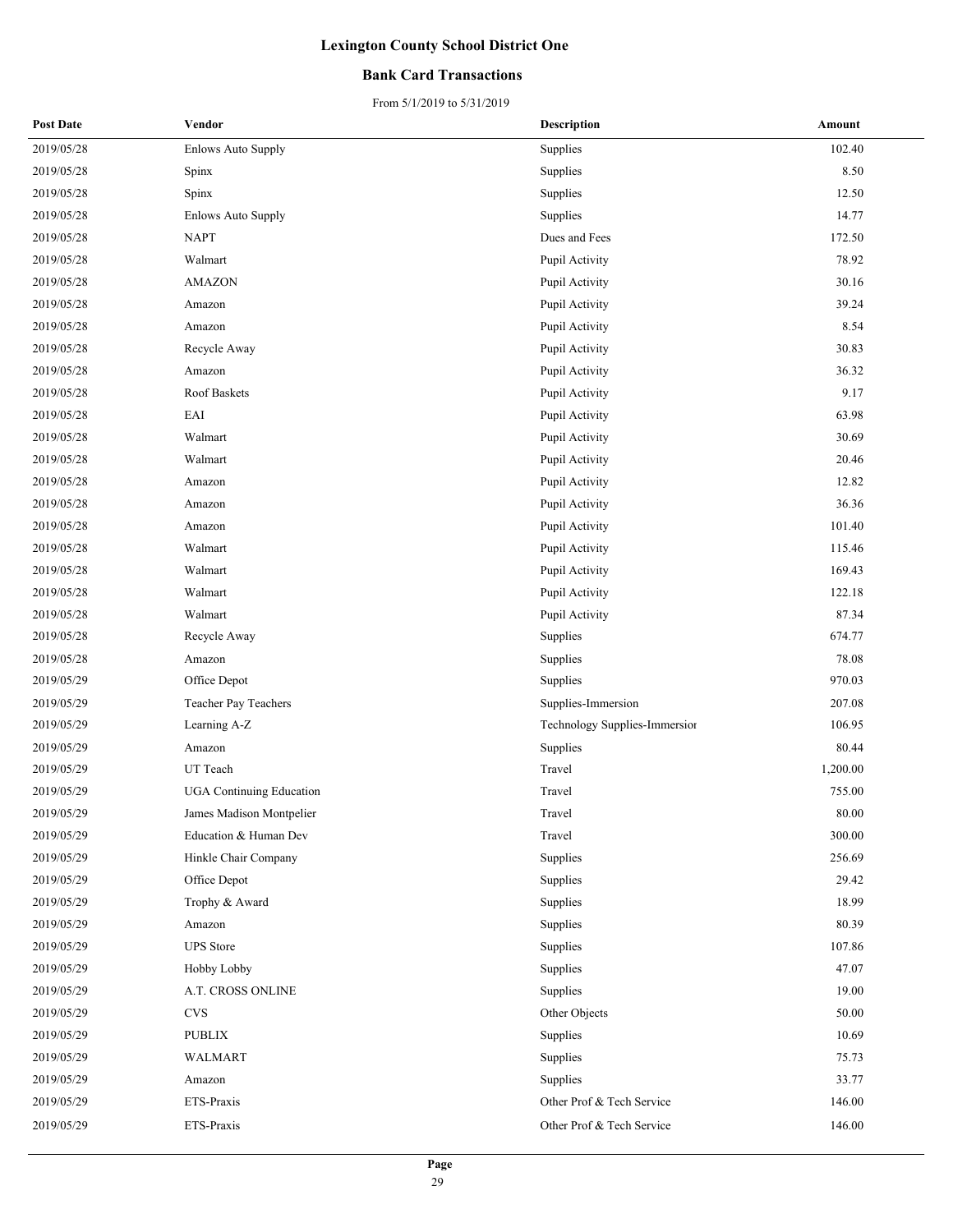#### **Bank Card Transactions**

| <b>Post Date</b> | Vendor                      | <b>Description</b>       | Amount    |
|------------------|-----------------------------|--------------------------|-----------|
| 2019/05/29       | AMAZON.COM                  | Travel-Teacher Staff Dev | 447.34    |
| 2019/05/29       | <b>EXPEDIA</b>              | Travel                   | 295.80    |
| 2019/05/29       | NATIONAL DROPOUT PREVENTION | Travel                   | 250.00    |
| 2019/05/29       | <b>EXPEDIA</b>              | Travel                   | 304.54    |
| 2019/05/29       | <b>ASCD</b>                 | Travel                   | 59.00     |
| 2019/05/29       | <b>ASCD</b>                 | Travel                   | 59.00     |
| 2019/05/29       | Paypal                      | Supplies                 | 159.97    |
| 2019/05/29       | South Carolina Foundation   | Dues and Fees            | 419.90    |
| 2019/05/29       | Greene Finney               | Travel                   | 100.00    |
| 2019/05/29       | Amazon                      | Supplies                 | 86.48     |
| 2019/05/29       | Hobby Lobby                 | Supplies                 | 139.06    |
| 2019/05/29       | Hobby Lobby                 | Supplies                 | 16.19     |
| 2019/05/29       | Memories by Design          | Supplies                 | 53.50     |
| 2019/05/29       | Postal Express              | Supplies                 | 8.99      |
| 2019/05/29       | Hobby Lobby                 | Supplies                 | 52.90     |
| 2019/05/29       | County of Lexington         | Supplies                 | 21.34     |
| 2019/05/29       | County of Lexington         | Supplies                 | 13.20     |
| 2019/05/29       | Cox Tire                    | Supplies                 | 27.67     |
| 2019/05/29       | <b>Batteries Plus</b>       | Supplies-Maintenace      | 208.01    |
| 2019/05/29       | CAROLINA ENTERPRISES        | Supplies                 | 222.56    |
| 2019/05/29       | LOWES                       | Supplies                 | 206.08    |
| 2019/05/29       | LOWES                       | Supplies                 | 566.96    |
| 2019/05/29       | <b>SUNOCO</b>               | Supplies                 | 72.01     |
| 2019/05/29       | Mobil                       | Supplies                 | 55.16     |
| 2019/05/29       | Lowe's Foods                | Supplies                 | 12.84     |
| 2019/05/29       | Mobil                       | Supplies                 | 45.00     |
| 2019/05/29       | LOWES FOODS #1268           | Supplies                 | 60.00     |
| 2019/05/29       | Exxon Mobile/Pitt Stop      | Supplies                 | 78.12     |
| 2019/05/29       | Murphy Express              | Supplies                 | 22.45     |
| 2019/05/29       | Murphy Express              | Supplies                 | 21.99     |
| 2019/05/29       | Lowe's                      | Supplies                 | 123.81    |
| 2019/05/29       | Dillon Supply               | Supplies                 | 118.77    |
| 2019/05/29       | Murphy Express              | Supplies                 | 117.63    |
| 2019/05/29       | Sparrow & Kennedy           | Supplies                 | 11.48     |
| 2019/05/29       | Murphy Express              | Supplies                 | 176.87    |
| 2019/05/29       | Sparrow & Kennedy           | Supplies                 | 11.73     |
| 2019/05/29       | Walmart                     | Supplies                 | 42.71     |
| 2019/05/29       | Triangle Safe & Lock        | Supplies                 | 23.54     |
| 2019/05/29       | Grainger                    | Supplies                 | 32.72     |
| 2019/05/29       | Lowes                       | Supplies                 | 19.82     |
| 2019/05/29       | American Airlines           | Travel                   | 371.00    |
| 2019/05/29       | VRBO - Credit               | Travel                   | $-128.00$ |
| 2019/05/29       | American Airlines           | Travel                   | 594.50    |
| 2019/05/29       | Delta                       | Travel                   | 406.00    |
| 2019/05/29       | <b>SC SHRM</b>              | Travel                   | 333.00    |
|                  |                             |                          |           |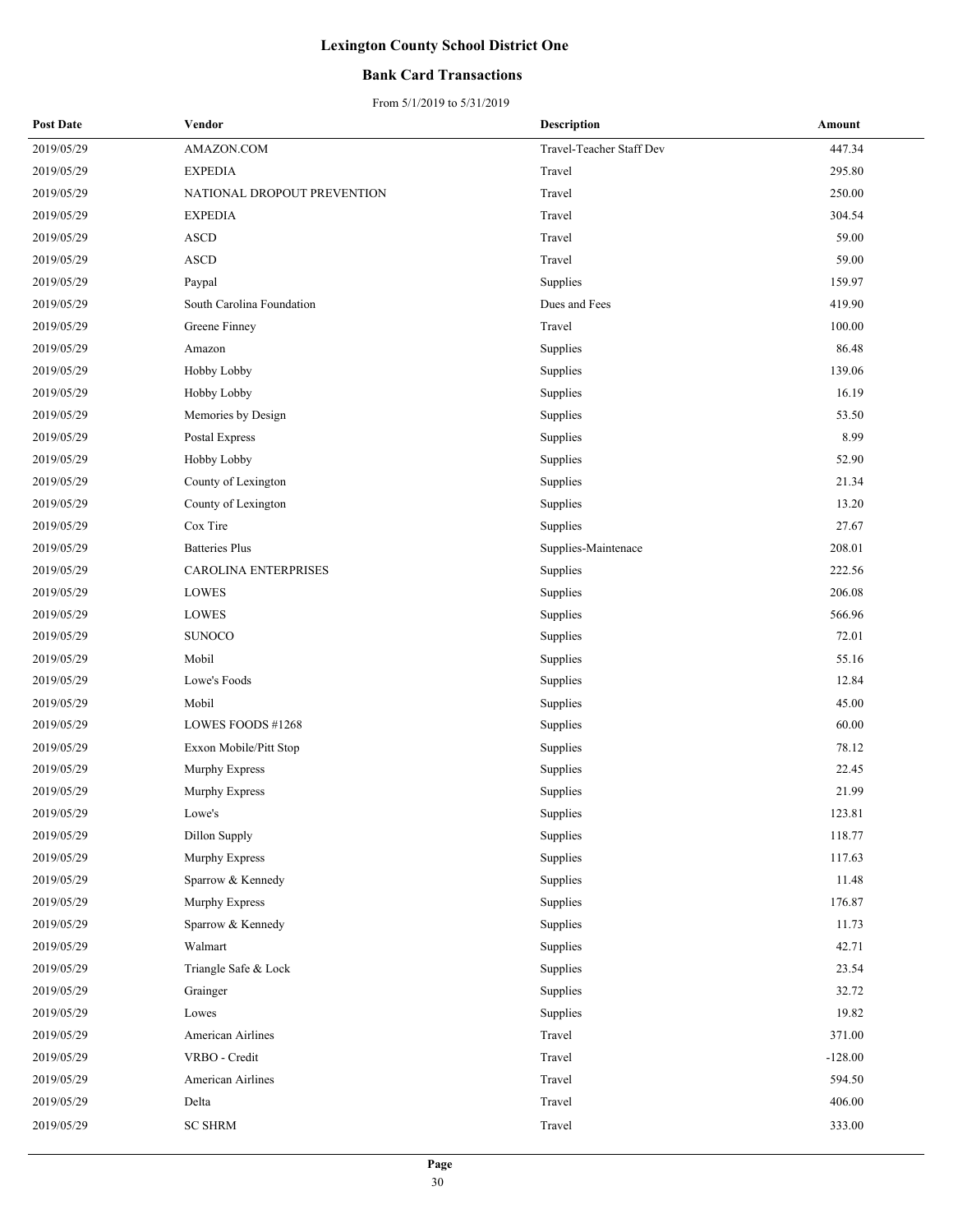#### **Bank Card Transactions**

| <b>Post Date</b> | Vendor                        | <b>Description</b>        | Amount   |
|------------------|-------------------------------|---------------------------|----------|
| 2019/05/29       | Delta                         | Travel                    | 406.00   |
| 2019/05/29       | EB 2019 PHCLE Certification   | Travel                    | 2,590.00 |
| 2019/05/29       | American Airlines             | Travel                    | 371.00   |
| 2019/05/29       | Carreer Eco                   | Travel                    | 250.00   |
| 2019/05/29       | <b>ACTEL</b>                  | Advertising               | 230.00   |
| 2019/05/29       | 4 Imprint                     | Printing and Binding      | 1,901.41 |
| 2019/05/29       | <b>SLED Background Checks</b> | Other Prof & Tech Service | 364.00   |
| 2019/05/29       | Amazon                        | Supplies                  | 15.99    |
| 2019/05/29       | Amazon                        | Supplies                  | 91.36    |
| 2019/05/29       | Amazon                        | Supplies                  | 14.60    |
| 2019/05/29       | Amazon                        | Supplies                  | 213.84   |
| 2019/05/29       | <b>Survey Monkey</b>          | Dues and Fees             | 39.59    |
| 2019/05/29       | <b>Education Week</b>         | Dues and Fees             | 35.00    |
| 2019/05/29       | <b>SHRM</b>                   | Dues and Fees             | 209.00   |
| 2019/05/29       | <b>NSBA</b>                   | Dues and Fees             | 99.00    |
| 2019/05/29       | Canva                         | Dues and Fees             | 238.80   |
| 2019/05/29       | Publix                        | Other Objects             | 8.78     |
| 2019/05/29       | Amazon                        | Other Objects             | 149.22   |
| 2019/05/29       | Marco's Pizza                 | Other Objects             | 61.82    |
| 2019/05/29       | Chick-Fil-A                   | Other Objects             | 49.93    |
| 2019/05/29       | Walmart                       | Other Objects             | 79.72    |
| 2019/05/29       | Amazon.com                    | Supplies                  | 227.40   |
| 2019/05/29       | Wingard's                     | Supplies                  | 192.60   |
| 2019/05/29       | Wingard's                     | Supplies                  | 128.40   |
| 2019/05/29       | Lowe's                        | Supplies                  | 18.82    |
| 2019/05/29       | Lowe's                        | Supplies                  | 148.94   |
| 2019/05/29       | Barnes & Noble                | Supplies                  | 89.88    |
| 2019/05/29       | Amazon                        | Pupil Activity            | 13.86    |
| 2019/05/29       | Amazon                        | Pupil Activity            | 76.90    |
| 2019/05/29       | Amazon                        | Pupil Activity            | 81.26    |
| 2019/05/29       | Playscripts                   | Pupil Activity            | 148.31   |
| 2019/05/29       | Amazon                        | Pupil Activity            | 94.12    |
| 2019/05/29       | Amazon                        | Pupil Activity            | 64.16    |
| 2019/05/29       | Gattis Pro Audio              | Pupil Activity            | 684.29   |
| 2019/05/29       | Walmart                       | Pupil Activity            | 143.33   |
| 2019/05/29       | OFFICE DEPOT                  | Pupil Activity            | 13.59    |
| 2019/05/29       | Jones School Supply           | Pupil Activity            | 23.44    |
| 2019/05/29       | Walmart                       | Pupil Activity            | 10.79    |
| 2019/05/29       | Walmart                       | Pupil Activity            | 111.12   |
| 2019/05/29       | CREDIT - Walmart              | Pupil Activity            | $-0.70$  |
| 2019/05/29       | <b>AMZN MKTP</b>              | Pupil Activity            | 171.15   |
| 2019/05/29       | <b>AMZN MKTP</b>              | Pupil Activity            | 171.10   |
| 2019/05/29       | <b>USPS</b>                   | Pupil Activity            | 180.00   |
| 2019/05/29       | WALMART.COM                   | Pupil Activity            | 119.80   |
| 2019/05/29       | SP*MAKEYMAKEY-JOYLAB          | Pupil Activity            | 236.02   |
|                  |                               |                           |          |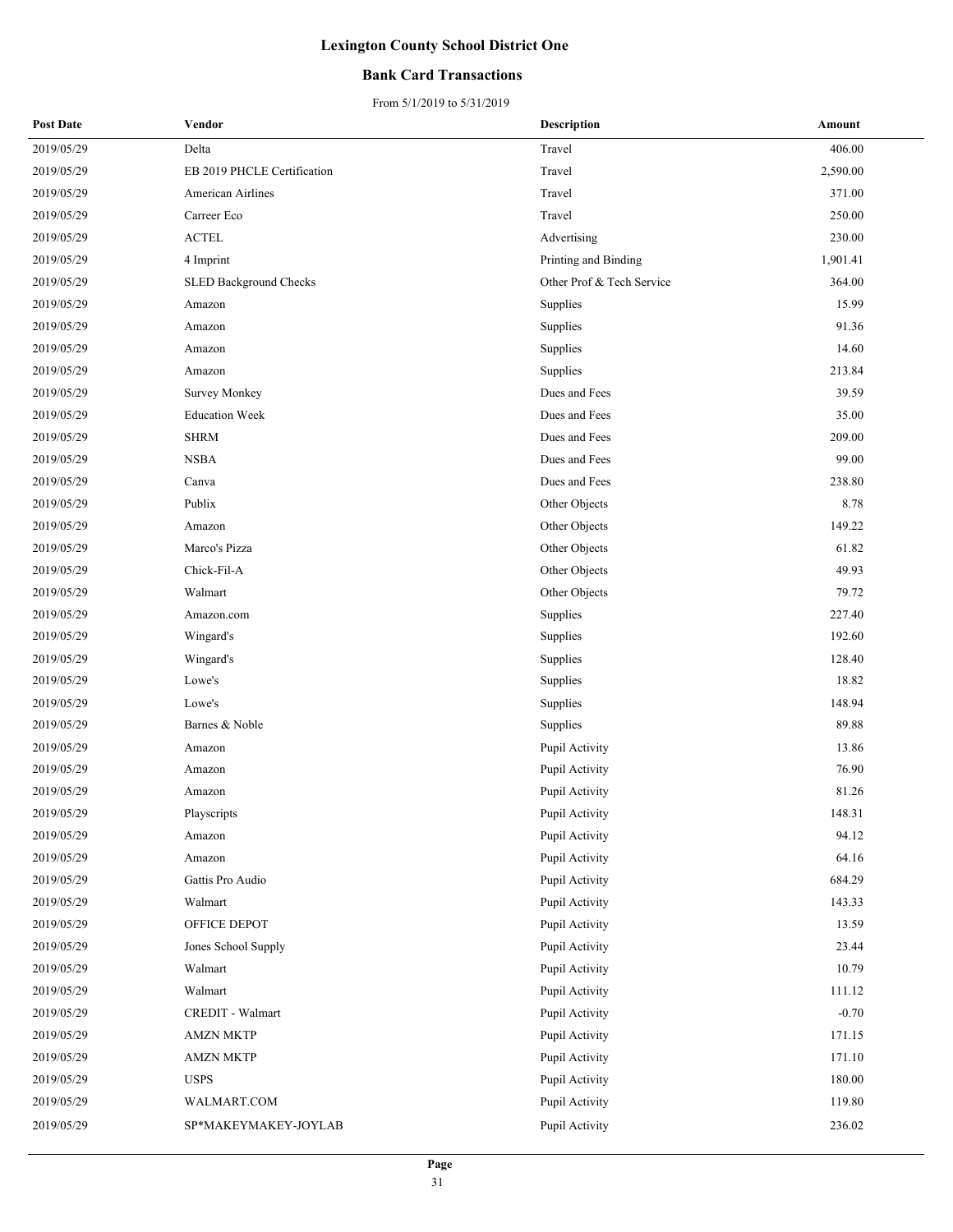#### **Bank Card Transactions**

| <b>Post Date</b> | Vendor                      | <b>Description</b> | Amount |
|------------------|-----------------------------|--------------------|--------|
| 2019/05/29       | Ship N Print                | Pupil Activity     | 103.83 |
| 2019/05/29       | Ship N Print                | Pupil Activity     | 51.91  |
| 2019/05/29       | Webstaurant Store           | Pupil Activity     | 114.75 |
| 2019/05/29       | Amazon                      | Pupil Activity     | 60.29  |
| 2019/05/29       | Mast General                | Pupil Activity     | 10.79  |
| 2019/05/29       | Dollar Tree                 | Pupil Activity     | 64.20  |
| 2019/05/29       | Amazon                      | Pupil Activity     | 13.95  |
| 2019/05/29       | Amazon                      | Pupil Activity     | 8.25   |
| 2019/05/29       | Amazon                      | Pupil Activity     | 52.52  |
| 2019/05/29       | Amazon                      | Pupil Activity     | 481.84 |
| 2019/05/29       | Teachers Pay Teachers       | Pupil Activity     | 48.37  |
| 2019/05/29       | Pay Pal - USA Test Prep     | Pupil Activity     | 350.00 |
| 2019/05/29       | Amazon                      | Pupil Activity     | 9.99   |
| 2019/05/29       | Amazon                      | Pupil Activity     | 86.89  |
| 2019/05/29       | Trophy and Awards           | Pupil Activity     | 334.38 |
| 2019/05/29       | Riddell                     | Pupil Activity     | 818.42 |
| 2019/05/29       | Midlands Action Photography | Pupil Activity     | 330.63 |
| 2019/05/29       | Trophy and Awards           | Pupil Activity     | 80.25  |
| 2019/05/29       | <b>ADM</b> Signs            | Pupil Activity     | 240.00 |
| 2019/05/29       | Dominos Pizza               | Pupil Activity     | 84.89  |
| 2019/05/29       | Zaxby's                     | Pupil Activity     | 179.50 |
| 2019/05/29       | Pizza Inn                   | Pupil Activity     | 250.24 |
| 2019/05/29       | Chick Fila                  | Pupil Activity     | 210.80 |
| 2019/05/29       | Chick Fila                  | Pupil Activity     | 189.53 |
| 2019/05/29       | Groucho's                   | Pupil Activity     | 271.61 |
| 2019/05/29       | Sub Station                 | Pupil Activity     | 236.31 |
| 2019/05/29       | Chick Fila                  | Pupil Activity     | 21.59  |
| 2019/05/29       | Chick Fila                  | Pupil Activity     | 230.95 |
| 2019/05/29       | Trophy and Awards           | Pupil Activity     | 66.88  |
| 2019/05/29       | Clark Berry Photography     | Pupil Activity     | 216.00 |
| 2019/05/29       | Sams Club                   | Pupil Activity     | 110.36 |
| 2019/05/29       | Walmart                     | Pupil Activity     | 50.12  |
| 2019/05/29       | Sams Club                   | Pupil Activity     | 85.64  |
| 2019/05/29       | Chick Fila                  | Pupil Activity     | 225.69 |
| 2019/05/30       | Amazon.Com                  | Supplies           | 91.86  |
| 2019/05/30       | Fun Express                 | Supplies           | 498.83 |
| 2019/05/30       | Amazon.Com                  | Supplies           | 18.74  |
| 2019/05/30       | FSI Office                  | Supplies           | 83.89  |
| 2019/05/30       | Pine Press Printing         | Supplies           | 183.22 |
| 2019/05/30       | Amazon.com                  | Supplies           | 34.20  |
| 2019/05/30       | Amazon.com                  | Supplies           | 17.10  |
| 2019/05/30       | Amazon.com                  | Supplies           | 9.71   |
| 2019/05/30       | JW Pepper                   | Supplies           | 26.49  |
| 2019/05/30       | Postal Express              | Supplies           | 174.00 |
| 2019/05/30       | Amazon.com                  | Supplies           | 19.60  |
|                  |                             |                    |        |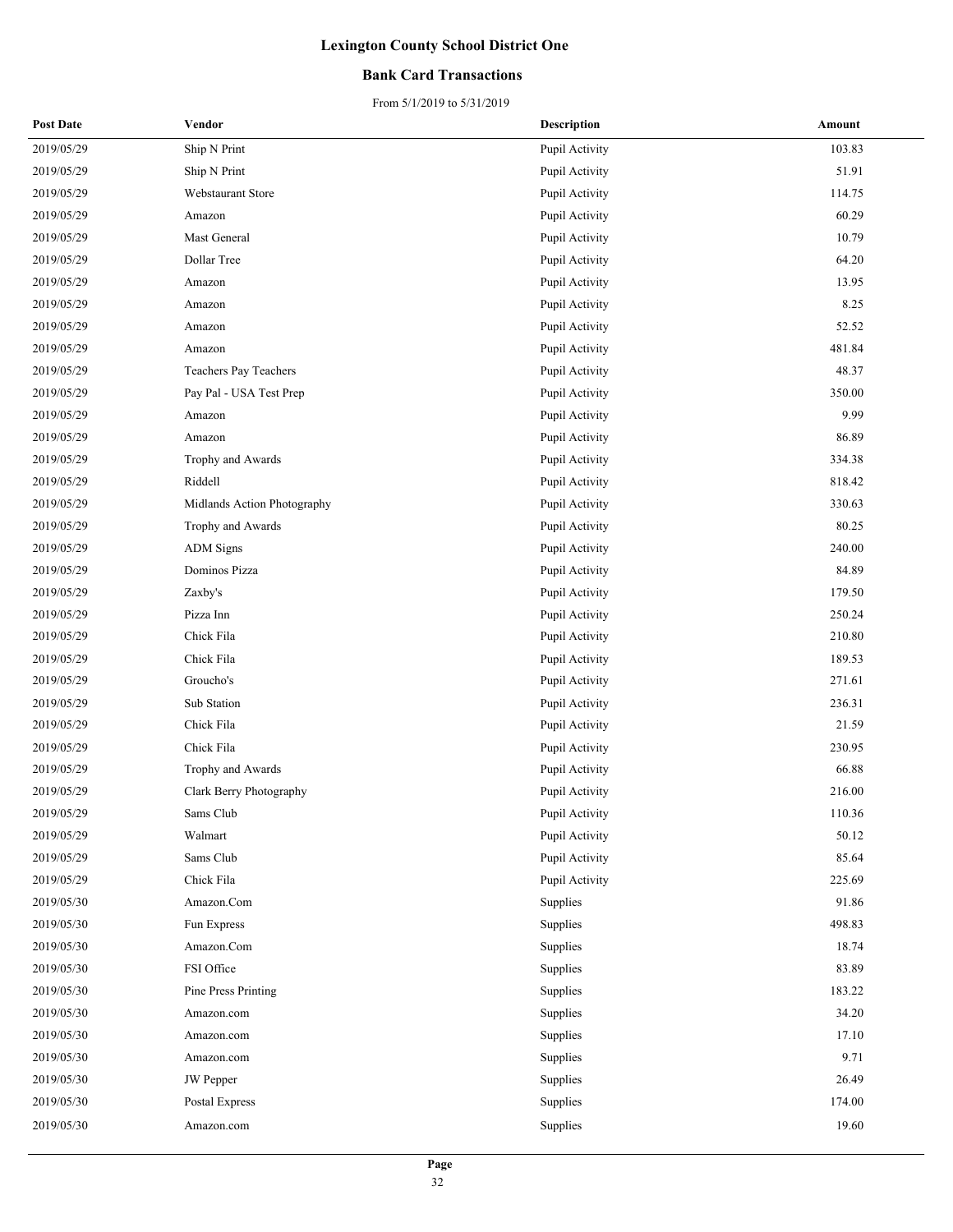#### **Bank Card Transactions**

| <b>Post Date</b> | Vendor                    | <b>Description</b>       | Amount |
|------------------|---------------------------|--------------------------|--------|
| 2019/05/30       | Amazon.com                | Supplies                 | 44.85  |
| 2019/05/30       | Amazon.com                | Supplies                 | 41.65  |
| 2019/05/30       | Amazon.com                | Supplies                 | 89.84  |
| 2019/05/30       | Amazon.com                | Supplies                 | 35.36  |
| 2019/05/30       | The UPS Store             | Supplies                 | 2.89   |
| 2019/05/30       | Amazon                    | Supplies                 | 45.96  |
| 2019/05/30       | Lowe's                    | Supplies                 | 92.00  |
| 2019/05/30       | Amazon                    | Supplies                 | 78.06  |
| 2019/05/30       | Office Depot              | Supplies                 | 221.89 |
| 2019/05/30       | Amazon                    | Supplies                 | 171.06 |
| 2019/05/30       | Wal-Mart                  | Supplies                 | 29.29  |
| 2019/05/30       | Lowe's                    | Supplies                 | 135.72 |
| 2019/05/30       | PineStraw Place           | Supplies                 | 330.30 |
| 2019/05/30       | Office Depot              | Supplies                 | 181.89 |
| 2019/05/30       | Vistaprints               | Printing and Binding     | 28.53  |
| 2019/05/30       | Walmart                   | Supplies                 | 276.23 |
| 2019/05/30       | Walmart                   | Supplies                 | 177.62 |
| 2019/05/30       | Southern Special tees     | Supplies                 | 226.68 |
| 2019/05/30       | amazon                    | Supplies                 | 12.83  |
| 2019/05/30       | Costco                    | Supplies                 | 485.99 |
| 2019/05/30       | Walmart                   | Supplies                 | 186.57 |
| 2019/05/30       | Office depot              | Supplies                 | 73.81  |
| 2019/05/30       | Amazon                    | Supplies                 | 13.90  |
| 2019/05/30       | <b>ENLOWS AUTO SUPPLY</b> | Supplies                 | 41.40  |
| 2019/05/30       | Amazon                    | Supplies                 | 5.72   |
| 2019/05/30       | Kohl's                    | Supplies                 | 12.71  |
| 2019/05/30       | Focus on Music            | Supplies                 | 138.30 |
| 2019/05/30       | Jostens                   | Supplies                 | 35.58  |
| 2019/05/30       | <b>Steve Weiss</b>        | Supplies                 | 26.90  |
| 2019/05/30       | Jones School Supply       | Supplies                 | 345.08 |
| 2019/05/30       | Amazon                    | Supplies                 | 28.58  |
| 2019/05/30       | Walmart                   | Supplies                 | 109.38 |
| 2019/05/30       | <b>AED</b> Superstore     | Supplies                 | 107.86 |
| 2019/05/30       | School Nurse Supply       | Supplies                 | 50.75  |
| 2019/05/30       | Titlewave                 | Library Books            | 103.48 |
| 2019/05/30       | Eventbrite                | Travel-Teacher Staff Dev | 275.00 |
| 2019/05/30       | Kitty's Hallmark          | Supplies                 | 50.87  |
| 2019/05/30       | Amazon.com                | Supplies                 | 20.32  |
| 2019/05/30       | Lowes Foods               | Supplies                 | 41.94  |
| 2019/05/30       | EasyKeys.com              | Supplies                 | 13.90  |
| 2019/05/30       | Hobby Lobby               | Supplies                 | 207.31 |
| 2019/05/30       | Hobby Lobby               | Supplies                 | 6.41   |
| 2019/05/30       | Amazon.com                | Supplies                 | 8.55   |
| 2019/05/30       | Derrick's Service Inc     | Supplies                 | 84.00  |
| 2019/05/30       | Ed Smith Lumber           | Supplies                 | 9.88   |
|                  |                           |                          |        |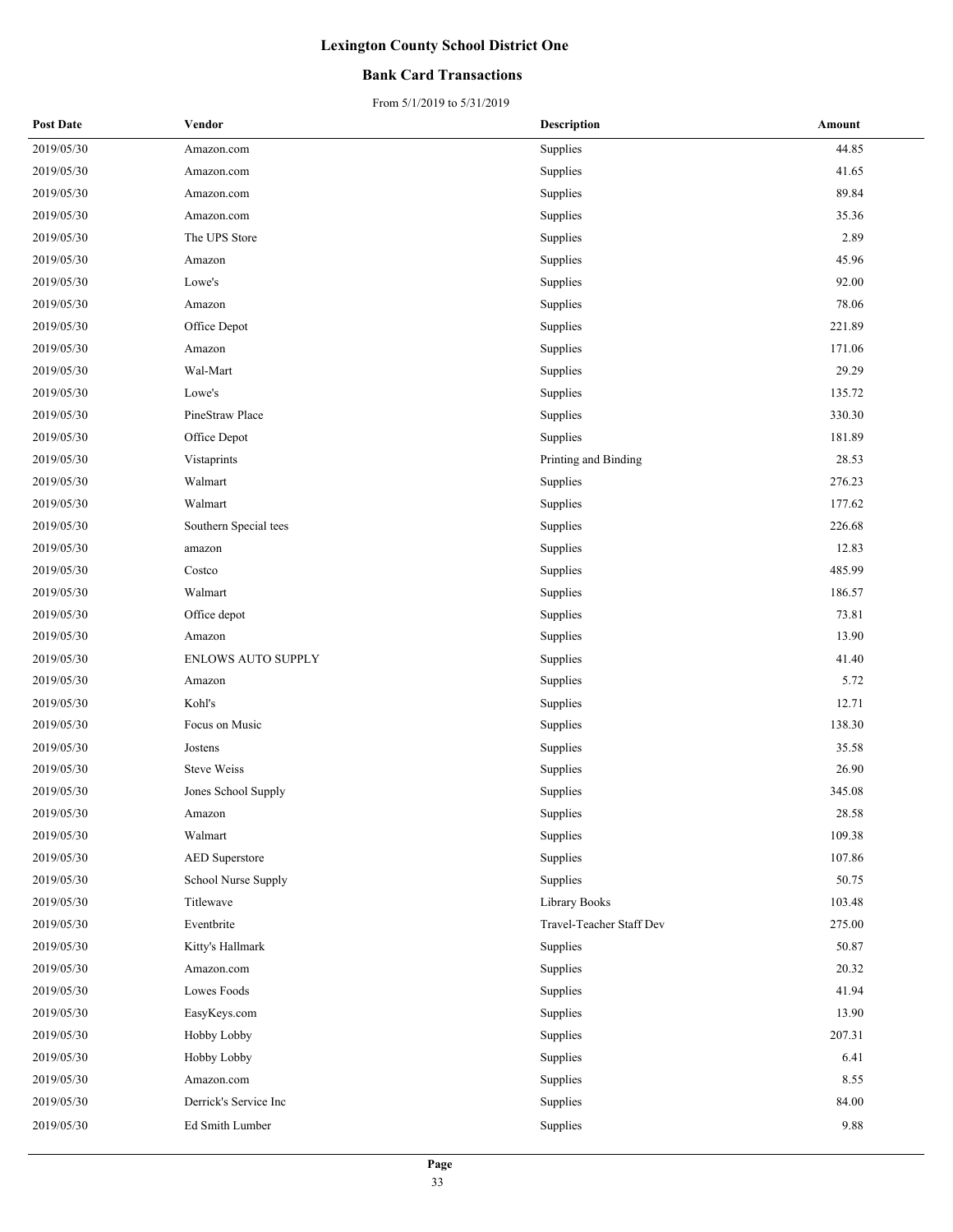#### **Bank Card Transactions**

| <b>Post Date</b> | Vendor                       | <b>Description</b>         | Amount    |
|------------------|------------------------------|----------------------------|-----------|
| 2019/05/30       | Lowe's                       | Supplies                   | 29.43     |
| 2019/05/30       | Dollar General Store         | Supplies                   | 50.29     |
| 2019/05/30       | Pitt Stop                    | Supplies                   | 41.22     |
| 2019/05/30       | Lowes                        | Supplies                   | 49.67     |
| 2019/05/30       | <b>LOWES FOODS</b>           | Supplies                   | 60.80     |
| 2019/05/30       | <b>TRUE VALUE</b>            | Supplies                   | 20.84     |
| 2019/05/30       | Lowes                        | Supplies                   | $-15.04$  |
| 2019/05/30       | Lowes                        | Supplies                   | 149.97    |
| 2019/05/30       | Shell Oil                    | Supplies                   | 68.38     |
| 2019/05/30       | Walmart                      | Supplies                   | 47.98     |
| 2019/05/30       | Northern Tool and Equipment  | Supplies                   | 98.40     |
| 2019/05/30       | Derricks Service Center      | Supplies                   | 62.40     |
| 2019/05/30       | Murphy Express               | Supplies                   | 48.87     |
| 2019/05/30       | Murphy Express               | Supplies                   | 21.39     |
| 2019/05/30       | <b>American Airlines</b>     | Travel                     | 1,157.20  |
| 2019/05/30       | Holiday Inn Express          | Travel                     | 190.97    |
| 2019/05/30       | Holiday Inn Express          | Travel                     | 190.97    |
| 2019/05/30       | Amazon                       | Supplies                   | $-12.82$  |
| 2019/05/30       | US Post Office               | Supplies                   | 6.85      |
| 2019/05/30       | Amazon                       | Supplies                   | $-131.93$ |
| 2019/05/30       | Amazon                       | Supplies                   | $-524.40$ |
| 2019/05/30       | Amazon                       | Supplies                   | 41.98     |
| 2019/05/30       | <b>ITSE</b> Registration     | <b>Technology Supplies</b> | 595.00    |
| 2019/05/30       | True Value                   | <b>Technology Supplies</b> | 53.45     |
| 2019/05/30       | Home Depot                   | Technology Supplies        | 110.07    |
| 2019/05/30       | Amazon                       | <b>Technology Supplies</b> | 51.35     |
| 2019/05/30       | <b>ITSE</b> Registration     | <b>Technology Supplies</b> | 595.00    |
| 2019/05/30       | Amazon                       | <b>Technology Supplies</b> | 63.86     |
| 2019/05/30       | Knead Pizza                  | Other Objects              | 82.26     |
| 2019/05/30       | Walmart                      | Supplies                   | 178.74    |
| 2019/05/30       | ETA Hand 2 Mind              | Supplies                   | 279.15    |
| 2019/05/30       | Amazon.com                   | Supplies                   | 117.90    |
| 2019/05/30       | Publix                       | Supplies                   | 22.05     |
| 2019/05/30       | Walmart                      | Supplies                   | 46.72     |
| 2019/05/30       | US Post Office               | Supplies                   | 294.80    |
| 2019/05/30       | PES Caf??                    | Supplies                   | 38.10     |
| 2019/05/30       | Walmart                      | Supplies                   | 160.50    |
| 2019/05/30       | Gilbert Post Office          | Supplies                   | 461.00    |
| 2019/05/30       | Walmart                      | Supplies                   | 325.30    |
| 2019/05/30       | Chefstore                    | Supplies                   | 28.36     |
| 2019/05/30       | Gilbert Primary Food Service | Supplies                   | 147.50    |
| 2019/05/30       | Barnes & Noble               | Supplies                   | 35.64     |
| 2019/05/30       | Amazon                       | Supplies                   | 44.93     |
| 2019/05/30       | Amazon                       | Supplies                   | 44.93     |
| 2019/05/30       | Amazon                       | Supplies                   | 16.06     |
|                  |                              |                            |           |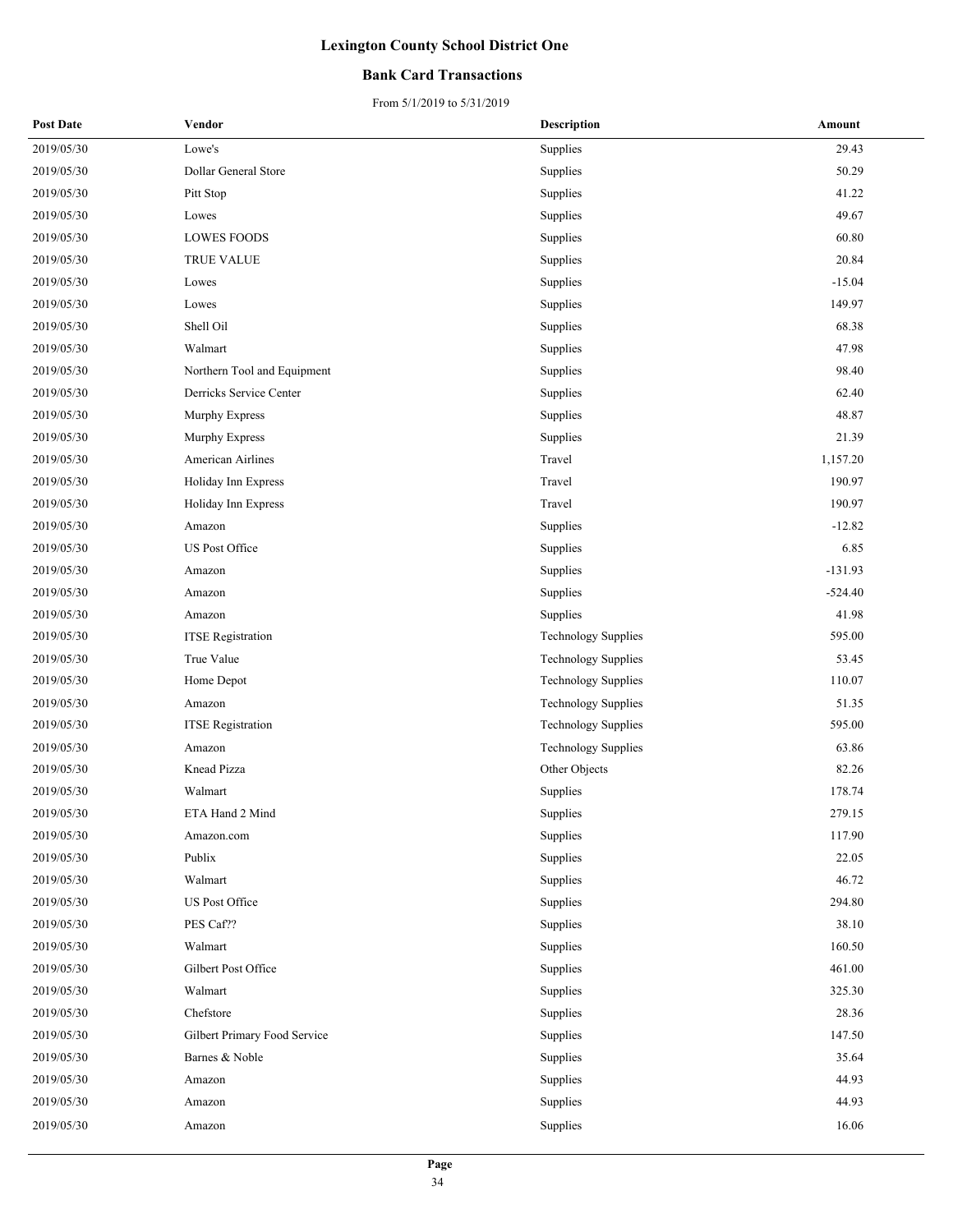#### **Bank Card Transactions**

| <b>Post Date</b> | Vendor               | <b>Description</b>          | Amount   |
|------------------|----------------------|-----------------------------|----------|
| 2019/05/30       | Amazon Marketplace   | Supplies                    | 13.99    |
| 2019/05/30       | Amazon               | Supplies                    | 9.62     |
| 2019/05/30       | Walmart              | Supplies                    | 81.97    |
| 2019/05/30       | Amazon Marketplace   | Supplies                    | 16.10    |
| 2019/05/30       | Prime Video          | Supplies                    | 2.99     |
| 2019/05/30       | Prime Video          | Supplies                    | 10.69    |
| 2019/05/30       | Prime Video          | Supplies                    | 16.04    |
| 2019/05/30       | Prime Video          | Supplies                    | 0.98     |
| 2019/05/30       | Prime Video          | Supplies                    | 10.65    |
| 2019/05/30       | Amaxon               | Supplies                    | 104.24   |
| 2019/05/30       | Amazon               | Supplies                    | 64.80    |
| 2019/05/30       | Amazon               | Supplies                    | 10.65    |
| 2019/05/30       | Prime Voucher        | Supplies                    | $-5.34$  |
| 2019/05/30       | Amazon               | Supplies                    | 16.42    |
| 2019/05/30       | Hobby Lobby          | Supplies                    | 21.87    |
| 2019/05/30       | Amazon               | Supplies                    | 26.50    |
| 2019/05/30       | <b>BACB</b>          | Inst Prog Improvement       | 215.00   |
| 2019/05/30       | 7-ELEVEN             | Pupil Transportation        | 35.13    |
| 2019/05/30       | <b>SHELL OIL</b>     | Pupil Transportation        | 39.00    |
| 2019/05/30       | <b>LOEWS HOTEL</b>   | <b>Pupil Transportation</b> | 53.25    |
| 2019/05/30       | <b>EXXONMOBIL</b>    | Pupil Transportation        | 18.00    |
| 2019/05/30       | <b>EXXONMOBILE</b>   | Pupil Transportation        | 26.20    |
| 2019/05/30       | <b>BP STATION</b>    | Pupil Transportation        | 75.00    |
| 2019/05/30       | <b>SUNOCO</b>        | Pupil Transportation        | 66.30    |
| 2019/05/30       | <b>EXXONMOBILE</b>   | Pupil Transportation        | 34.93    |
| 2019/05/30       | <b>EXXONMOBIL</b>    | Pupil Transportation        | 31.12    |
| 2019/05/30       | <b>LOWES HOTELS</b>  | Pupil Transportation        | 53.25    |
| 2019/05/30       | <b>RACETRAC</b>      | Pupil Transportation        | 95.00    |
| 2019/05/30       | 7-ELEVEN             | Pupil Transportation        | 46.00    |
| 2019/05/30       | 7-ELEVEN             | Pupil Transportation        | 85.00    |
| 2019/05/30       | <b>LOWES HOTEL</b>   | Pupil Transportation        | 72.44    |
| 2019/05/30       | Amazon.com           | Supplies                    | 52.42    |
| 2019/05/30       | NCSU REGISTRATION    | Travel                      | 1,650.00 |
| 2019/05/30       | Amazon               | Supplies                    | 55.08    |
| 2019/05/30       | EB 2019 SC Midlands  | Travel                      | 75.00    |
| 2019/05/30       | Amazon               | Pupil Activity              | 11.48    |
| 2019/05/30       | Amazon               | Pupil Activity              | 143.64   |
| 2019/05/30       | Amazon               | Pupil Activity              | 20.02    |
| 2019/05/30       | Amazon               | Pupil Activity              | 47.79    |
| 2019/05/30       | Amazon               | Pupil Activity              | 5.10     |
| 2019/05/30       | Paypal Peepers, Inc. | Pupil Activity              | 138.90   |
| 2019/05/30       | Walmart              | Pupil Activity              | 182.68   |
| 2019/05/30       | Sam's Club           | Pupil Activity              | 11.20    |
| 2019/05/30       | <b>LOWES FOODS</b>   | Pupil Activity              | 52.85    |
| 2019/05/30       | WeeblyUS             | Pupil Activity              | 29.95    |
|                  |                      |                             |          |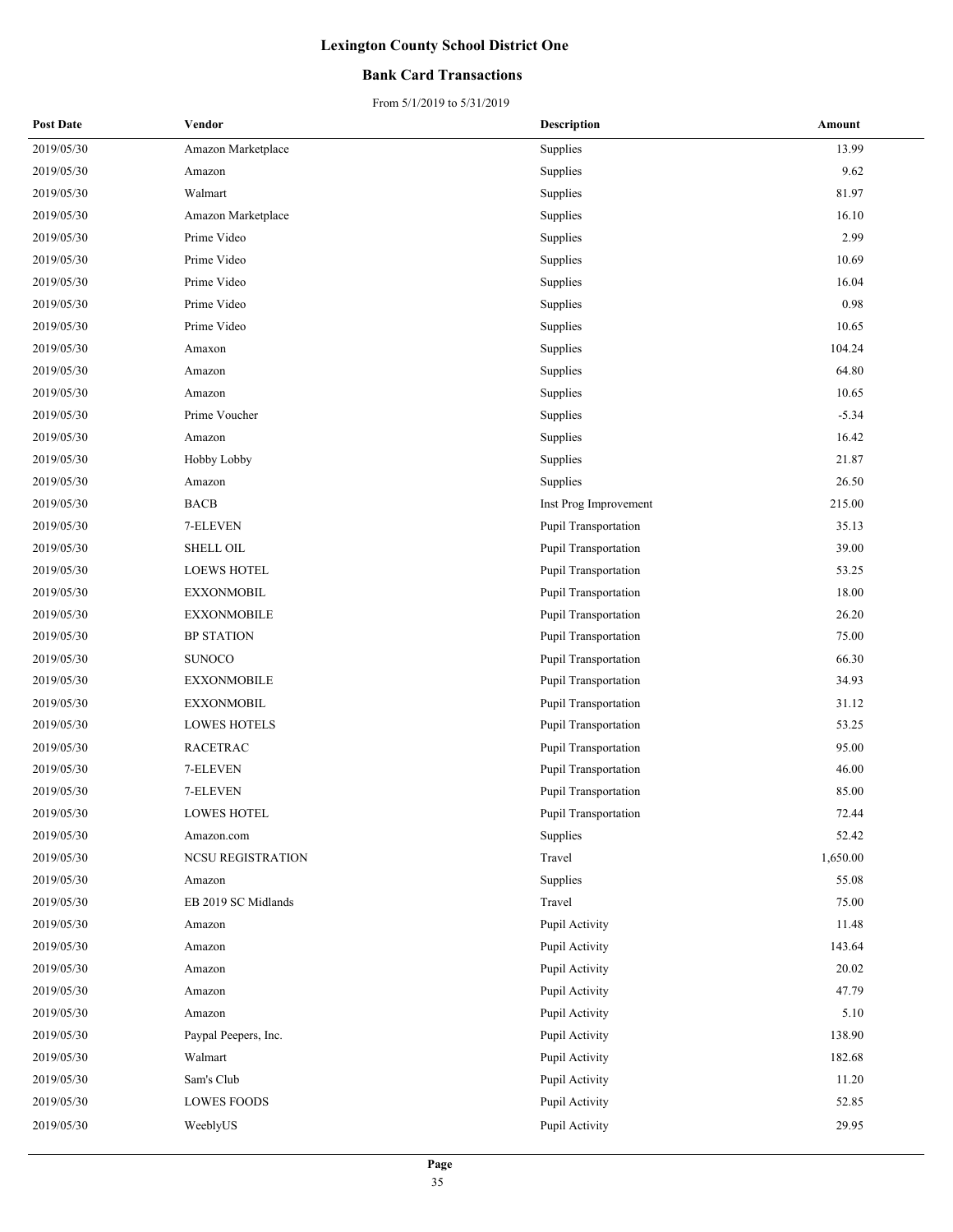#### **Bank Card Transactions**

| <b>Post Date</b> | Vendor                   | <b>Description</b> | Amount |
|------------------|--------------------------|--------------------|--------|
| 2019/05/30       | Titlewave                | Pupil Activity     | 6.38   |
| 2019/05/30       | Sheet Music Plus         | Pupil Activity     | 12.99  |
| 2019/05/30       | Amazon                   | Pupil Activity     | 186.14 |
| 2019/05/30       | Amazon                   | Pupil Activity     | 21.39  |
| 2019/05/30       | Amazon                   | Pupil Activity     | 177.59 |
| 2019/05/30       | Home Depot               | Pupil Activity     | 16.00  |
| 2019/05/30       | Amazon                   | Pupil Activity     | 10.65  |
| 2019/05/30       | <b>USPS Kiosk</b>        | Pupil Activity     | 13.95  |
| 2019/05/30       | Amazon                   | Pupil Activity     | 123.39 |
| 2019/05/30       | Amazon                   | Pupil Activity     | 76.94  |
| 2019/05/30       | <b>USPS Kiosk</b>        | Pupil Activity     | 25.45  |
| 2019/05/30       | Enterprise Rent-A-Car    | Pupil Activity     | 313.55 |
| 2019/05/30       | Enterprise Rent-A-Car    | Pupil Activity     | 313.55 |
| 2019/05/30       | Enterprise Rent-A-Car    | Pupil Activity     | 77.23  |
| 2019/05/30       | PittStop                 | Pupil Activity     | 33.36  |
| 2019/05/30       | Enterprise Rent-A-Car    | Pupil Activity     | 77.23  |
| 2019/05/30       | Murphy Express           | Pupil Activity     | 35.50  |
| 2019/05/30       | Office Depot             | Pupil Activity     | 27.26  |
| 2019/05/30       | Walgreen's               | Pupil Activity     | 34.15  |
| 2019/05/30       | Walgreen's               | Pupil Activity     | 14.28  |
| 2019/05/30       | Murphy Express           | Pupil Activity     | 61.27  |
| 2019/05/30       | Camping World            | Pupil Activity     | 24.95  |
| 2019/05/30       | Lowe's                   | Pupil Activity     | 159.04 |
| 2019/05/30       | Batteries plus Bulbs     | Pupil Activity     | 82.93  |
| 2019/05/30       | Lowe's                   | Pupil Activity     | 21.37  |
| 2019/05/30       | <b>BSN</b> Sports        | Pupil Activity     | 295.80 |
| 2019/05/30       | <b>SCHSL</b>             | Pupil Activity     | 205.80 |
| 2019/05/30       | Frank Martin Enterprises | Pupil Activity     | 275.80 |
| 2019/05/30       | Exxon                    | Pupil Activity     | 12.31  |
| 2019/05/30       | Lowe's                   | Pupil Activity     | 23.24  |
| 2019/05/30       | Lowe's                   | Pupil Activity     | 18.99  |
| 2019/05/30       | Thompson Rental Services | Pupil Activity     | 47.08  |
| 2019/05/30       | Pizza Inn                | Pupil Activity     | 256.80 |
| 2019/05/30       | Pineview Florist         | Pupil Activity     | 93.77  |
| 2019/05/30       | Pineview Florist         | Pupil Activity     | 49.50  |
| 2019/05/30       | Enterprise Rent-A-Car    | Pupil Activity     | 109.53 |
| 2019/05/30       | Trophy and Awards Center | Pupil Activity     | 13.38  |
| 2019/05/30       | Amazon                   | Pupil Activity     | 109.99 |
| 2019/05/30       | Amazon                   | Supplies           | 49.96  |
| 2019/05/31       | Amazon                   | Supplies           | 204.35 |
| 2019/05/31       | Amazon                   | Supplies           | 82.30  |
| 2019/05/31       | Hobby Lobby              | Supplies           | 89.29  |
| 2019/05/31       | Amazon                   | Supplies           | 110.97 |
| 2019/05/31       | Michael's                | Supplies           | 79.38  |
| 2019/05/31       | The National Beta Club   | Supplies           | 15.00  |
|                  |                          |                    |        |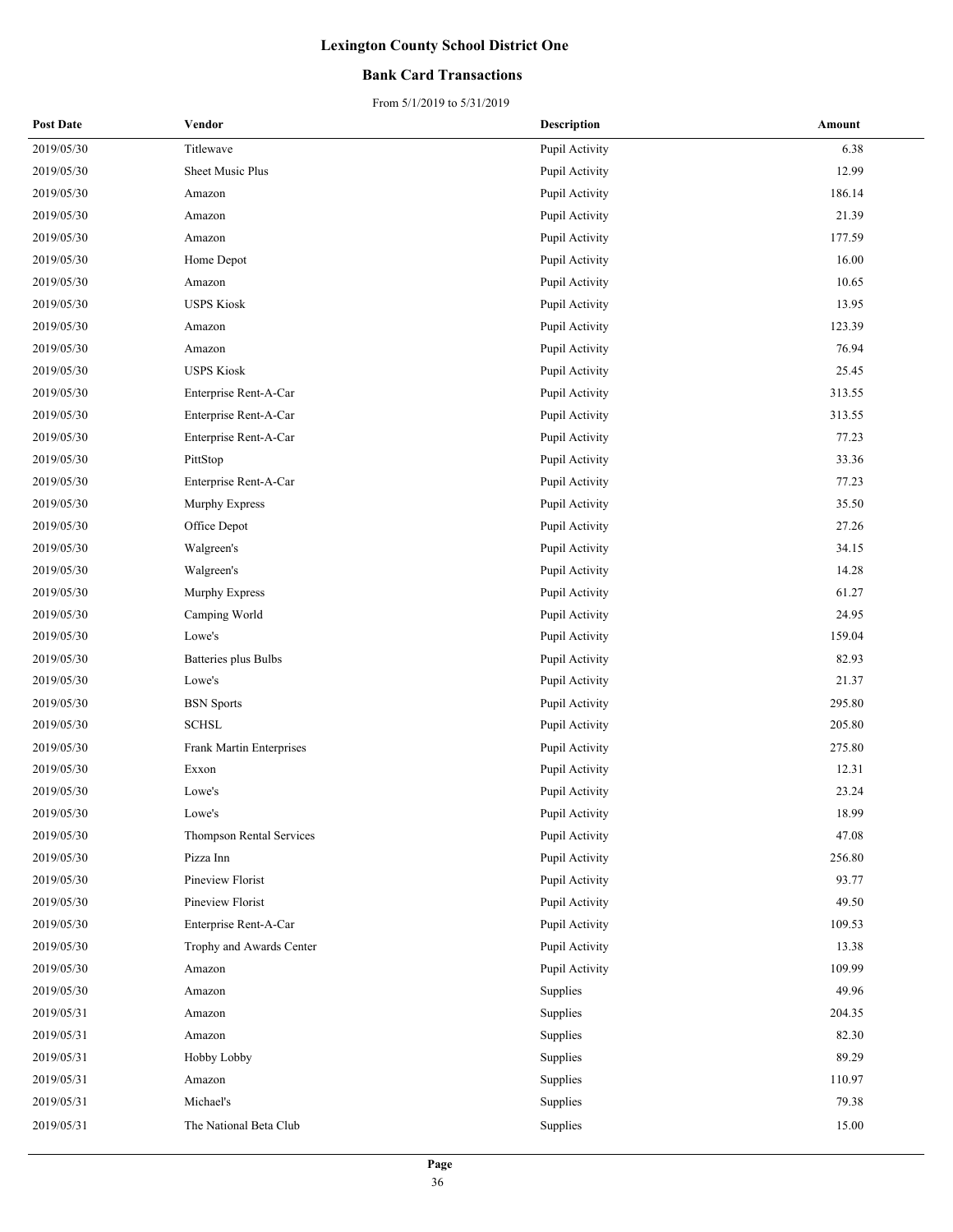#### **Bank Card Transactions**

| <b>Post Date</b> | Vendor                        | <b>Description</b>   | Amount   |
|------------------|-------------------------------|----------------------|----------|
| 2019/05/31       | Dollar General                | Supplies             | 34.72    |
| 2019/05/31       | Lowe's                        | Supplies             | 245.39   |
| 2019/05/31       | Lowe's                        | Supplies             | 116.61   |
| 2019/05/31       | Dollar Tree                   | Supplies             | 88.92    |
| 2019/05/31       | Dollar Tree                   | Supplies             | 59.28    |
| 2019/05/31       | Lowe's                        | Supplies             | 65.10    |
| 2019/05/31       | Amazon                        | Supplies             | 11.75    |
| 2019/05/31       | Lowe's                        | Supplies             | 8.56     |
| 2019/05/31       | <b>Bilingual Dictionaries</b> | Supplies             | 115.12   |
| 2019/05/31       | Walmart                       | Supplies             | $-63.34$ |
| 2019/05/31       | Lexington Florist             | Supplies             | 9.10     |
| 2019/05/31       | Amazon.com                    | Supplies             | 58.74    |
| 2019/05/31       | Walmart                       | Supplies             | 236.29   |
| 2019/05/31       | <b>Books</b> for Educators    | Supplies             | 580.54   |
| 2019/05/31       | Office Depot                  | Supplies             | 21.39    |
| 2019/05/31       | Computer Design Consult       | Printing and Binding | 128.40   |
| 2019/05/31       | Amazon                        | Supplies             | 6.99     |
| 2019/05/31       | Lowe's Foods                  | Supplies             | 3.58     |
| 2019/05/31       | School Health                 | Supplies             | 99.77    |
| 2019/05/31       | Walmart                       | Supplies             | 187.65   |
| 2019/05/31       | Expedia                       | Travel               | 5.03     |
| 2019/05/31       | Expedia                       | Travel               | 42.00    |
| 2019/05/31       | Expedia                       | Travel               | 74.00    |
| 2019/05/31       | Travel Insurance Policy       | Travel               | 23.63    |
| 2019/05/31       | <b>Hyatt Regency</b>          | Travel               | 351.41   |
| 2019/05/31       | Expedia                       | Travel               | 5.03     |
| 2019/05/31       | <b>Hyatt Regency</b>          | Travel               | 361.82   |
| 2019/05/31       | Delta Airlines                | Travel               | 226.60   |
| 2019/05/31       | <b>Hyatt Regency</b>          | Travel               | 390.22   |
| 2019/05/31       | <b>Hyatt Regency</b>          | Travel               | 344.41   |
| 2019/05/31       | Hyatt Regency                 | Travel               | 361.82   |
| 2019/05/31       | <b>Hyatt Regency</b>          | Travel               | 361.82   |
| 2019/05/31       | <b>Hyatt Regency</b>          | Travel               | 361.82   |
| 2019/05/31       | Expedia                       | Travel               | 42.00    |
| 2019/05/31       | <b>Hyatt Regency</b>          | Travel               | 361.82   |
| 2019/05/31       | Hyatt Regency                 | Travel               | 361.82   |
| 2019/05/31       | Sorey's Florist               | Supplies             | 74.20    |
| 2019/05/31       | Walmart                       | Supplies             | 36.51    |
| 2019/05/31       | Amazon                        | Supplies             | 719.97   |
| 2019/05/31       | Amazon Prime                  | Supplies             | 13.90    |
| 2019/05/31       | Walmart                       | Supplies             | 23.75    |
| 2019/05/31       | Heinemann                     | Supplies             | 176.99   |
| 2019/05/31       | Amazon                        | Supplies             | 256.79   |
| 2019/05/31       | Barnes and Noble              | Supplies             | 57.71    |
| 2019/05/31       | Amazon                        | Supplies             | 290.50   |
|                  |                               |                      |          |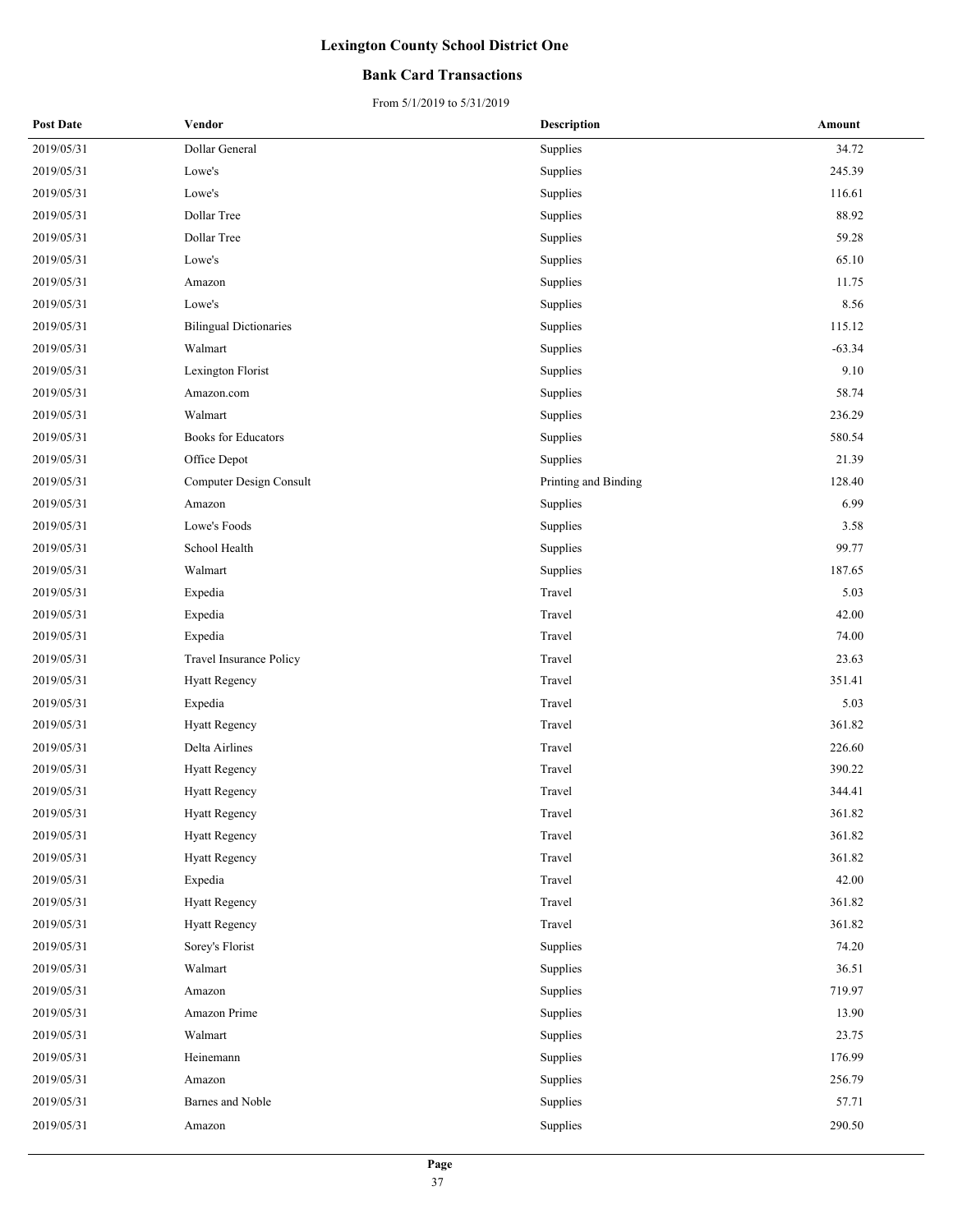#### **Bank Card Transactions**

| <b>Post Date</b> | Vendor                        | <b>Description</b>        | Amount    |
|------------------|-------------------------------|---------------------------|-----------|
| 2019/05/31       | Storey's Florist              | Supplies                  | 74.20     |
| 2019/05/31       | <b>Blush Boutique</b>         | Supplies                  | 174.62    |
| 2019/05/31       | <b>Grant Writing USA</b>      | Travel                    | 455.00    |
| 2019/05/31       | Amazon                        | Supplies                  | 260.36    |
| 2019/05/31       | Amazon                        | Supplies                  | 100.41    |
| 2019/05/31       | Home Depot                    | Supplies                  | 171.03    |
| 2019/05/31       | Amazon                        | Supplies                  | 25.98     |
| 2019/05/31       | Amazon                        | Supplies                  | 157.80    |
| 2019/05/31       | Amazon                        | Supplies                  | 35.98     |
| 2019/05/31       | Alodia's                      | Supplies                  | 376.35    |
| 2019/05/31       | Publix                        | Supplies                  | 72.86     |
| 2019/05/31       | Amazon                        | Supplies                  | 39.16     |
| 2019/05/31       | Amazon                        | Supplies                  | 10.54     |
| 2019/05/31       | <b>Books</b> for Educators    | Travel-Teacher Staff Dev  | 333.16    |
| 2019/05/31       | Home Depot                    | Supplies                  | 89.39     |
| 2019/05/31       | <b>VistaPR</b>                | Supplies                  | 95.22     |
| 2019/05/31       | Amazon.com                    | Supplies                  | 83.97     |
| 2019/05/31       | Pitt Stop                     | Supplies                  | 20.00     |
| 2019/05/31       | Pitt Stop                     | Repairs and Maintenance   | 48.51     |
| 2019/05/31       | Lowe's                        | Supplies                  | 72.88     |
| 2019/05/31       | <b>SCNSPRA</b>                | Travel                    | 55.00     |
| 2019/05/31       | Ragan Communications          | Other Prof & Tech Service | 169.00    |
| 2019/05/31       | Adobe                         | Supplies                  | 9.99      |
| 2019/05/31       | Amazon                        | Supplies                  | 23.71     |
| 2019/05/31       | Amazon                        | Supplies                  | 29.45     |
| 2019/05/31       | The State Newspaper           | Periodicals               | 8.95      |
| 2019/05/31       | <b>Washington Post</b>        | Periodicals               | 10.70     |
| 2019/05/31       | Paper Mart                    | Other Objects             | 67.04     |
| 2019/05/31       | Amazon                        | Other Objects             | 62.02     |
| 2019/05/31       | Lexington Florist             | Other Objects             | 59.50     |
| 2019/05/31       | Amazon                        | Other Objects             | 9.62      |
| 2019/05/31       | Costco WHSE #1232 Hot Dogs, B | Supplies                  | 279.96    |
| 2019/05/31       | Bellacino's                   | Other Objects             | 218.97    |
| 2019/05/31       | Fatz Caf??                    | Other Objects             | 90.80     |
| 2019/05/31       | Walmart                       | Supplies                  | 225.83    |
| 2019/05/31       | Expedia                       | Travel                    | 23.00     |
| 2019/05/31       | <b>United Airlines</b>        | Travel                    | 326.99    |
| 2019/05/31       | Teachers Pay Teachers         | Supplies                  | 7.50      |
| 2019/05/31       | Aldi                          | Supplies                  | 8.55      |
| 2019/05/31       | Office Depot                  | Supplies                  | 103.31    |
| 2019/05/31       | Walmart                       | Supplies                  | 75.93     |
| 2019/05/31       | Amazon                        | Supplies                  | 21.60     |
| 2019/05/31       | <b>United Airlines</b>        | Travel                    | $-268.60$ |
| 2019/05/31       | United Airlines               | Travel                    | $-268.60$ |
| 2019/05/31       | Lowes                         | Pupil Activity            | 25.25     |
|                  |                               |                           |           |